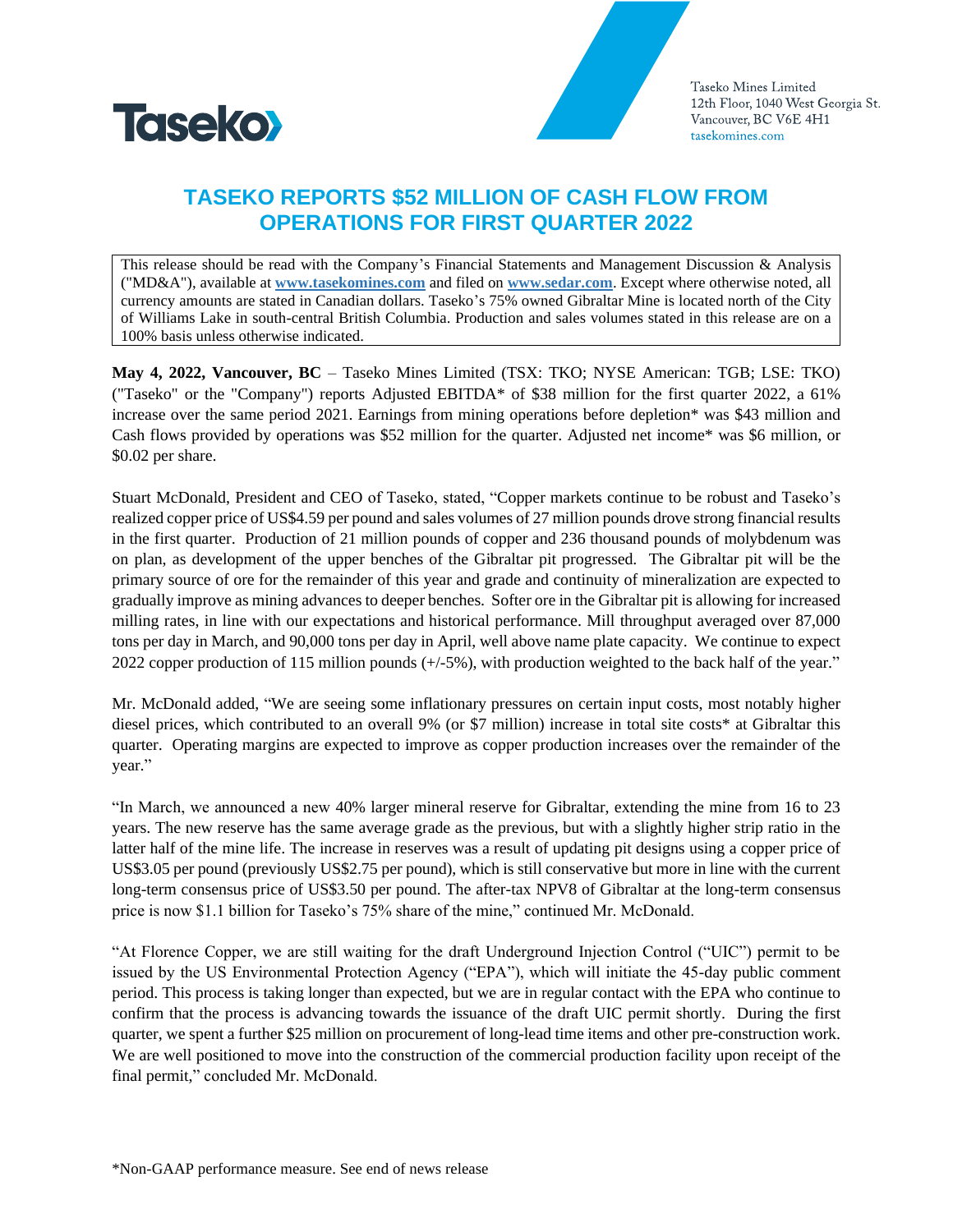

#### **First Quarter Review**

- First quarter earnings from mining operations before depletion and amortization\* was \$42.8 million, Adjusted EBITDA\* was \$38.1 million and cash flow from operations was \$51.8 million;
- Gibraltar sold 27.4 million pounds of copper in the quarter (100% basis) at record average realized copper prices of US\$4.59 per pound in the quarter resulting in \$118.3 million of revenue for Taseko;
- The Gibraltar mine produced 21.4 million pounds of copper and 236 thousand pounds of molybdenum in the first quarter. Copper head grades were 0.19% and copper recoveries were 80.2%;
- Total site costs<sup>\*</sup> increased by 9% in the quarter primarily due to the impact of higher diesel costs;
- Adjusted net income\* was \$6.2 million (\$0.02 per share) and GAAP Net income was \$5.1 million (\$0.02) per share) and were reduced by a \$2.3 million realized derivative loss (\$0.01 per share) related to copper options that expired in the quarter;
- The Company has approximately \$273 million of available liquidity at March 31, 2022, including a cash balance of \$213 million and its undrawn US\$50 million revolving credit facility;
- Development costs incurred for Florence Copper were \$25.2 million in the quarter and included further payments for major processing equipment for the SX/EW plant, other pre-construction activities and ongoing site costs;
- The Company now has copper collar contracts in place that secure a minimum copper price of US\$4.00 per pound for more than 90% of its attributable production in 2022;
- The EPA continues to advance their review process and is expected to publicly issue the draft Underground Injection Control permit shortly, and then a public comment period will commence; and
- In March 2022, the Company announced a new 706 million ton proven and probable sulphide reserve for the Gibraltar mine, a 40% increase as of December 31, 2021. The new reserve estimate allows for a significant extension of the mine life to 23 years with total recoverable metal of 3.0 billion pounds of copper and 53 million pounds of molybdenum.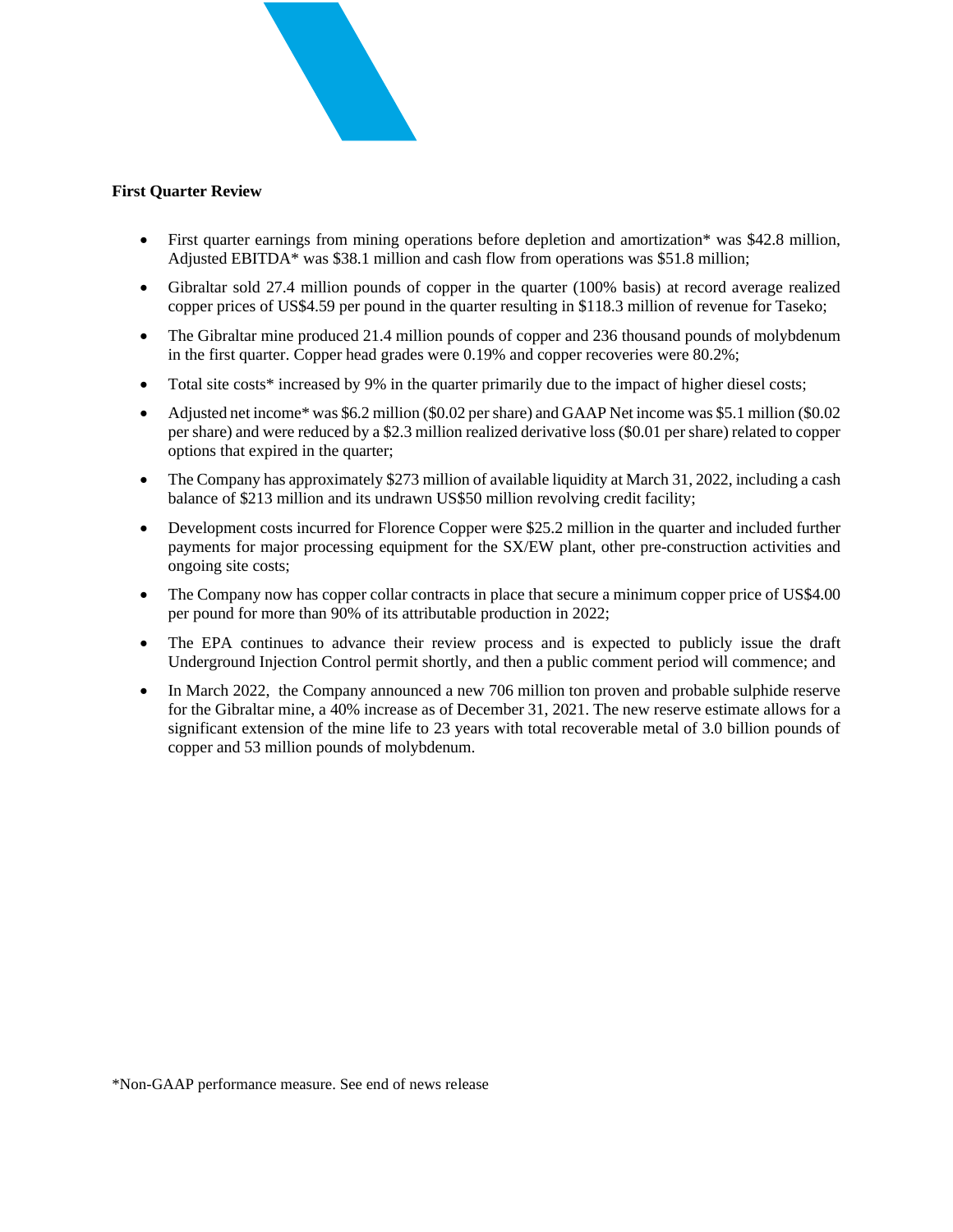

### **HIGHLIGHTS**

| <b>Operating Data (Gibraltar - 100% basis)</b> | Three months ended March 31, |      |               |  |
|------------------------------------------------|------------------------------|------|---------------|--|
|                                                | 2022                         | 2021 | <b>Change</b> |  |
| Tons mined (millions)                          | 20.3                         | 32.0 | (11.7)        |  |
| Tons milled (millions)                         | 7.0                          | 7.2  | (0.2)         |  |
| Production (million pounds Cu)                 | 21.4                         | 22.2 | (0.8)         |  |
| Sales (million pounds Cu)                      | 27.4                         | 22.0 | 5.4           |  |
|                                                |                              |      |               |  |

| <b>Financial Data</b>                                | Three months ended March 31, |          |               |  |
|------------------------------------------------------|------------------------------|----------|---------------|--|
| (Cdn\$ in thousands, except for per share amounts)   | 2022                         | 2021     | <b>Change</b> |  |
| Revenues                                             | 118,333                      | 86,741   | 31,592        |  |
| Earnings from mining operations before depletion and |                              |          |               |  |
| amortization*                                        | 42,773                       | 30.313   | 12,460        |  |
| Cash flows provided by (used for) operations         | 51,753                       | (3,283)  | 55,036        |  |
| Adjusted EBITDA*                                     | 38,139                       | 23,722   | 14,417        |  |
| Adjusted net income (loss)*                          | 6,162                        | (5,534)  | 11,696        |  |
| Per share - basic ("Adjusted EPS")"                  | 0.02                         | (0.02)   | 0.04          |  |
| Net income (loss) (GAAP)                             | 5,095                        | (11,217) | 16,312        |  |
| Per share - basic ("EPS")                            | 0.02                         | (0.04)   | 0.06          |  |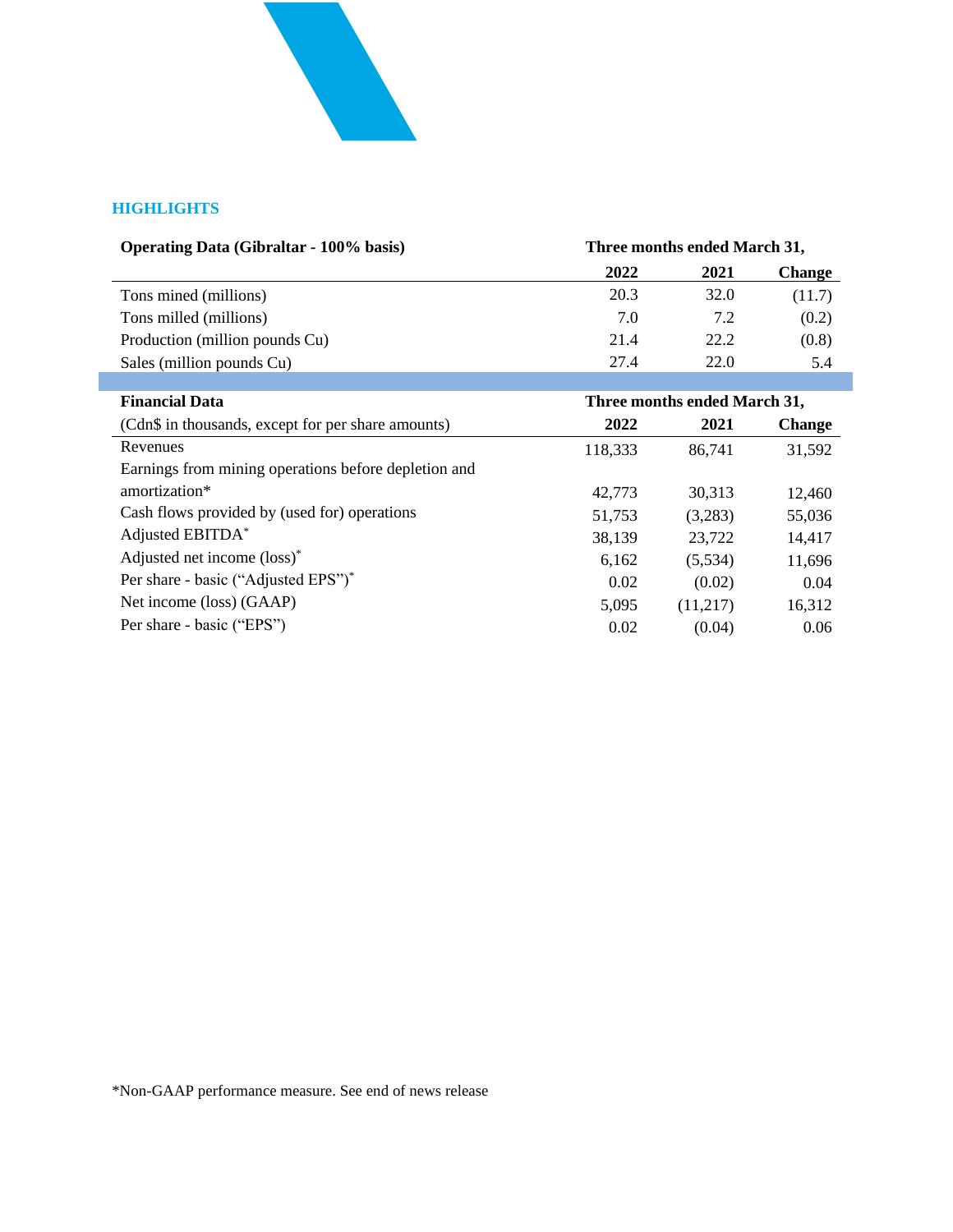#### **REVIEW OF OPERATIONS**

#### *Gibraltar mine (75% Owned)*

| Operating data (100% basis)                      | Q1<br>2022 | Q <sub>4</sub><br>2021 | Q3<br>2021 | Q <sub>2</sub><br>2021 | Q1<br>2021 |
|--------------------------------------------------|------------|------------------------|------------|------------------------|------------|
| Tons mined (millions)                            | 20.3       | 23.3                   | 25.2       | 24.9                   | 32.0       |
| Tons milled (millions)                           | 7.0        | 7.4                    | 7.4        | 7.2                    | 7.2        |
| Strip ratio                                      | 2.6        | 2.2                    | 1.3        | 2.3                    | 6.0        |
| Site operating cost per ton milled (Cdn\$)*      | \$11.33    | \$9.94                 | \$8.99     | \$9.16                 | \$8.73     |
| Copper concentrate                               |            |                        |            |                        |            |
| Head grade $(\%)$                                | 0.19       | 0.24                   | 0.28       | 0.22                   | 0.19       |
| Copper recovery (%)                              | 80.2       | 80.4                   | 84.2       | 83.3                   | 81.5       |
| Production (million pounds Cu)                   | 21.4       | 28.8                   | 34.5       | 26.8                   | 22.2       |
| Sales (million pounds Cu)                        | 27.4       | 23.8                   | 32.4       | 26.7                   | 22.0       |
| Inventory (million pounds Cu)                    | 4.0        | 9.9                    | 4.9        | 3.5                    | 3.6        |
| Molybdenum concentrate                           |            |                        |            |                        |            |
| Production (thousand pounds Mo)                  | 236        | 450                    | 571        | 402                    | 530        |
| Sales (thousand pounds Mo)                       | 229        | 491                    | 502        | 455                    | 552        |
| Per unit data (US\$ per pound produced)*         |            |                        |            |                        |            |
| Site operating costs*                            | \$2.95     | \$2.02                 | \$1.53     | \$2.02                 | \$2.23     |
| By-product credits*                              | (0.18)     | (0.30)                 | (0.25)     | (0.25)                 | (0.27)     |
| Site operating costs, net of by-product credits* | \$2.77     | \$1.72                 | \$1.28     | \$1.77                 | \$1.96     |
| Off-property costs                               | 0.36       | 0.22                   | 0.29       | 0.25                   | 0.27       |
| Total operating costs $(C1)^*$                   | \$3.13     | \$1.94                 | \$1.57     | \$2.02                 | \$2.23     |

#### *First Quarter Review*

Copper production in the first quarter was 21.4 million pounds and was impacted by lower grades and recoveries from ore mined in the upper benches of the Gibraltar pit. Ore quality is expected to improve for the remainder of the year as mining progresses deeper into the Gibraltar pit.

A total of 20.3 million tons were mined in the first quarter with the decrease from 2021 rates due to longer haul distances in the current phase of mining. Heavy snowfall coupled with extremely cold temperatures also impacted mine equipment and mill availabilities in January. Mill throughput improved throughout the quarter exceeding name plate capacity (85,000 tpd) by 3% in March due to the softer nature of Gibraltar ore.

The strip ratio increased over the prior quarter due to the higher initial stripping rates of the Gibraltar pit. Gibraltar ore will make up the balance of ore for the rest of 2022 as mining in the current phase of Pollyanna will be completed in the second quarter. Ore stockpiles also decreased by 1.4 million tons in the first quarter in accordance with the mine plan.

Total site costs\* at Gibraltar of \$75.0 million (which includes capitalized stripping of \$15.1 million) for Taseko's 75% share was \$6.4 million higher than the same quarter last year due primarily to higher diesel prices which were 46% higher than 2021, rising steel prices in grinding media as well as increases in other mining costs.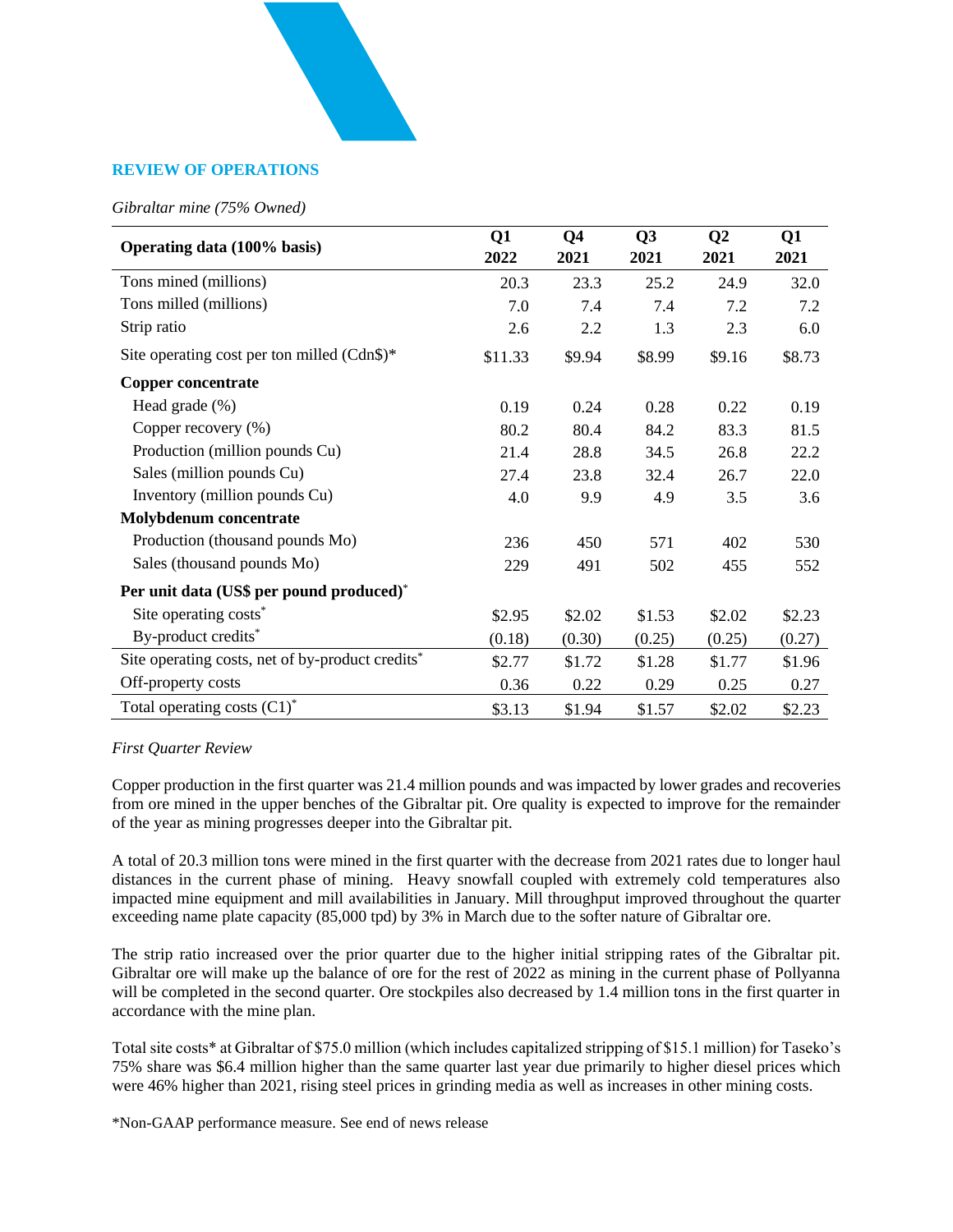### **REVIEW OF OPERATIONS - CONTINUED**

Molybdenum production was 236 thousand pounds in the first quarter with lower grades associated with the Gibraltar ore. At an average molybdenum price of US\$19.08 per pound, molybdenum generated a by-product credit per pound of copper produced of US\$0.18 in the first quarter.

The Company realized 27.4 million pounds of copper sales in the first quarter which was 6.0 million pounds higher than copper production of 21.4 million pounds. Major disruption to the highway and rail infrastructure in southwest British Columbia from severe rainstorms and flooding in November 2021 prevented significant production from being delivered to the port for shipping last quarter. Finished inventory was 4.0 million pounds at the end of March in line with historical average levels.

Off-property costs per pound produced\* were US\$0.36 for the first quarter which is higher than normal as it includes the off-property costs related to the additional 6.0 million pounds of excess inventory sold in the period.

Total operating costs per pound produced (C1)\* were US\$3.13 for the quarter and were US\$0.90 per pound higher than the first quarter last year as shown in the graph below:



Of the US\$0.90 variance in C1 costs in the first quarter of 2022 compared to the prior year quarter, US\$0.30 was due to less mining costs being capitalized, US\$0.23 was due to decreased copper production and higher offsite costs which are a result of high sales volumes (i.e. not variable with production volumes), US\$0.21 was due to increased prices for diesel and other inputs, US\$0.10 was due to lower molybdenum production, and US\$0.06 was due to other site operating costs increases.

#### **GIBRALTAR OUTLOOK**

Gibraltar is expected to produce 115 million pounds  $(+/- 5%)$  of copper in 2022 on a 100% basis, with production weighted to the back half of the year and with the first quarter being the lowest production quarter.

Strong metal prices and US dollar combined with our copper hedge protection should continue to provide tailwinds for strong financial performance and operating margins at the Gibraltar mine over the coming year. Copper prices in the first quarter averaged US\$4.53 per pound and are currently around US\$4.30 per pound. Molybdenum prices are currently US\$19.22 per pound, 20% higher than the average price in 2021.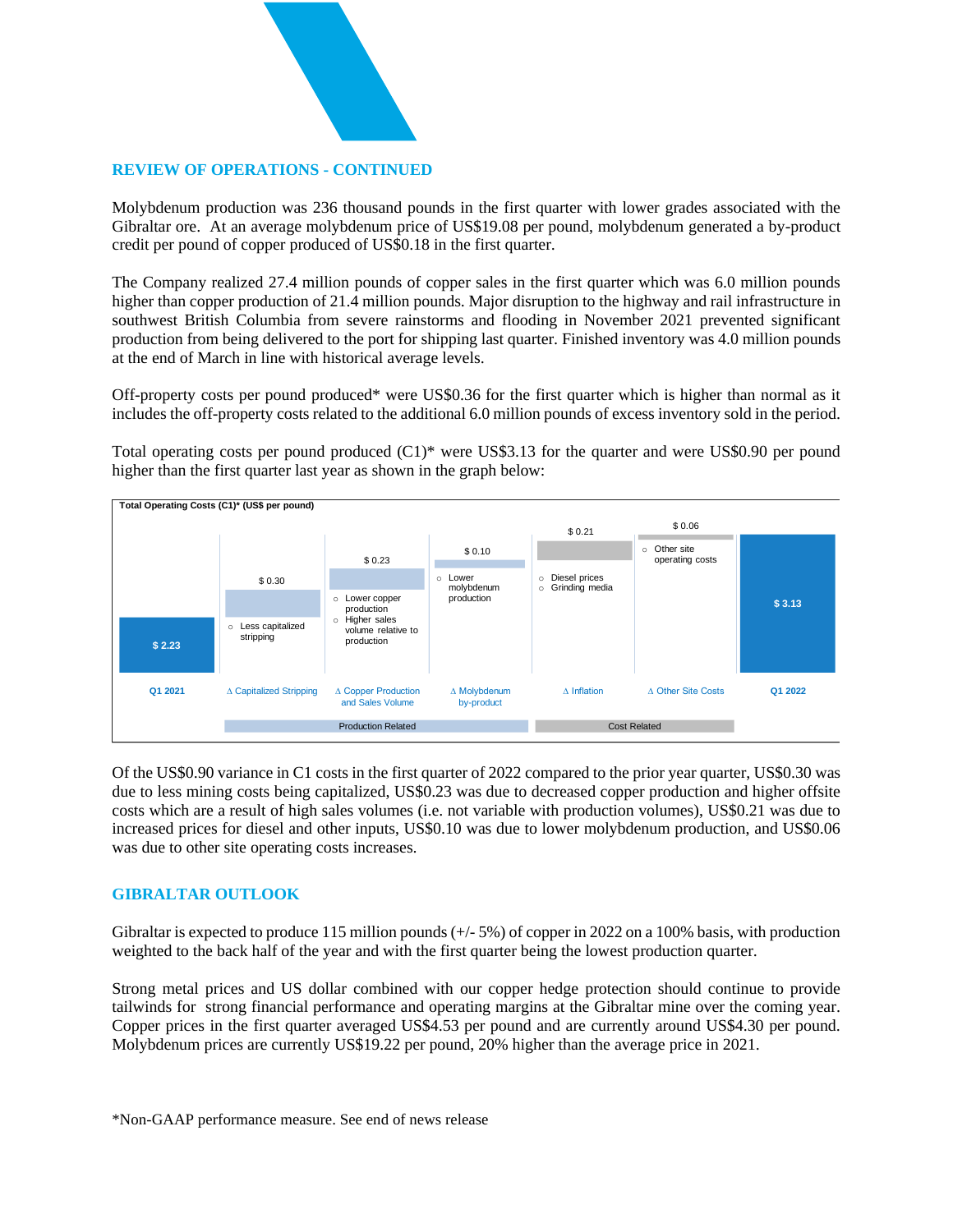### **GIBRALTAR OUTLOOK - CONTINUED**

The Company has a long track record of purchasing copper price options to manage copper price volatility. This strategy provides security over the Company's cash flow as it prepares for construction of Florence Copper while continuing to provide significant copper price upside should copper prices continue at current levels or increase further. In particular, the Company currently has copper collar contracts in place that secure a minimum copper price of US\$4.00 per pound for more than 90% of its attributable production for the remainder of 2022.

In March 2022, the Company announced a new 706 million ton proven and probable sulphide reserve for the Gibraltar mine, a 40% increase as of December 31, 2021. The new reserve estimate allows for a significant extension of the mine life to 23 years with total recoverable metal of 3.0 billion pounds of copper and 53 million pounds of molybdenum.

Highlights from the new reserve:

- 706 million tons grading 0.25% copper;
- Recoverable copper of 3.0 billion pounds and 53 million pounds of molybdenum;
- 23 year mine life with average annual production of approximately 129 million pounds of copper and 2.3 million pounds of molybdenum;
- Life-of-mine average strip ratio of 2.4:1; and
- After-tax NPV of \$1.1 billion (75% basis) and free cash flow of \$2.3 billion (75% basis) at a long-term copper price of US\$3.50 per pound<sup>1</sup>.

<sup>1</sup> The NPV and cash flow is based on copper prices of \$4.25 (2022), \$3.90 (2023) and US\$3.50 per pound long-term, and a molybdenum price of US\$18 (2022), US\$15 (2023) and US\$13 per pound long-term, a foreign exchange rate of 1.3:1 (C\$:US\$), and a discount rate of 8%.

### **FLORENCE COPPER**

The commercial production facility at Florence Copper will be one of the greenest sources of copper for US domestic consumption, with carbon emissions, water and energy consumption all dramatically lower than a conventional mine. It is a low-cost copper project with an annual production capacity of 85 million pounds of copper over a 21-year mine life. With the expected C1\* operating cost of US\$1.10 per pound, Florence Copper will be in the lowest quartile of the global copper cost curve and will have one of the smallest environmental footprints of any copper mine in the world.

The Company has successfully operated a Production Test Facility ("PTF") since 2018 at Florence to demonstrate that the in-situ copper recovery ("ISCR") process can produce high quality cathode while operating within permit conditions.

The next phase of Florence Copper will be the construction and operation of the commercial ISCR facility with an estimated capital cost of US\$230 million (including reclamation bonding and working capital) based on the Company's published 2017 NI 43-101 technical report. At a conservative copper price of US\$3.00 per pound, Florence Copper is expected to generate an after-tax internal rate of return of 37%, an after-tax net present value of US\$680 million at a 7.5% discount rate, and an after-tax payback period of 2.5 years.

In December 2020, the Company received the Aquifer Protection Permit ("APP") from the Arizona Department of Environmental Quality ("ADEQ"). During the APP process, Florence Copper received strong support from local community members, business owners and elected officials. The other required permit is the Underground Injection Control permit ("UIC") from the U.S. Environmental Protection Agency ("EPA"), which is the final permitting step required prior to construction of the commercial ISCR facility. On November 22, 2021, the EPA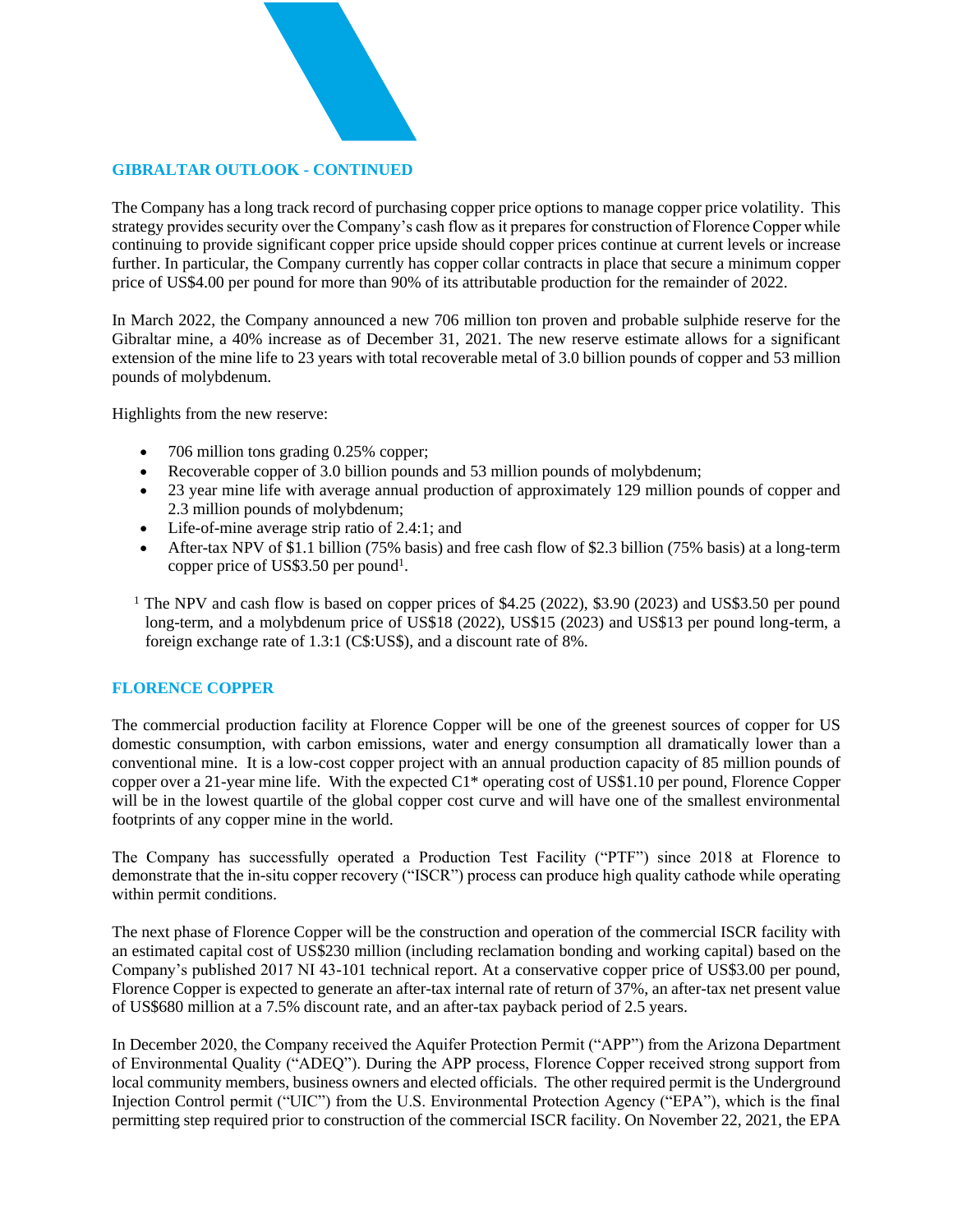### **FLORENCE COPPER - CONTINUED**

provided the Company with an initial draft of the UIC permit. Taseko's project technical team completed its review of the draft UIC permit in early December 2021 and no significant issues were identified. The EPA continues to advance their review process and is expected to publicly issue the draft UIC permit shortly, and then a 45-day public comment period will commence.

Detailed engineering and design for the commercial production facility was completed in 2021 and procurement activities are well advanced with the Company making initial deposits and awarding the key contract for the major processing equipment associated with the SX/EW plant. The Company incurred \$25.2 million of costs for Florence in the first quarter of 2022 including for the commercial facility activities and also had outstanding purchase commitments of \$27.9 million as at March 31, 2022. Deploying this strategic capital and awarding key contracts will assist with protecting the project execution plan, mitigating inflation risk and the potential impact of supply chain disruptions and ensure a smooth transition into construction once the final UIC permit is received.

At current copper prices, the Company expects to be able to fund construction of the commercial facility from its existing sources of liquidity and cashflows from Gibraltar.

### **LONG-TERM GROWTH STRATEGY**

Taseko's strategy has been to grow the Company by acquiring and developing a pipeline of complementary projects focused on copper in stable mining jurisdictions. We continue to believe this will generate long-term returns for shareholders. Our other development projects are located in British Columbia.

#### *Yellowhead Copper Project*

Yellowhead Mining Inc. ("Yellowhead") has an 817 million tonnes reserve and a 25-year mine life with a pretax net present value of \$1.3 billion at an 8% discount rate using a US\$3.10 per pound copper price based on the Company's 2020 NI 43-101 technical report. Capital costs of the project are estimated at \$1.3 billion over a 2 year construction period. Over the first 5 years of operation, the copper equivalent grade will average 0.35% producing an average of 200 million pounds of copper per year at an average C1\* cost, net of by-product credit, of US\$1.67 per pound of copper. The Yellowhead copper project contains valuable precious metal by-products with 440,000 ounces of gold and 19 million ounces of silver with a life of mine value of over \$1 billion at current prices.

The Company is focusing its current efforts on advancing into the environmental assessment process and is undertaking some additional engineering work in conjunction with ongoing engagement with local communities including First Nations. The Company is also collecting baseline data and modeling which will be used to support the environmental assessment and permitting of the project.

#### *New Prosperity Gold-Copper Project*

In December 2019, the Tŝilhqot'in Nation, as represented by the Tŝilhqot'in National Government, and Taseko entered into a confidential dialogue, with the involvement of the Province of British Columbia, to try to obtain a long-term resolution to the conflict regarding Taseko's proposed gold-copper mine currently known as New Prosperity, acknowledging Taseko's commercial interests and the Tŝilhqot'in Nation's opposition to the project.

The dialogue was supported by the parties' agreement on December 7, 2019 to a one-year standstill on certain outstanding litigation and regulatory matters that relate to Taseko's tenures and the area in the vicinity of Teztan Biny (Fish Lake). The standstill was extended on December 4, 2020, to continue what was a constructive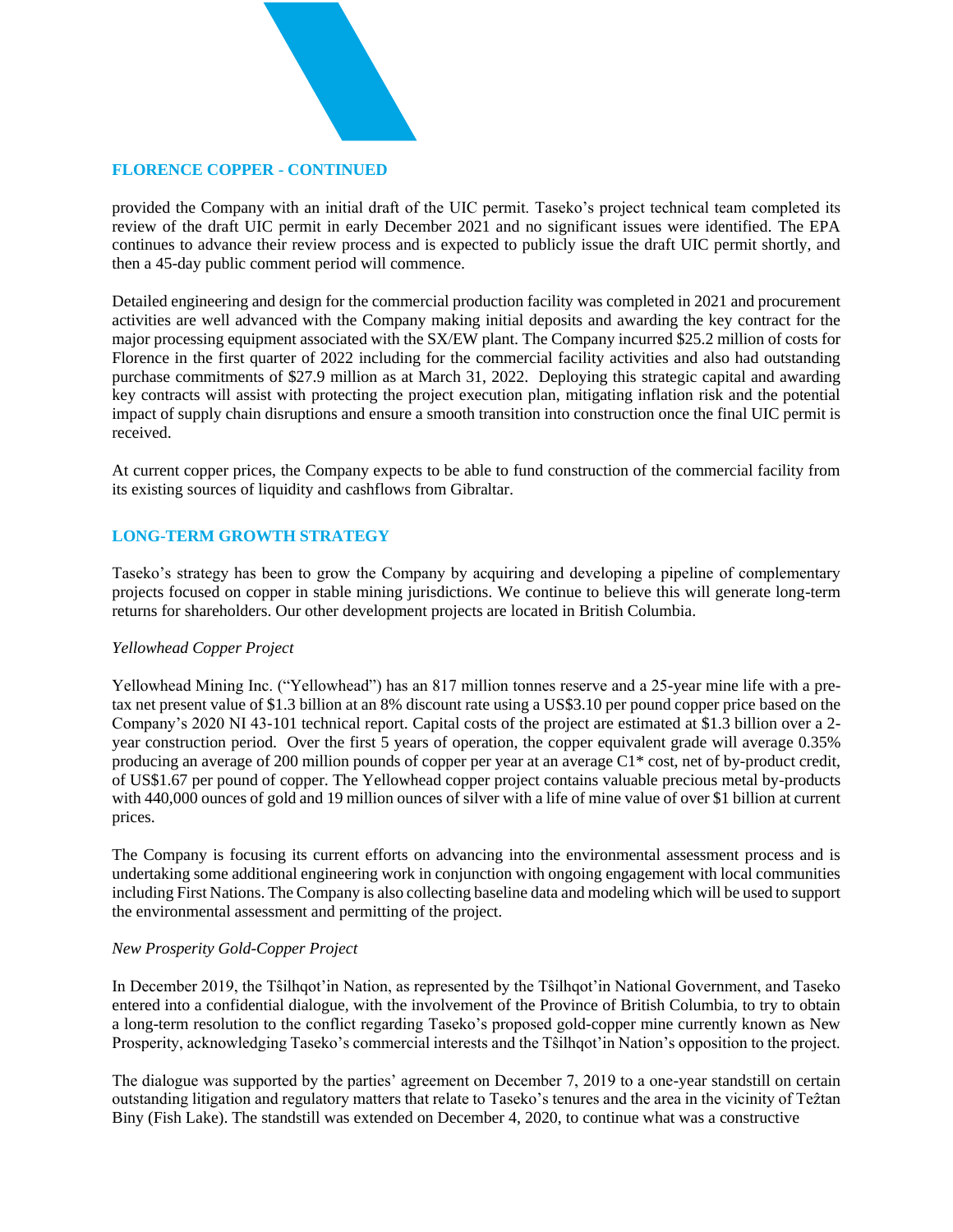### **LONG-TERM GROWTH STRATEGY - CONTINUED**

dialogue that had been delayed by the COVID-19 pandemic. The dialogue is not complete but it remains constructive, and in December 2021, the parties agreed to extend the standstill for a further year so that they and the Province of British Columbia can continue to pursue a long-term and mutually acceptable resolution of the conflict.

#### *Aley Niobium Project*

Environmental monitoring and product marketing initiatives on the Aley niobium project continue. The converter pilot test is ongoing and is providing additional process data to support the design of the commercial process facilities and will provide final product samples for marketing purposes.

The Company will host a telephone conference call and live webcast on Thursday, May 5, 2022 at 11:00 a.m. Eastern Time (8:00 a.m. Pacific) to discuss these results. After opening remarks by management, there will be a question and answer session open to analysts and investors.

The conference call may be accessed by dialing 416-764-8688 in Canada, 888-390-0546 in the United States, 08006522435 in the United Kingdom, or online at [tasekomines.com/investors/events.](https://www.tasekomines.com/investors/events) The conference call will be archived for later playback until May 19, 2022 and can be accessed by dialing 416-764- 8677 Canada, 888-390-0561 in the United States, or online at [tasekomines.com/investors/events](https://www.tasekomines.com/investors/events) and using the passcode 489947 #.

For further information on Taseko, please see the Company's website at [www.tasekomines.com](http://www.tasekomines.com/) or contact:

Brian Bergot, Vice President, Investor Relations – 778-373-4554, toll free 1-800-667-2114

Stuart McDonald *President & CEO*

No regulatory authority has approved or disapproved of the information in this news release.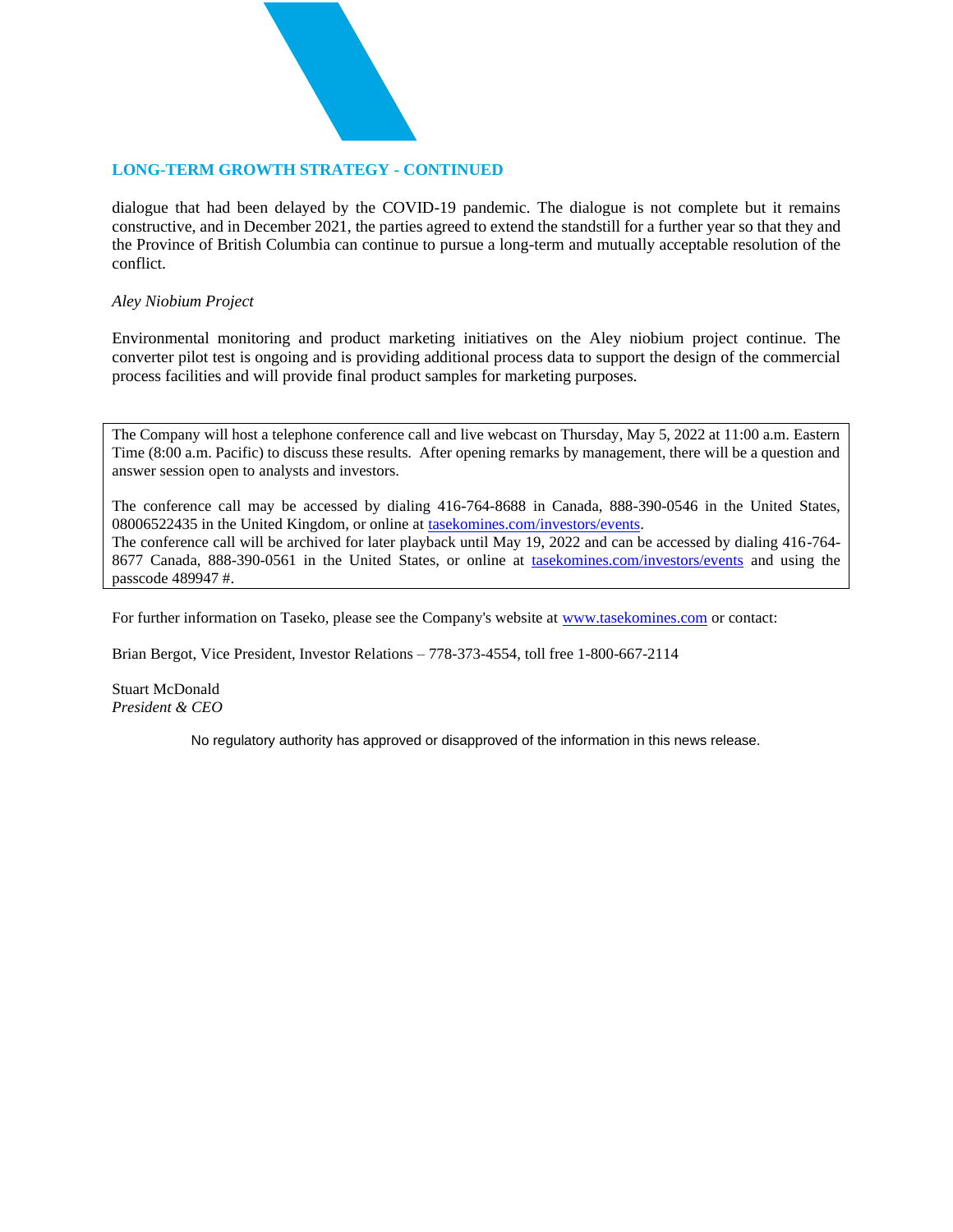### **NON-GAAP PERFORMANCE MEASURES**

This document includes certain non-GAAP performance measures that do not have a standardized meaning prescribed by IFRS. These measures may differ from those used by, and may not be comparable to such measures as reported by, other issuers. The Company believes that these measures are commonly used by certain investors, in conjunction with conventional IFRS measures, to enhance their understanding of the Company's performance. These measures have been derived from the Company's financial statements and applied on a consistent basis. The following tables below provide a reconciliation of these non-GAAP measures to the most directly comparable IFRS measure.

#### *Total operating costs and site operating costs, net of by-product credits*

Total costs of sales include all costs absorbed into inventory, as well as transportation costs and insurance recoverable. Site operating costs are calculated by removing net changes in inventory, depletion and amortization, insurance recoverable, and transportation costs from cost of sales. Site operating costs, net of by-product credits is calculated by subtracting by-product credits from the site operating costs. Site operating costs, net of by-product credits per pound are calculated by dividing the aggregate of the applicable costs by copper pounds produced. Total operating costs per pound is the sum of site operating costs, net of by-product credits and off-property costs divided by the copper pounds produced. By-product credits are calculated based on actual sales of molybdenum (net of treatment costs) and silver during the period divided by the total pounds of copper produced during the period. These measures are calculated on a consistent basis for the periods presented.

| (Cdn\$ in thousands, unless otherwise indicated) –<br>75% basis | 2022<br>Q1 | 2021<br>Q <sub>4</sub> | 2021<br>Q3 | 2021<br>Q <sub>2</sub> | 2021<br>Q1 |
|-----------------------------------------------------------------|------------|------------------------|------------|------------------------|------------|
| Cost of sales                                                   | 89,066     | 57,258                 | 65,893     | 74,056                 | 72,266     |
| Less:                                                           |            |                        |            |                        |            |
| Depletion and amortization                                      | (13,506)   | (16,202)               | (17,011)   | (17, 536)              | (15,838)   |
| Net change in inventories of finished goods                     | (7,577)    | 13,497                 | 762        | (4,723)                | 2,259      |
| Net change in inventories of ore stockpiles                     | (3,009)    | 4,804                  | 6,291      | 2,259                  | (8,226)    |
| Transportation costs                                            | (5, 115)   | (4, 436)               | (5,801)    | (4,303)                | (3,305)    |
| Site operating costs                                            | 59,859     | 54,921                 | 50,134     | 49,753                 | 47,156     |
| Less by-product credits:                                        |            |                        |            |                        |            |
| Molybdenum, net of treatment costs                              | (3,831)    | (7, 755)               | (8,574)    | (6,138)                | (5,604)    |
| Silver, excluding amortization of deferred revenue              | 202        | (330)                  | 300        | 64                     | (238)      |
| Site operating costs, net of by-product credits                 | 56,230     | 46,836                 | 41,860     | 43,679                 | 41,314     |
| Total copper produced (thousand pounds)                         | 16,024     | 21,590                 | 25,891     | 20,082                 | 16,684     |
| Total costs per pound produced                                  | 3.51       | 2.17                   | 1.62       | 2.18                   | 2.48       |
| Average exchange rate for the period (CAD/USD)                  | 1.27       | 1.26                   | 1.26       | 1.23                   | 1.27       |
| Site operating costs, net of by-product credits                 |            |                        |            |                        |            |
| (US\$ per pound)                                                | 2.77       | 1.72                   | 1.28       | 1.77                   | 1.96       |
| Site operating costs, net of by-product credits                 | 56,230     | 46,836                 | 41,860     | 43,679                 | 41,314     |
| Add off-property costs:                                         |            |                        |            |                        |            |
| Treatment and refining costs                                    | 2,133      | 1,480                  | 3,643      | 1,879                  | 2,414      |
| Transportation costs                                            | 5,115      | 4,436                  | 5,801      | 4,303                  | 3,305      |
| Total operating costs                                           | 63,478     | 52,752                 | 51,304     | 49,861                 | 47,033     |
| Total operating costs (C1) (US\$ per pound)                     | 3.13       | 1.94                   | 1.57       | 2.02                   | 2.23       |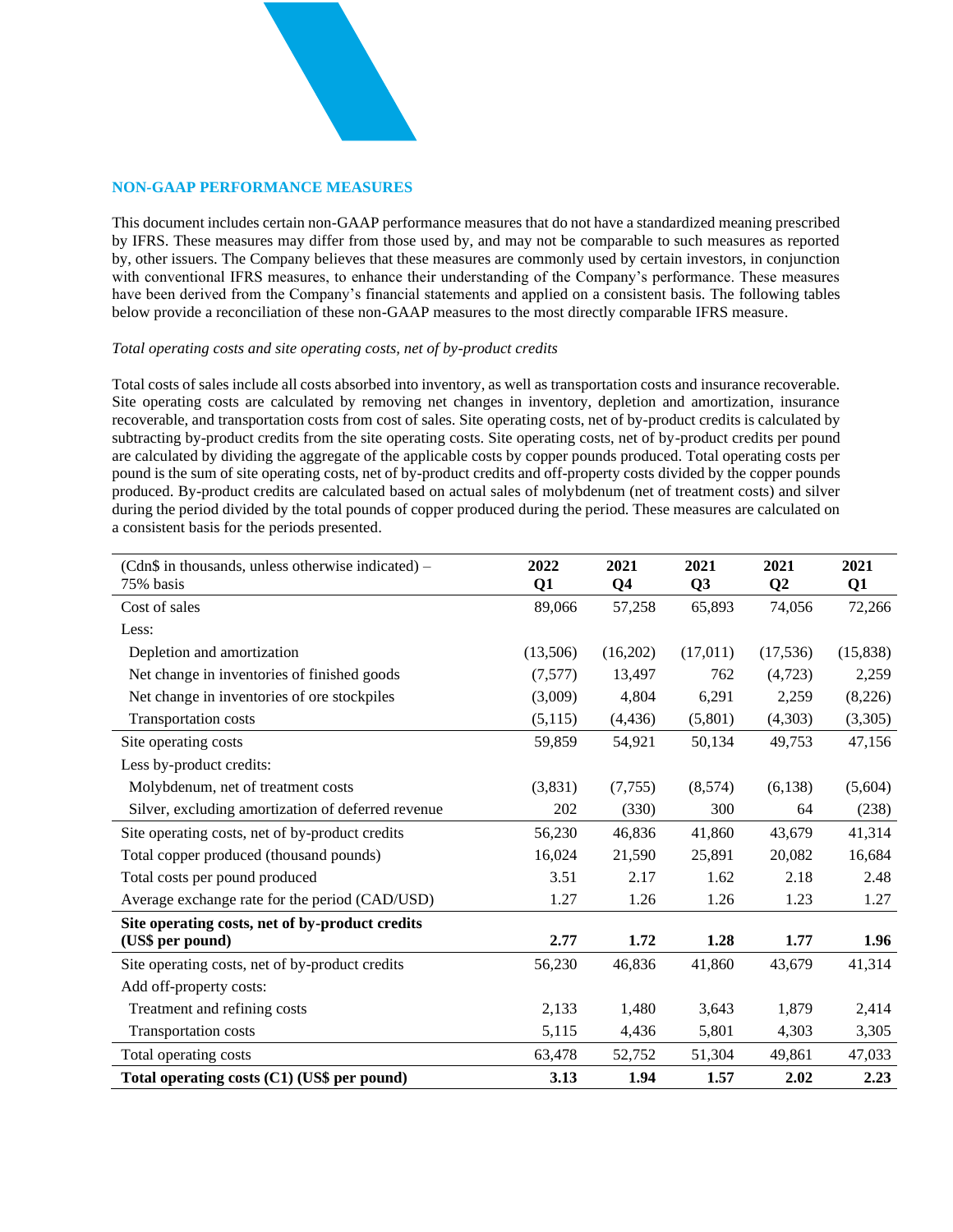#### **NON-GAAP PERFORMANCE MEASURES - CONTINUED**

#### *Total Site Costs*

Total site costs is comprised of the site operating costs charged to cost of sales as well as mining costs capitalized to property, plant and equipment in the period. This measure is intended to capture Taseko's share of the total site operating costs incurred in the quarter at the Gibraltar mine calculated on a consistent basis for the periods presented.

| $(Cdn\$ \$ in thousands, unless otherwise indicated) –<br>75% basis | 2022<br>О1 | 2021<br>Q4 | 2021<br>Q3 | 2021<br>Q2 | 2021<br>Q1 |
|---------------------------------------------------------------------|------------|------------|------------|------------|------------|
| Site operating costs                                                | 59,859     | 54.921     | 50.134     | 49.753     | 47,156     |
| Add:                                                                |            |            |            |            |            |
| Capitalized stripping costs                                         | 15.142     | 12.737     | 10.882     | 14.794     | 21.452     |
| <b>Total site costs</b>                                             | 75,001     | 67,658     | 61.016     | 64.547     | 68,608     |

#### *Adjusted net income (loss)*

Adjusted net income (loss) removes the effect of the following transactions from net income as reported under IFRS:

- Unrealized foreign currency gains/losses;
- Unrealized gain/loss on derivatives; and
- Loss on settlement of long-term debt and call premium, including realized foreign exchange gains.

Management believes these transactions do not reflect the underlying operating performance of our core mining business and are not necessarily indicative of future operating results. Furthermore, unrealized gains/losses on derivative instruments, changes in the fair value of financial instruments, and unrealized foreign currency gains/losses are not necessarily reflective of the underlying operating results for the reporting periods presented.

|                                                                | 2022     | 2021           | 2021           | 2021         |
|----------------------------------------------------------------|----------|----------------|----------------|--------------|
| (Cdn\$ in thousands, except per share amounts)                 | Q1       | Q <sub>4</sub> | Q3             | $\mathbf{Q}$ |
| Net income                                                     | 5,095    | 11,762         | 22,485         | 13,442       |
| Unrealized foreign exchange (gain) loss                        | (4,398)  | (1,817)        | 9,511          | (3,764)      |
| Unrealized (gain) loss on derivatives                          | 7,486    | 4,612          | (6, 817)       | 370          |
| Estimated tax effect of adjustments                            | (2,021)  | (1,245)        | 1,841          | (100)        |
| <b>Adjusted net income</b>                                     | 6,162    | 13,312         | 27,020         | 9,948        |
| <b>Adjusted EPS</b>                                            | 0.02     | 0.05           | 0.10           | 0.04         |
|                                                                | 2021     | 2020           | 2020           | 2020         |
| (Cdn\$ in thousands, except per share amounts)                 | Q1       | Q <sub>4</sub> | Q <sub>3</sub> | $\mathbf{Q}$ |
| Net income (loss)                                              | (11,217) | 5,694          | 987            | 18,745       |
| Unrealized foreign exchange (gain) loss                        | 8,798    | (13,595)       | (7,512)        | (12,985)     |
| Realized foreign exchange gain on settlement of long-term debt | (13,000) |                |                |              |
| Loss on settlement of long-term debt                           | 5,798    |                |                |              |
| Call premium on settlement of long-term debt                   | 6,941    |                |                |              |
| Unrealized loss on derivatives                                 | 802      | 586            | 1,056          | 3,528        |
| Estimated tax effect of adjustments                            | (3,656)  | (158)          | (285)          | (953)        |
| <b>Adjusted net income (loss)</b>                              | (5,534)  | (7, 473)       | (5,754)        | 8,335        |
| <b>Adjusted EPS</b>                                            | (0.02)   | (0.03)         | (0.02)         | 0.03         |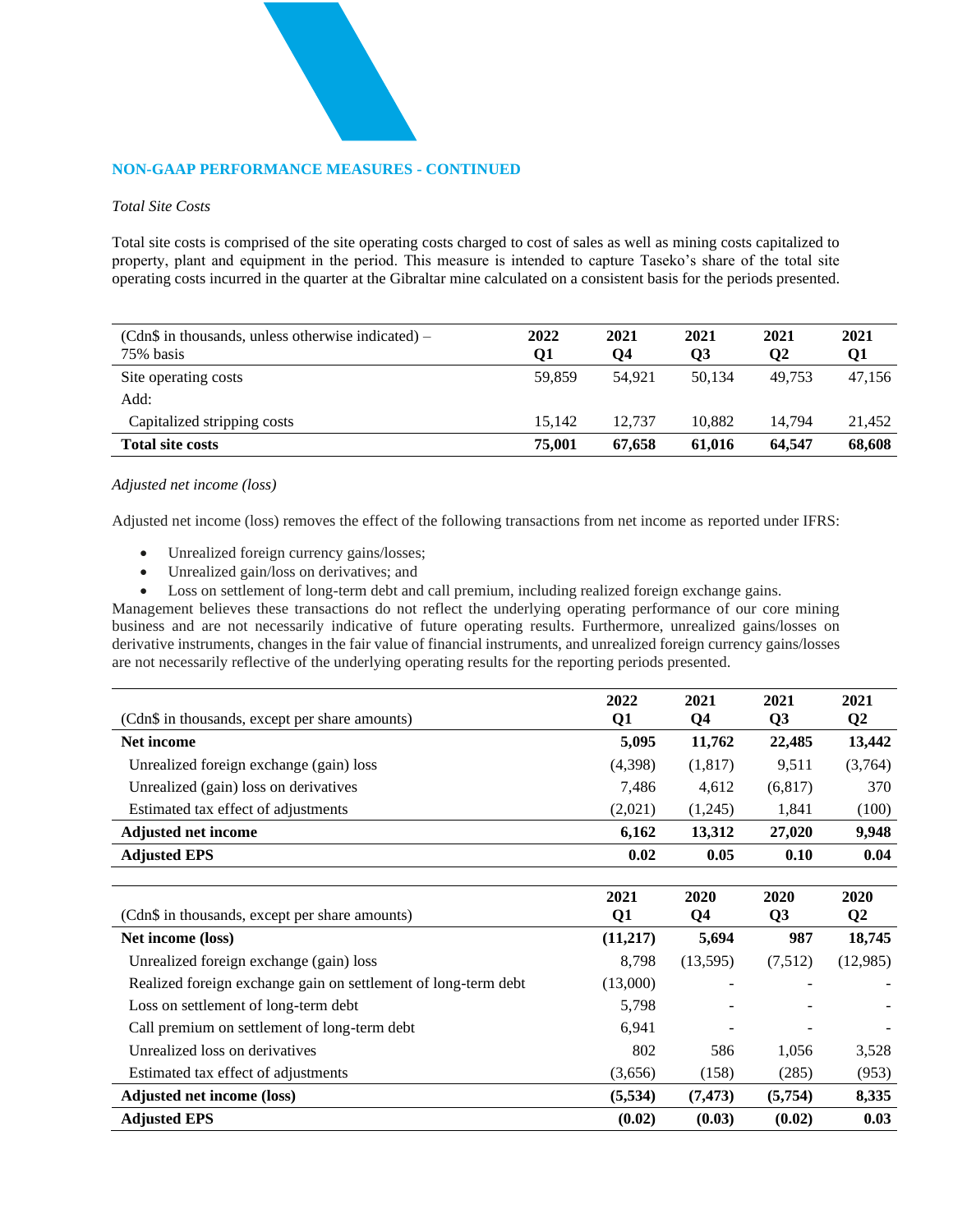#### **NON-GAAP PERFORMANCE MEASURES - CONTINUED**

#### *Adjusted EBITDA*

Adjusted EBITDA is presented as a supplemental measure of the Company's performance and ability to service debt. Adjusted EBITDA is frequently used by securities analysts, investors and other interested parties in the evaluation of companies in the industry, many of which present Adjusted EBITDA when reporting their results. Issuers of "high yield" securities also present Adjusted EBITDA because investors, analysts and rating agencies consider it useful in measuring the ability of those issuers to meet debt service obligations.

Adjusted EBITDA represents net income before interest, income taxes, and depreciation and also eliminates the impact of a number of items that are not considered indicative of ongoing operating performance. Certain items of expense are added and certain items of income are deducted from net income that are not likely to recur or are not indicative of the Company's underlying operating results for the reporting periods presented or for future operating performance and consist of:

- Unrealized foreign exchange gains/losses;
- Unrealized gain/loss on derivatives;
- Loss on settlement of long-term debt (included in finance expenses) and call premium;
- Realized foreign exchange gains on settlement of long-term debt; and
- Amortization of share-based compensation expense.

|                                                                | 2022      | 2021           | 2021           | 2021     |
|----------------------------------------------------------------|-----------|----------------|----------------|----------|
| (Cdn\$ in thousands)                                           | Q1        | Q <sub>4</sub> | Q <sub>3</sub> | $\bf Q2$ |
| Net income                                                     | 5,095     | 11,762         | 22,485         | 13,442   |
| Add:                                                           |           |                |                |          |
| Depletion and amortization                                     | 13,506    | 16,202         | 17,011         | 17,536   |
| Finance expense                                                | 12,155    | 12,072         | 11,875         | 11,649   |
| Finance income                                                 | (166)     | (218)          | (201)          | (184)    |
| Income tax expense                                             | 1,188     | 9,300          | 22,310         | 7,033    |
| Unrealized foreign exchange (gain) loss                        | (4,398)   | (1,817)        | 9,511          | (3,764)  |
| Unrealized (gain) loss on derivatives                          | 7,486     | 4,612          | (6, 817)       | 370      |
| Amortization of share-based compensation expense               | 3,273     | 1,075          | 117            | 1,650    |
| <b>Adjusted EBITDA</b>                                         | 38,139    | 52,988         | 76,291         | 47,732   |
|                                                                |           |                |                |          |
|                                                                | 2021      | 2020           | 2020           | 2020     |
| (Cdn\$ in thousands)                                           | Q1        | Q <sub>4</sub> | Q <sub>3</sub> | $\bf Q2$ |
| Net income (loss)                                              | (11, 217) | 5,694          | 987            | 18,745   |
| Add:                                                           |           |                |                |          |
| Depletion and amortization                                     | 15,838    | 18,747         | 23,894         | 25,512   |
| Finance expense (includes loss on settlement of long-term debt |           |                |                |          |
| and call premium)                                              | 23,958    | 10,575         | 11,203         | 10,461   |
| Finance income                                                 | (75)      | (47)           | (4)            | (48)     |
| Income tax (recovery) expense                                  | (4,302)   | (2,724)        | (580)          | 4,326    |
| Unrealized foreign exchange (gain) loss                        | 8,798     | (13,595)       | (7,512)        | (12,985) |
|                                                                |           |                |                |          |
| Realized foreign exchange gain on settlement of long-term debt | (13,000)  |                |                |          |
| Unrealized loss on derivatives                                 | 802       | 586            | 1,056          | 3,528    |

**Adjusted EBITDA 23,722 20,478 31,545 50,860**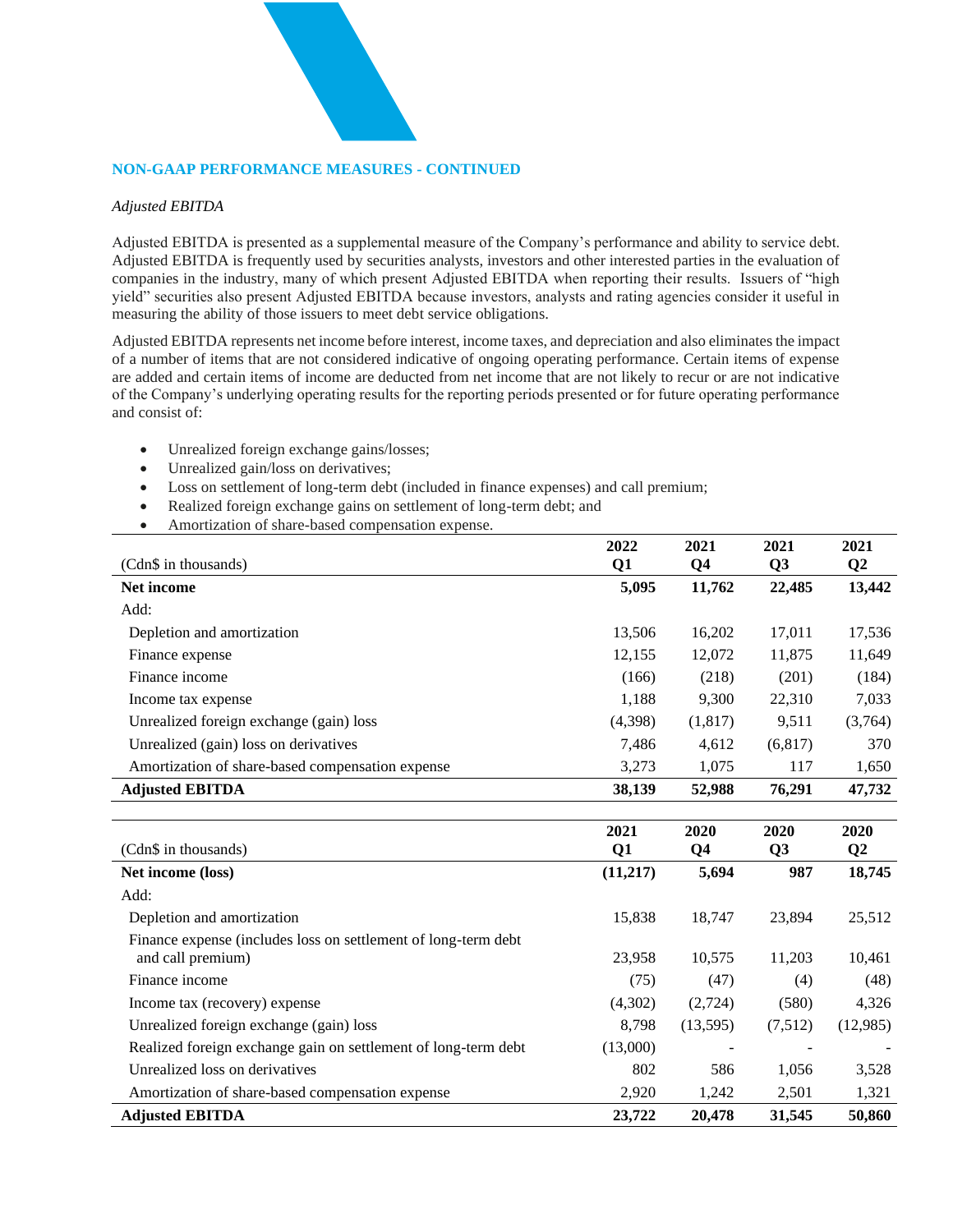#### **NON-GAAP PERFORMANCE MEASURES - CONTINUED**

#### *Earnings from mining operations before depletion and amortization*

Earnings from mining operations before depletion and amortization is earnings from mining operations with depletion and amortization added back. The Company discloses this measure, which has been derived from our financial statements and applied on a consistent basis, to provide assistance in understanding the results of the Company's operations and financial position and it is meant to provide further information about the financial results to investors.

|                                                                      |         |        | Three months ended March 31, |              |        |
|----------------------------------------------------------------------|---------|--------|------------------------------|--------------|--------|
| (Cdn\$ in thousands)                                                 |         |        | 2022                         | 2021         |        |
| <b>Earnings from mining operations</b>                               |         |        | 29,267                       |              | 14,475 |
| Add:                                                                 |         |        |                              |              |        |
| Depletion and amortization                                           |         |        | 13,506                       | 15,838       |        |
| Earnings from mining operations before depletion and<br>amortization | 42,773  |        |                              |              | 30,313 |
| Site operating costs per ton milled                                  | 2022    | 2021   | 2021                         | 2021         | 2021   |
| (Cdn\$ in thousands, except per ton milled amounts)                  | Q1      | Q4     | Q <sub>3</sub>               | $\mathbf{Q}$ | Q1     |
| Site operating costs (included in cost of sales)                     | 59,859  | 54,921 | 50,134                       | 49,753       | 47,156 |
| Tons milled (thousands) (75% basis)                                  | 5,285   | 5,523  | 5,576                        | 5,429        | 5,402  |
| Site operating costs per ton milled                                  | \$11.33 | \$9.94 | \$8.99                       | \$9.16       | \$8.73 |

#### **CAUTION REGARDING FORWARD-LOOKING INFORMATION**

This document contains "forward-looking statements" that were based on Taseko's expectations, estimates and projections as of the dates as of which those statements were made. Generally, these forward-looking statements can be identified by the use of forwardlooking terminology such as "outlook", "anticipate", "project", "target", "believe", "estimate", "expect", "intend", "should" and similar expressions.

Forward-looking statements are subject to known and unknown risks, uncertainties and other factors that may cause the Company's actual results, level of activity, performance or achievements to be materially different from those expressed or implied by such forward-looking statements. These included but are not limited to:

- uncertainties about the future market price of copper and the other metals that we produce or may seek to produce;
- changes in general economic conditions, the financial markets, inflation and interest rates and in the demand and market price for our input costs, such as diesel fuel, reagents, steel, concrete, electricity and other forms of energy, mining equipment, and fluctuations in exchange rates, particularly with respect to the value of the U.S. dollar and Canadian dollar, and the continued availability of capital and financing;
- uncertainties resulting from the war in Ukraine, and the accompanying international response including economic sanctions levied against Russia, which has disrupted the global economy, created increased volatility in commodity markets (including oil and gas prices), and disrupted international trade and financial markets, all of which have an ongoing and uncertain effect on global economics, supply chains, availability of materials and equipment and execution timelines for project development;
- uncertainties about the continuing impact of the novel coronavirus ("COVID-19") and the response of local, provincial, state, federal and international governments to the ongoing threat of COVID-19, on our operations (including our suppliers, customers, supply chains, employees and contractors) and economic conditions generally including rising inflation levels and in particular with respect to the demand for copper and other metals we produce;
- inherent risks associated with mining operations, including our current mining operations at Gibraltar, and their potential impact on our ability to achieve our production estimates;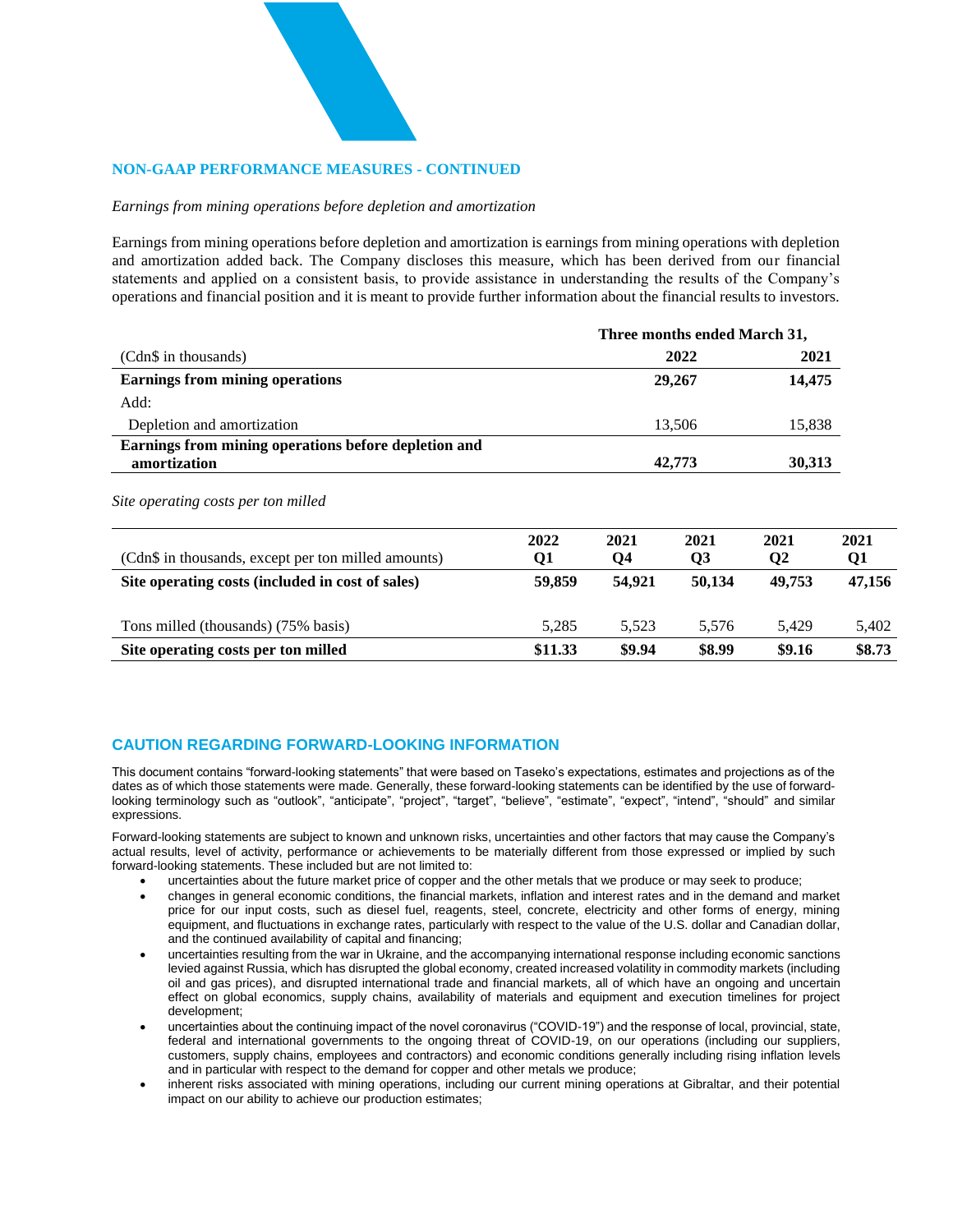

- uncertainties as to our ability to control our operating costs, including inflationary cost pressures at Gibraltar without impacting our planned copper production;
- the risk of inadequate insurance or inability to obtain insurance to cover material mining or operational risks;
- uncertainties related to the feasibility study for Florence copper project (the "Florence Copper Project" or "Florence Copper") that provides estimates of expected or anticipated capital and operating costs, expenditures and economic returns from this mining project, including the impact of inflation on the estimated costs related to the construction of the Florence Copper Project and our other development projects;
- the risk that the results from our operations of the Florence Copper production test facility ("PTF") and ongoing engineering work including updated capital and operating costs will negatively impact our estimates for current projected economics for commercial operations at Florence Copper;
- uncertainties related to the accuracy of our estimates of Mineral Reserves (as defined below), Mineral Resources (as defined below), production rates and timing of production, future production and future cash and total costs of production and milling;
- the risk that we may not be able to expand or replace reserves as our existing mineral reserves are mined;
- the availability of, and uncertainties relating to the development of, additional financing and infrastructure necessary for the advancement of our development projects, including with respect to our ability to obtain any remaining construction financing potentially needed to move forward with commercial operations at Florence Copper;
- our ability to comply with the extensive governmental regulation to which our business is subject;
- uncertainties related to our ability to obtain necessary title, licenses and permits for our development projects and project delays due to third party opposition, particularly in respect to Florence Copper that requires one key regulatory permit from the U.S. Environmental Protection Agency ("EPA") in order to advance to commercial operations;
- our ability to deploy strategic capital and award key contracts to assist with protecting the Florence Copper project execution plan, mitigating inflation risk and the potential impact of supply chain disruptions on our construction schedule and ensuring a smooth transition into construction once the final permit is received from the EPA;
- uncertainties related to First Nations claims and consultation issues;
- our reliance on rail transportation and port terminals for shipping our copper concentrate production from Gibraltar;
- uncertainties related to unexpected judicial or regulatory proceedings;
- changes in, and the effects of, the laws, regulations and government policies affecting our exploration and development activities and mining operations and mine closure and bonding requirements;
- our dependence solely on our 75% interest in Gibraltar (as defined below) for revenues and operating cashflows;
- our ability to collect payments from customers, extend existing concentrate off-take agreements or enter into new agreements;
- environmental issues and liabilities associated with mining including processing and stock piling ore;
- labour strikes, work stoppages, or other interruptions to, or difficulties in, the employment of labour in markets in which we operate our mine, industrial accidents, equipment failure or other events or occurrences, including third party interference that interrupt the production of minerals in our mine;
- environmental hazards and risks associated with climate change, including the potential for damage to infrastructure and stoppages of operations due to forest fires, flooding, drought, or other natural events in the vicinity of our operations;
- litigation risks and the inherent uncertainty of litigation, including litigation to which Florence Copper could be subject to;
- our actual costs of reclamation and mine closure may exceed our current estimates of these liabilities;
- our ability to meet the financial reclamation security requirements for the Gibraltar mine and Florence Project;
- the capital intensive nature of our business both to sustain current mining operations and to develop any new projects, including Florence Copper;
- our reliance upon key management and operating personnel;
- the competitive environment in which we operate:
- the effects of forward selling instruments to protect against fluctuations in copper prices, foreign exchange, interest rates or input costs such as fuel;
- the risk of changes in accounting policies and methods we use to report our financial condition, including uncertainties associated with critical accounting assumptions and estimates; and Management Discussion and Analysis ("MD&A"), quarterly reports and material change reports filed with and furnished to securities regulators, and those risks which are discussed under the heading "Risk Factors".

For further information on Taseko, investors should review the Company's annual Form 40-F filing with the United States Securities and Exchange Commission www.sec.gov and home jurisdiction filings that are available at www.sedar.com, including the "Risk Factors" included in our Annual Information Form.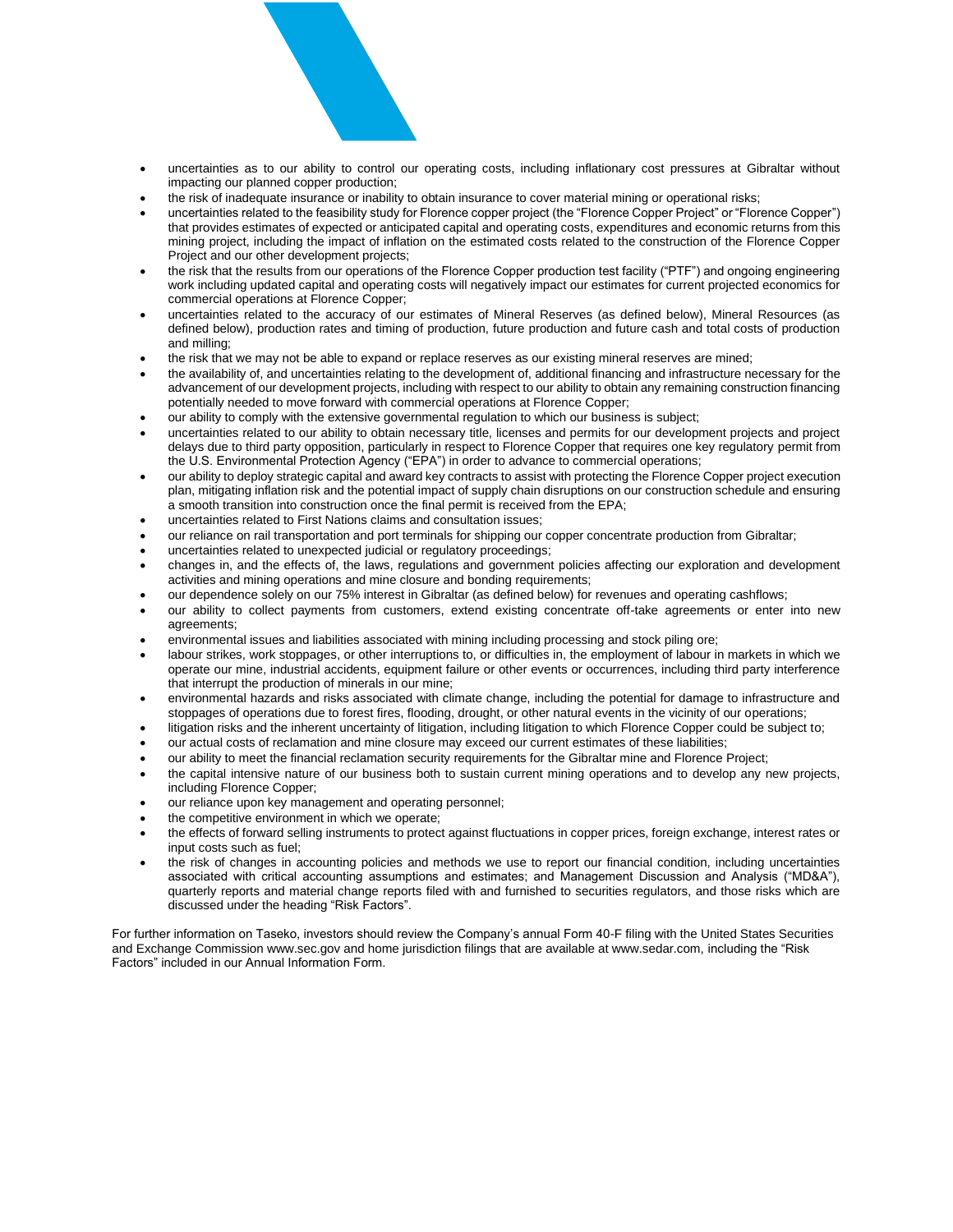Management's Discussion and Analysis

This management discussion and analysis ("MD&A") is intended to help the reader understand Taseko Mines Limited ("Taseko", "we", "our" or the "Company"), our operations, financial performance, and current and future business environment. This MD&A is intended to supplement and complement the condensed consolidated financial statements and notes thereto, prepared in accordance with IAS 34 of International Financial Reporting Standards ("IFRS") for the three months ended March 31, 2022 (the "Financial Statements"). You are encouraged to review the Financial Statements in conjunction with your review of this MD&A and the Company's other public filings, which are available on the Canadian Securities Administrators' website at www.sedar.com and on the EDGAR section of the United States Securities and Exchange Commission's ("SEC") website at www.sec.gov.

This MD&A is prepared as of May 3, 2022. All dollar figures stated herein are expressed in Canadian dollars, unless otherwise specified. Included throughout this MD&A are references to non-GAAP performance measures which are denoted with an asterisk and further explanation including their calculations are provided on page 20.

#### **Cautionary Statement on Forward-Looking Information**

This discussion includes certain statements that may be deemed "forward-looking statements". All statements in this discussion, other than statements of historical facts, that address future production, reserve potential, exploration drilling, exploitation activities, and events or developments that the Company expects are forwardlooking statements. Although we believe the expectations expressed in such forward-looking statements are based on reasonable assumptions, such statements are not guarantees of future performance and actual results or developments may differ materially from those in the forward-looking statements. Factors that could cause actual results to differ materially from those in forward-looking statements include market prices, global economic events arising from the coronavirus (COVID-19) pandemic outbreak, exploitation and exploration successes, continued availability of capital and financing and general economic, market or business conditions. Investors are cautioned that any such statements are not guarantees of future performance and actual results or developments may differ materially from those projected in the forward-looking statements. All of the forward-looking statements made in this MD&A are qualified by these cautionary statements. We disclaim any intention or obligation to update or revise any forward-looking statements whether as a result of new information, future events or otherwise, except to the extent required by applicable law. Further information concerning risks and uncertainties associated with these forward-looking statements and our business may be found in the Company's other public filings with the SEC and Canadian provincial securities regulatory authorities.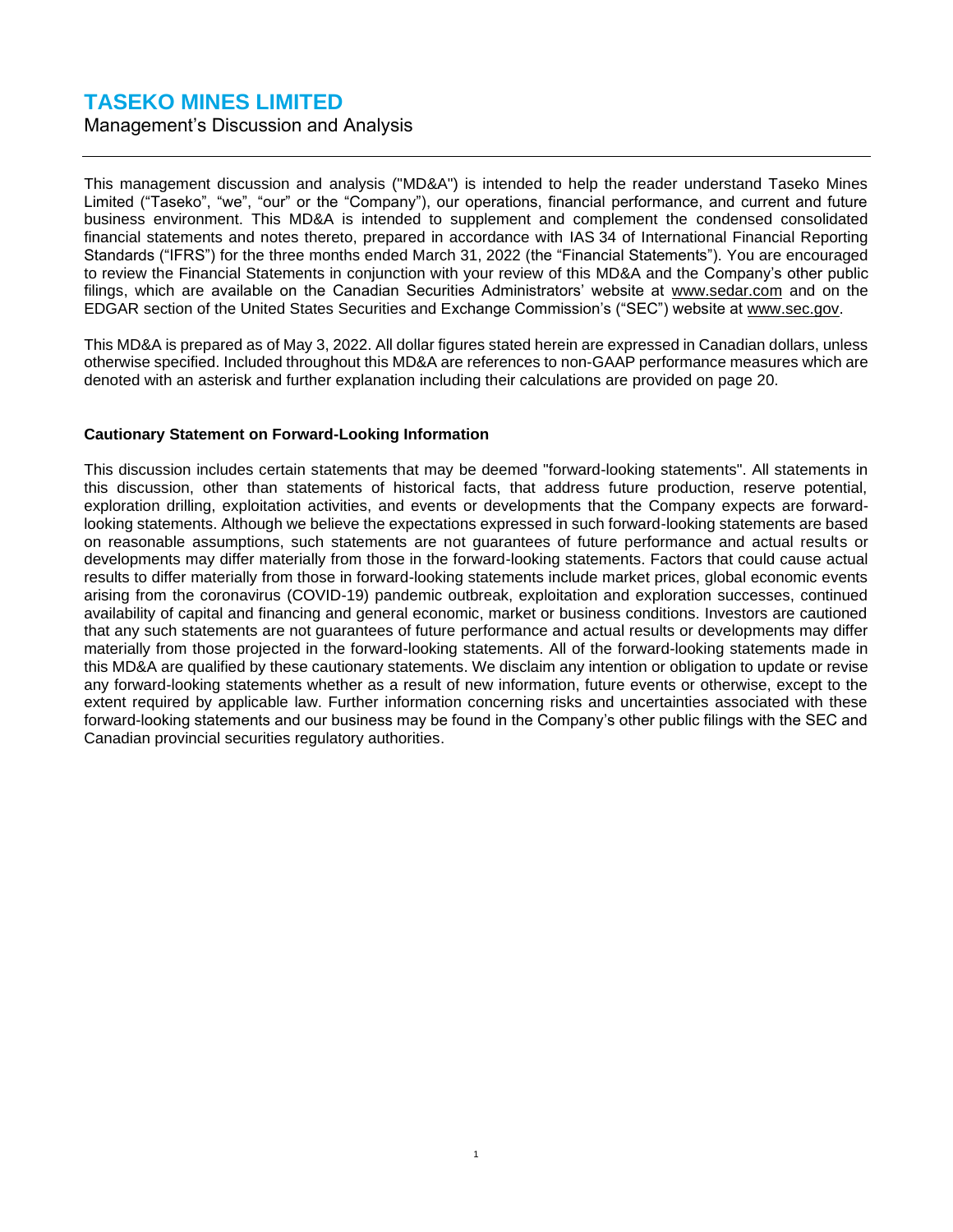Management's Discussion and Analysis

# **CONTENTS**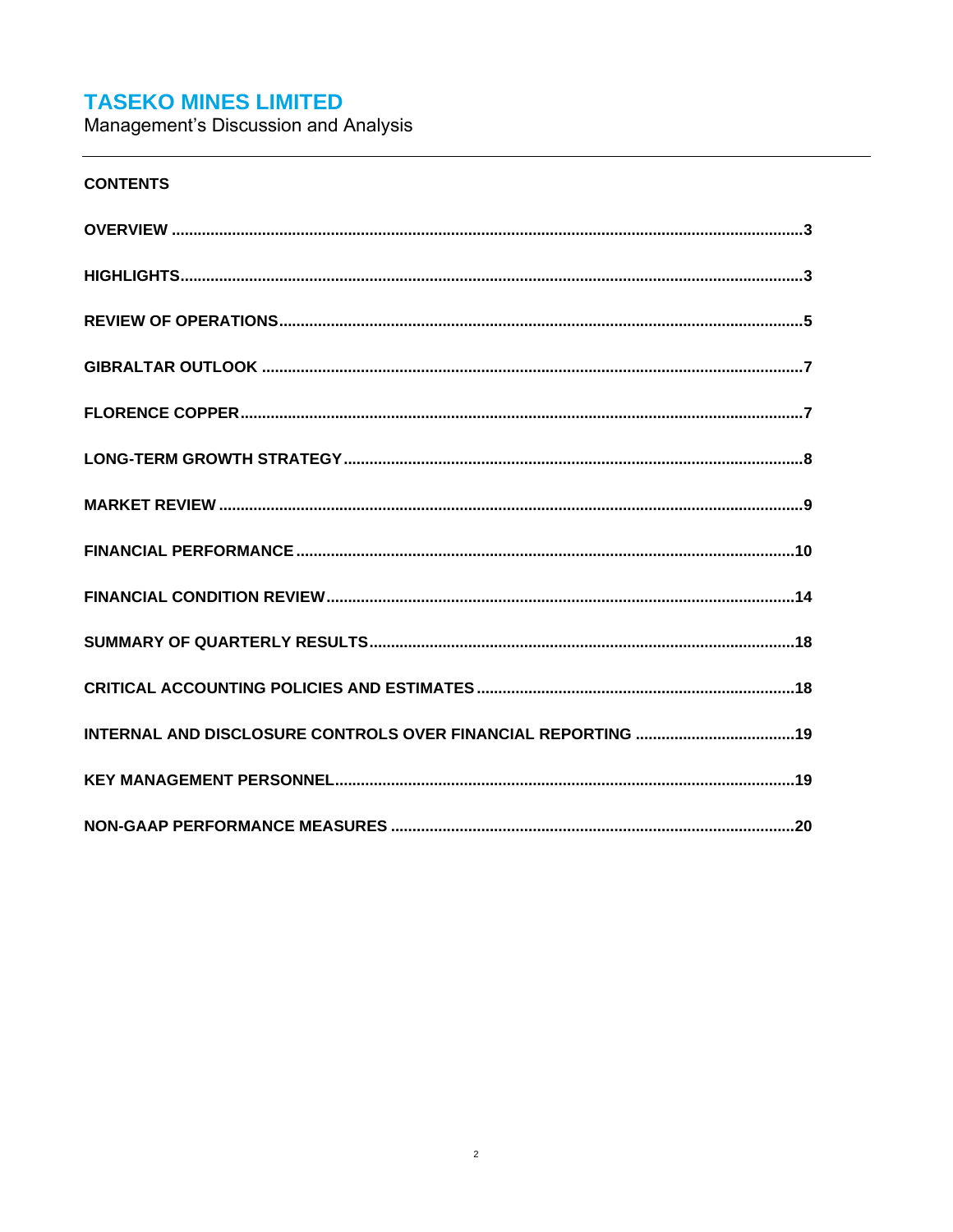Management's Discussion and Analysis

### <span id="page-15-0"></span>**OVERVIEW**

Taseko is a copper focused mining company that seeks to create long-term shareholder value by acquiring, developing, and operating large tonnage mineral deposits in stable jurisdictions which are capable of supporting a mine for decades. The Company's principal operating asset is the 75% owned Gibraltar mine, which is located in central British Columbia and is one of the largest copper mines in North America. Taseko also owns Florence Copper, which is advancing towards construction, as well as the Yellowhead copper, New Prosperity gold-copper, and Aley niobium projects.

#### <span id="page-15-1"></span>**HIGHLIGHTS**

| <b>Operating Data (Gibraltar - 100% basis)</b> | Three months ended March 31, |      |        |  |
|------------------------------------------------|------------------------------|------|--------|--|
|                                                | 2022                         | 2021 | Change |  |
| Tons mined (millions)                          | 20.3                         | 32.0 | (11.7) |  |
| Tons milled (millions)                         | 7.0                          | 7.2  | (0.2)  |  |
| Production (million pounds Cu)                 | 21.4                         | 22.2 | (0.8)  |  |
| Sales (million pounds Cu)                      | 27.4                         | 22.0 | 5.4    |  |

| <b>Financial Data</b>                                              | Three months ended March 31, |           |        |  |
|--------------------------------------------------------------------|------------------------------|-----------|--------|--|
| (Cdn\$ in thousands, except for per share amounts)                 | 2022                         | 2021      | Change |  |
| Revenues                                                           | 118,333                      | 86,741    | 31,592 |  |
| Earnings from mining operations before depletion and amortization* | 42,773                       | 30,313    | 12,460 |  |
| Cash flows provided by (used for) operations                       | 51,753                       | (3,283)   | 55,036 |  |
| Adjusted EBITDA*                                                   | 38,139                       | 23,722    | 14,417 |  |
| Adjusted net income (loss) <sup>*</sup>                            | 6,162                        | (5,534)   | 11,696 |  |
| Per share - basic ("Adjusted EPS")"                                | 0.02                         | (0.02)    | 0.04   |  |
| Net income (loss) (GAAP)                                           | 5,095                        | (11, 217) | 16,312 |  |
| Per share - basic ("EPS")                                          | 0.02                         | (0.04)    | 0.06   |  |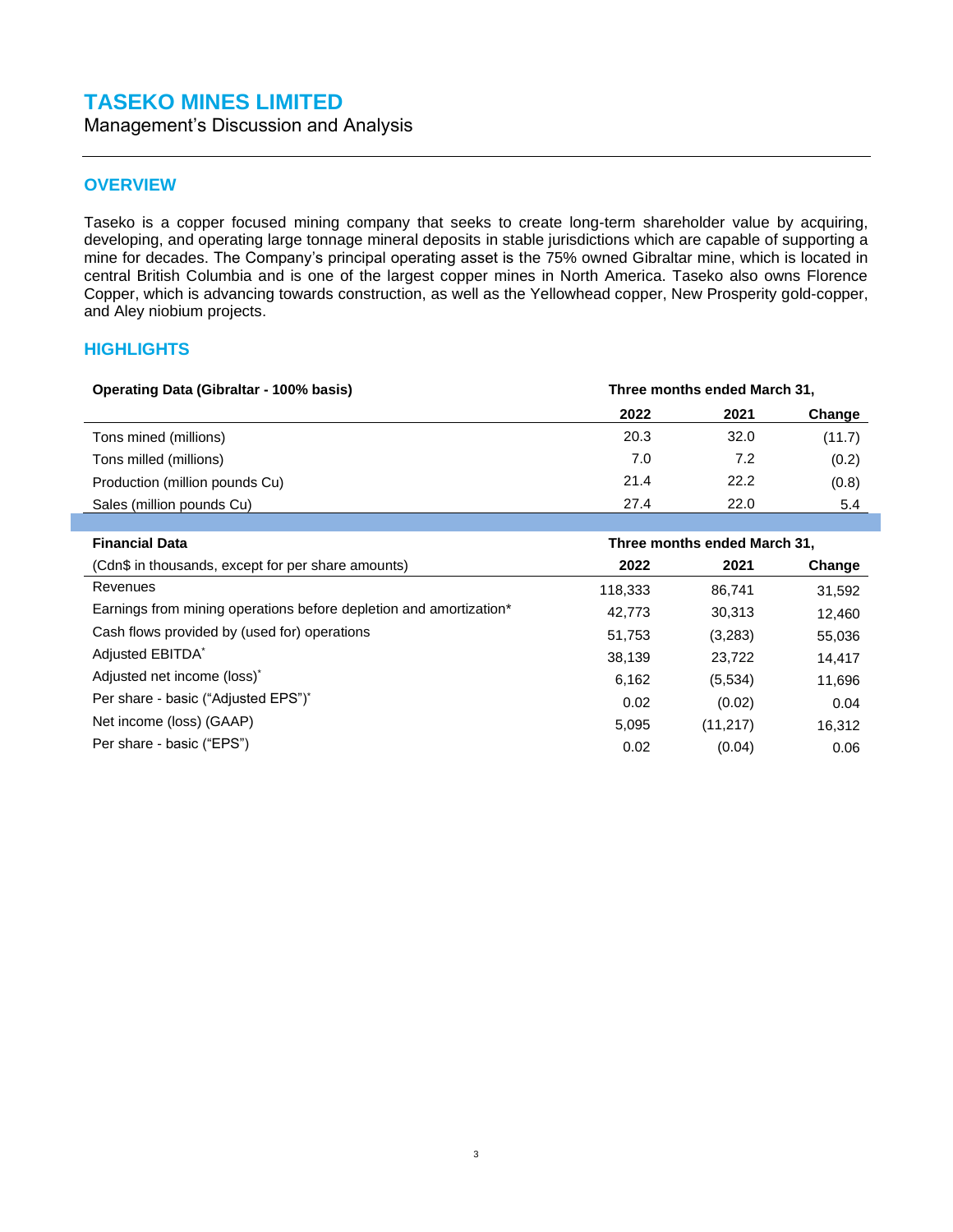Management's Discussion and Analysis

First Quarter Review

- First quarter earnings from mining operations before depletion and amortization\* was \$42.8 million, Adjusted EBITDA\* was \$38.1 million and cash flow from operations was \$51.8 million;
- Gibraltar sold 27.4 million pounds of copper in the quarter (100% basis) at record average realized copper prices of US\$4.59 per pound in the quarter resulting in \$118.3 million of revenue for Taseko;
- The Gibraltar mine produced 21.4 million pounds of copper and 236 thousand pounds of molybdenum in the first quarter. Copper head grades were 0.19% and copper recoveries were 80.2%;
- Total site costs\* increased by 9% in the quarter primarily due to the impact of higher diesel costs;
- Adjusted net income\* was \$6.2 million (\$0.02 per share) and GAAP Net income was \$5.1 million (\$0.02 per share) and were reduced by a \$2.3 million realized derivative loss (\$0.01 per share) related to copper options that expired in the quarter;
- The Company has approximately \$273 million of available liquidity at March 31, 2022, including a cash balance of \$213 million and its undrawn US\$50 million revolving credit facility;
- Development costs incurred for Florence Copper were \$25.2 million in the quarter and included further payments for major processing equipment for the SX/EW plant, other pre-construction activities and ongoing site costs;
- The Company now has copper collar contracts in place that secure a minimum copper price of US\$4.00 per pound for more than 90% of its attributable production in 2022;
- The EPA continues to advance their review process and is expected to publicly issue the draft Underground Injection Control permit shortly, and then a public comment period will commence; and
- In March 2022, the Company announced a new 706 million ton proven and probable sulphide reserve for the Gibraltar mine, a 40% increase as of December 31, 2021. The new reserve estimate allows for a significant extension of the mine life to 23 years with total recoverable metal of 3.0 billion pounds of copper and 53 million pounds of molybdenum.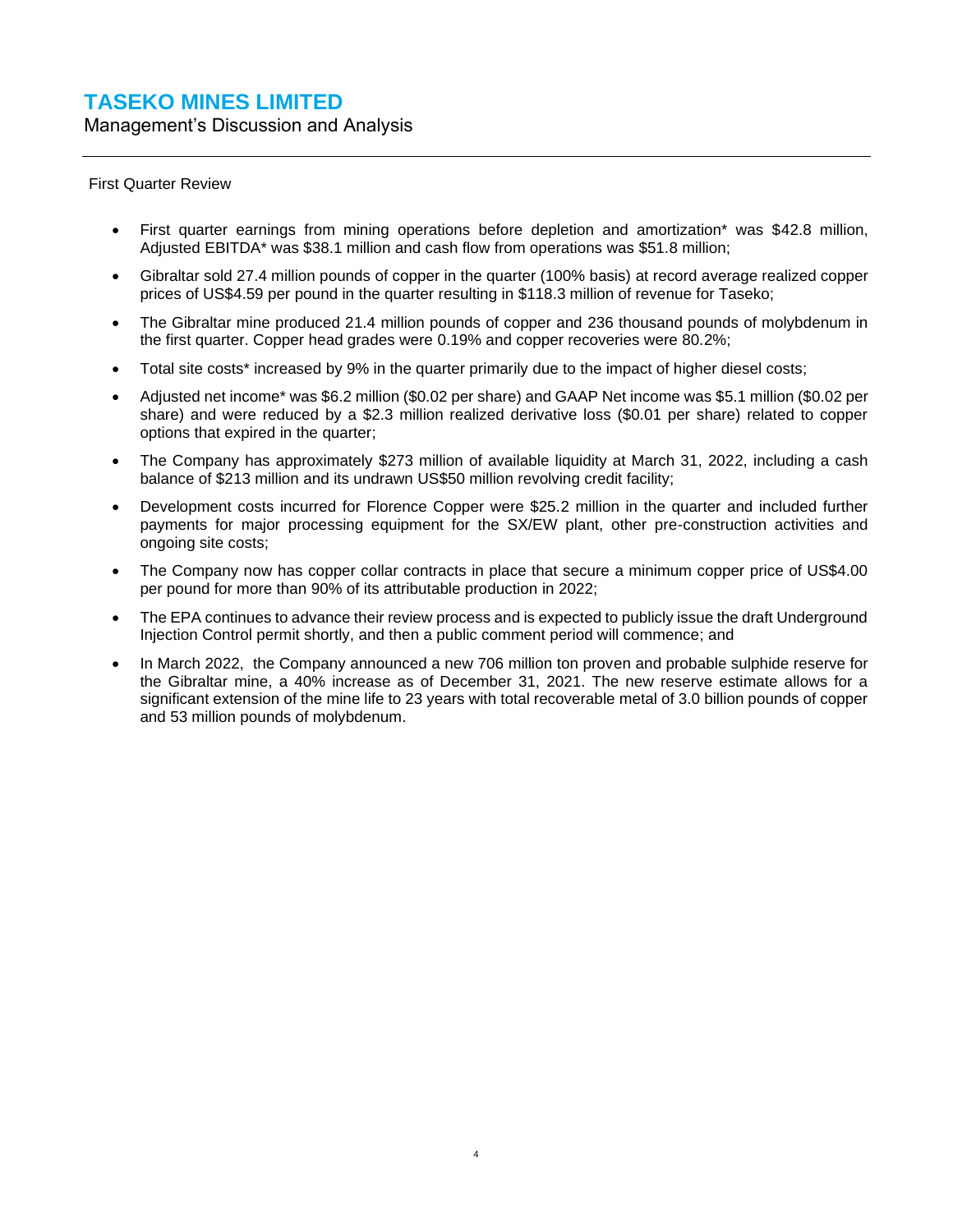Management's Discussion and Analysis

# <span id="page-17-0"></span>**REVIEW OF OPERATIONS**

### *Gibraltar mine (75% Owned)*

| Operating data (100% basis)                                  | Q1 2022 | Q4 2021 | Q3 2021 | Q <sub>2</sub> 2021 | Q1 2021 |
|--------------------------------------------------------------|---------|---------|---------|---------------------|---------|
| Tons mined (millions)                                        | 20.3    | 23.3    | 25.2    | 24.9                | 32.0    |
| Tons milled (millions)                                       | 7.0     | 7.4     | 7.4     | 7.2                 | 7.2     |
| Strip ratio                                                  | 2.6     | 2.2     | 1.3     | 2.3                 | 6.0     |
| Site operating cost per ton milled (Cdn\$)*                  | \$11.33 | \$9.94  | \$8.99  | \$9.16              | \$8.73  |
| <b>Copper concentrate</b>                                    |         |         |         |                     |         |
| Head grade (%)                                               | 0.19    | 0.24    | 0.28    | 0.22                | 0.19    |
| Copper recovery (%)                                          | 80.2    | 80.4    | 84.2    | 83.3                | 81.5    |
| Production (million pounds Cu)                               | 21.4    | 28.8    | 34.5    | 26.8                | 22.2    |
| Sales (million pounds Cu)                                    | 27.4    | 23.8    | 32.4    | 26.7                | 22.0    |
| Inventory (million pounds Cu)                                | 4.0     | 9.9     | 4.9     | 3.5                 | 3.6     |
| Molybdenum concentrate                                       |         |         |         |                     |         |
| Production (thousand pounds Mo)                              | 236     | 450     | 571     | 402                 | 530     |
| Sales (thousand pounds Mo)                                   | 229     | 491     | 502     | 455                 | 552     |
| Per unit data (US\$ per pound produced) <sup>*</sup>         |         |         |         |                     |         |
| Site operating costs <sup>*</sup>                            | \$2.95  | \$2.02  | \$1.53  | \$2.02              | \$2.23  |
| By-product credits*                                          | (0.18)  | (0.30)  | (0.25)  | (0.25)              | (0.27)  |
| Site operating costs, net of by-product credits <sup>*</sup> | \$2.77  | \$1.72  | \$1.28  | \$1.77              | \$1.96  |
| Off-property costs                                           | 0.36    | 0.22    | 0.29    | 0.25                | 0.27    |
| Total operating costs (C1) <sup>*</sup>                      | \$3.13  | \$1.94  | \$1.57  | \$2.02              | \$2.23  |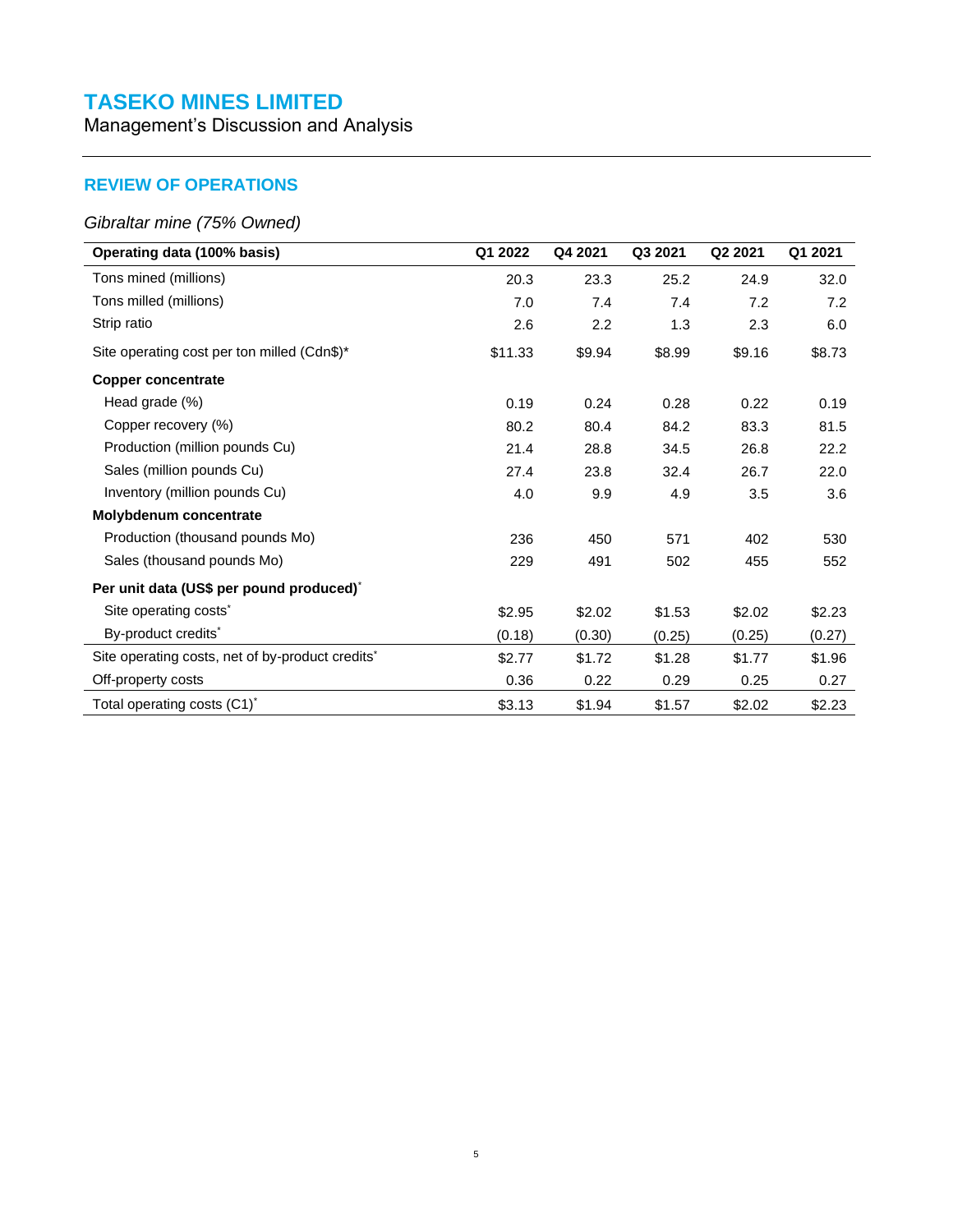Management's Discussion and Analysis

#### **OPERATIONS ANALYSIS**

#### *First Quarter Review*

Copper production in the first quarter was 21.4 million pounds and was impacted by lower grades and recoveries from ore mined in the upper benches of the Gibraltar pit. Ore quality is expected to improve for the remainder of the year as mining progresses deeper into the Gibraltar pit.

A total of 20.3 million tons were mined in the first quarter with the decrease from 2021 rates due to longer haul distances in the current phase of mining. Heavy snowfall coupled with extremely cold temperatures also impacted mine equipment and mill availabilities in January. Mill throughput improved throughout the quarter exceeding name plate capacity (85,000 tpd) by 3% in March due to the softer nature of Gibraltar ore.

The strip ratio increased over the prior quarter due to the higher initial stripping rates of the Gibraltar pit. Gibraltar ore will make up the balance of ore for the rest of 2022 as mining in the current phase of Pollyanna will be completed in the second quarter. Ore stockpiles also decreased by 1.4 million tons in the first quarter in accordance with the mine plan.

Total site costs\* at Gibraltar of \$75.0 million (which includes capitalized stripping of \$15.1 million) for Taseko's 75% share was \$6.4 million higher than the same quarter last year due primarily to higher diesel prices which were 46% higher than 2021, rising steel prices in grinding media as well as increases in other mining costs.

Molybdenum production was 236 thousand pounds in the first quarter with lower grades associated with the Gibraltar ore. At an average molybdenum price of US\$19.08 per pound, molybdenum generated a by-product credit per pound of copper produced of US\$0.18 in the first quarter.

The Company realized 27.4 million pounds of copper sales in the first quarter which was 6.0 million pounds higher than copper production of 21.4 million pounds. Major disruption to the highway and rail infrastructure in southwest British Columbia from severe rainstorms and flooding in November 2021 prevented significant production from being delivered to the port for shipping last quarter. Finished inventory was 4.0 million pounds at the end of March in line with historical average levels.

Off-property costs per pound produced\* were US\$0.36 for the first quarter which is higher than normal as it includes the off-property costs related to the additional 6.0 million pounds of excess inventory sold in the period.

Total operating costs per pound produced (C1)\* were US\$3.13 for the quarter and were US\$0.90 per pound higher than the first quarter last year as shown in the graph below:

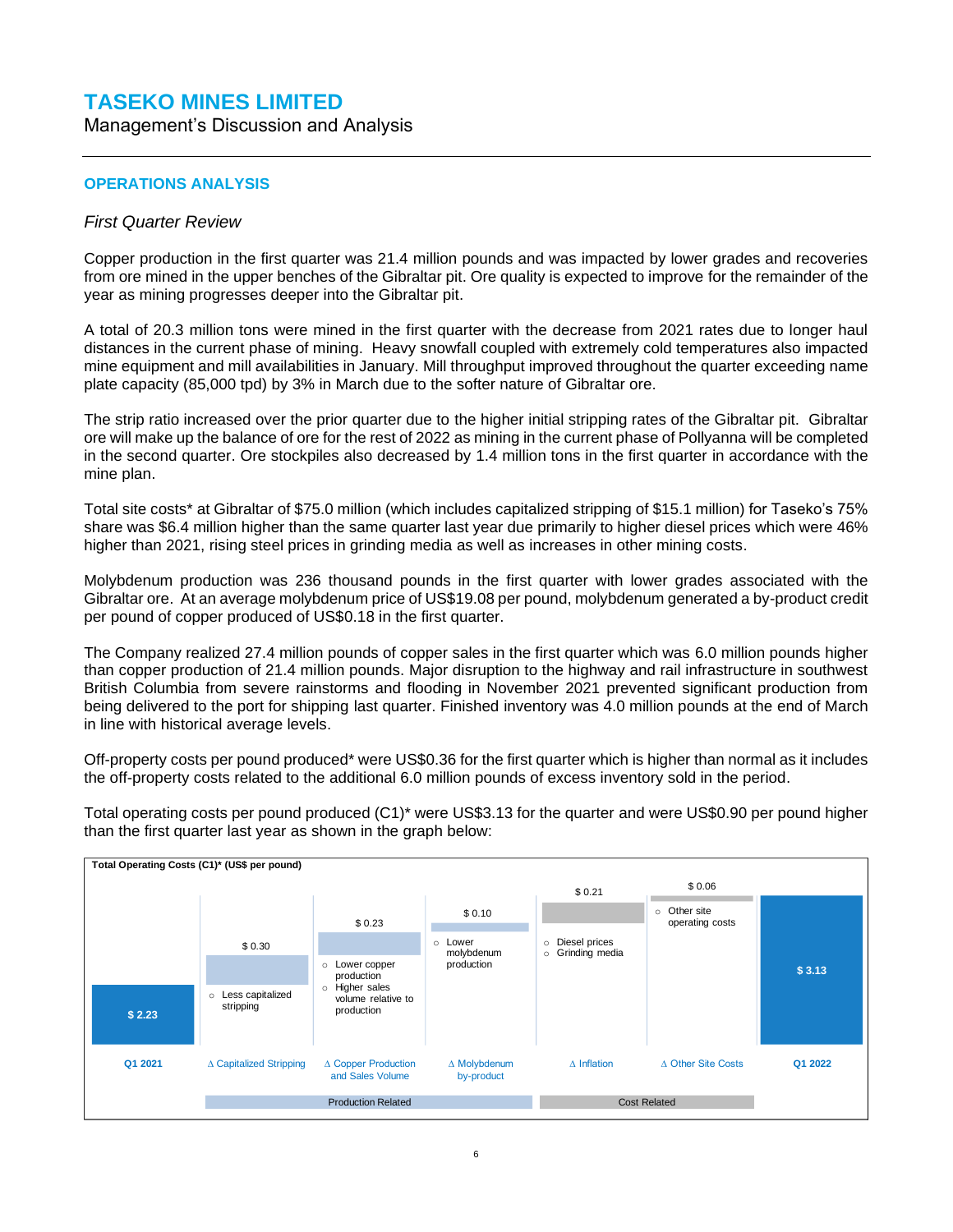Management's Discussion and Analysis

Of the US\$0.90 variance in C1\* costs in the first quarter of 2022 compared to the prior year quarter, US\$0.30 was due to less mining costs being capitalized, US\$0.23 was due to decreased copper production and higher offsite costs which are a result of high sales volumes (i.e. not variable with production volumes), US\$0.21 was due to increased prices for diesel and other inputs, US\$0.10 was due to lower molybdenum production, and US\$0.06 was due to other site operating costs increases.

### <span id="page-19-0"></span>**GIBRALTAR OUTLOOK**

Gibraltar is expected to produce 115 million pounds (+/- 5%) of copper in 2022 on a 100% basis, with production weighted to the back half of the year and with the first quarter being the lowest production quarter.

Strong metal prices and US dollar combined with our copper hedge protection should continue to provide tailwinds for strong financial performance and operating margins at the Gibraltar mine over the coming year. Copper prices in the first quarter averaged US\$4.53 per pound and are currently around US\$4.30 per pound. Molybdenum prices are currently US\$19.22 per pound, 20% higher than the average price in 2021.

The Company has a long track record of purchasing copper price options to manage copper price volatility. This strategy provides security over the Company's cash flow as it prepares for construction of Florence Copper while continuing to provide significant copper price upside should copper prices continue at current levels or increase further. In particular, the Company currently has copper collar contracts in place that secure a minimum copper price of US\$4.00 per pound for more than 90% of its attributable production for the remainder of 2022.

In March 2022, the Company announced a new 706 million ton proven and probable sulphide reserve for the Gibraltar mine, a 40% increase as of December 31, 2021. The new reserve estimate allows for a significant extension of the mine life to 23 years with total recoverable metal of 3.0 billion pounds of copper and 53 million pounds of molybdenum.

Highlights from the new reserve:

- 706 million tons grading 0.25% copper;
- Recoverable copper of 3.0 billion pounds and 53 million pounds of molybdenum;
- 23 year mine life with average annual production of approximately 129 million pounds of copper and 2.3 million pounds of molybdenum;
- Life-of-mine average strip ratio of 2.4:1; and
- After-tax NPV of \$1.1 billion (75% basis) and free cash flow of \$2.3 billion (75% basis) at a long-term copper price of US\$3.50 per pound<sup>1</sup>.

<sup>1</sup> The NPV and cash flow is based on copper prices of \$4.25 (2022), \$3.90 (2023) and US\$3.50 per pound long-term, and a molybdenum price of US\$18 (2022), US\$15 (2023) and US\$13 per pound long-term, a foreign exchange rate of 1.3:1 (C\$:US\$), and a discount rate of 8%.

#### <span id="page-19-1"></span>**FLORENCE COPPER**

The commercial production facility at Florence Copper will be one of the greenest sources of copper for US domestic consumption, with carbon emissions, water and energy consumption all dramatically lower than a conventional mine. It is a low-cost copper project with an annual production capacity of 85 million pounds of copper over a 21 year mine life. With the expected C1\* operating cost of US\$1.10 per pound, Florence Copper will be in the lowest quartile of the global copper cost curve and will have one of the smallest environmental footprints of any copper mine in the world.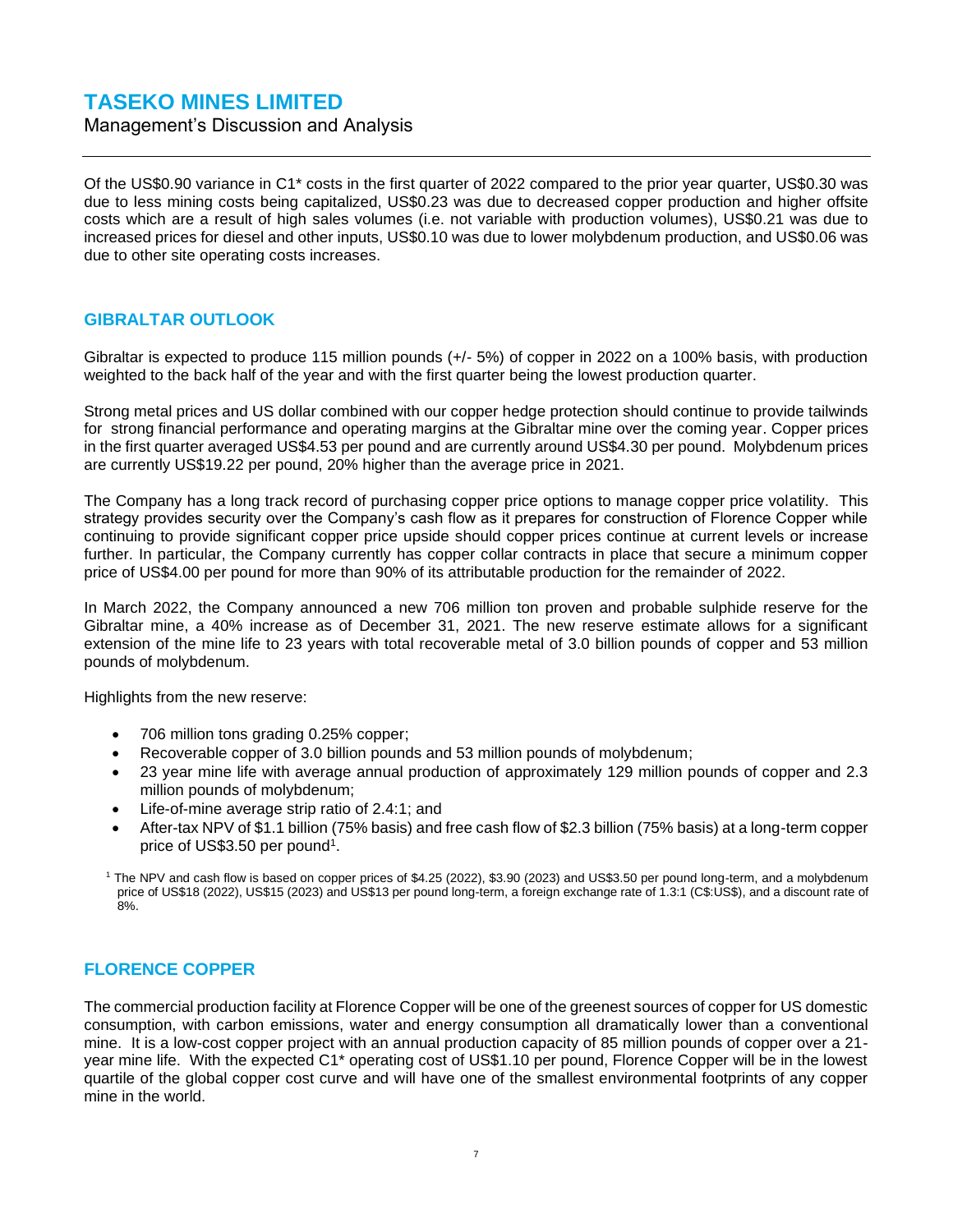Management's Discussion and Analysis

The Company has successfully operated a Production Test Facility ("PTF") since 2018 at Florence to demonstrate that the in-situ copper recovery ("ISCR") process can produce high quality cathode while operating within permit conditions.

The next phase of Florence Copper will be the construction and operation of the commercial ISCR facility with an estimated capital cost of US\$230 million (including reclamation bonding and working capital) based on the Company's published 2017 NI 43-101 technical report. At a conservative copper price of US\$3.00 per pound, Florence Copper is expected to generate an after-tax internal rate of return of 37%, an after-tax net present value of US\$680 million at a 7.5% discount rate, and an after-tax payback period of 2.5 years.

In December 2020, the Company received the Aquifer Protection Permit ("APP") from the Arizona Department of Environmental Quality ("ADEQ"). During the APP process, Florence Copper received strong support from local community members, business owners and elected officials. The other required permit is the Underground Injection Control permit ("UIC") from the U.S. Environmental Protection Agency ("EPA"), which is the final permitting step required prior to construction of the commercial ISCR facility. On November 22, 2021, the EPA provided the Company with an initial draft of the UIC permit. Taseko's project technical team completed its review of the draft UIC permit in early December 2021 and no significant issues were identified. The EPA continues to advance their review process and is expected to publicly issue the draft UIC permit shortly, and then a 45-day public comment period will commence.

Detailed engineering and design for the commercial production facility was completed in 2021 and procurement activities are well advanced with the Company making initial deposits and awarding the key contract for the major processing equipment associated with the SX/EW plant. The Company incurred \$25.2 million of costs for Florence in the first quarter of 2022 including for the commercial facility activities and also had outstanding purchase commitments of \$27.9 million as at March 31, 2022. Deploying this strategic capital and awarding key contracts will assist with protecting the project execution plan, mitigating inflation risk and the potential impact of supply chain disruptions and ensure a smooth transition into construction once the final UIC permit is received.

At current copper prices, the Company expects to be able to fund construction of the commercial facility from its existing sources of liquidity and cashflows from Gibraltar.

### <span id="page-20-0"></span>**LONG-TERM GROWTH STRATEGY**

Taseko's strategy has been to grow the Company by acquiring and developing a pipeline of complementary projects focused on copper in stable mining jurisdictions. We continue to believe this will generate long-term returns for shareholders. Our other development projects are located in British Columbia.

#### *Yellowhead Copper Project*

Yellowhead Mining Inc. ("Yellowhead") has an 817 million tonnes reserve and a 25-year mine life with a pre-tax net present value of \$1.3 billion at an 8% discount rate using a US\$3.10 per pound copper price based on the Company's 2020 NI 43-101 technical report. Capital costs of the project are estimated at \$1.3 billion over a 2-year construction period. Over the first 5 years of operation, the copper equivalent grade will average 0.35% producing an average of 200 million pounds of copper per year at an average C1\* cost, net of by-product credit, of US\$1.67 per pound of copper. The Yellowhead copper project contains valuable precious metal by-products with 440,000 ounces of gold and 19 million ounces of silver with a life of mine value of over \$1 billion at current prices.

The Company is focusing its current efforts on advancing into the environmental assessment process and is undertaking some additional engineering work in conjunction with ongoing engagement with local communities including First Nations. The Company is also collecting baseline data and modeling which will be used to support the environmental assessment and permitting of the project.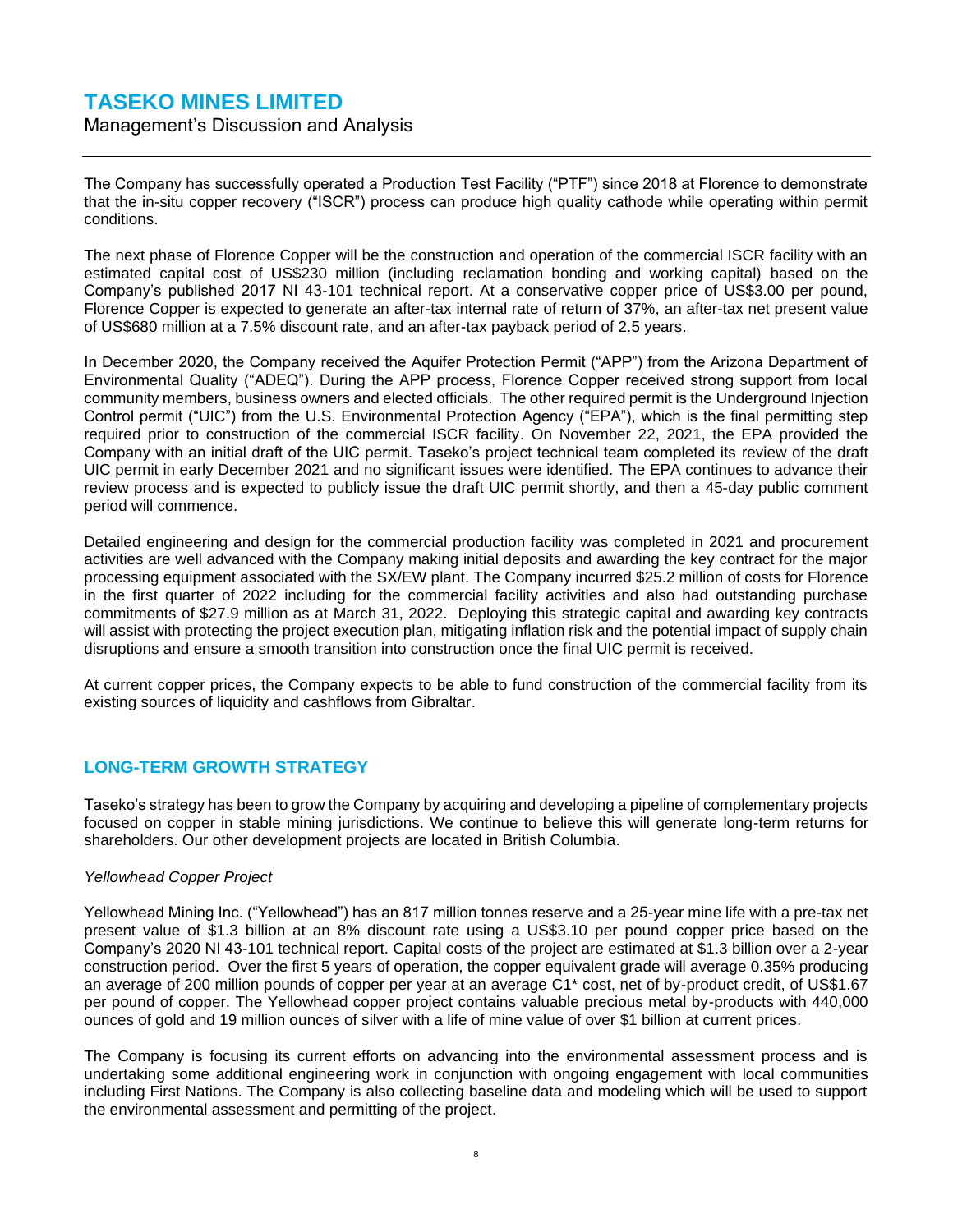Management's Discussion and Analysis

#### *New Prosperity Gold-Copper Project*

In December 2019, the Tŝilhqot'in Nation, as represented by the Tŝilhqot'in National Government, and Taseko entered into a confidential dialogue, with the involvement of the Province of British Columbia, to try to obtain a longterm resolution to the conflict regarding Taseko's proposed gold-copper mine currently known as New Prosperity, acknowledging Taseko's commercial interests and the Tŝilhqot'in Nation's opposition to the project.

The dialogue was supported by the parties' agreement on December 7, 2019 to a one-year standstill on certain outstanding litigation and regulatory matters that relate to Taseko's tenures and the area in the vicinity of Teztan Biny (Fish Lake). The standstill was extended on December 4, 2020, to continue what was a constructive dialogue that had been delayed by the COVID-19 pandemic. The dialogue is not complete but it remains constructive, and in December 2021, the parties agreed to extend the standstill for a further year so that they and the Province of British Columbia can continue to pursue a long-term and mutually acceptable resolution of the conflict.

#### *Aley Niobium Project*

Environmental monitoring and product marketing initiatives on the Aley niobium project continue. The converter pilot test is ongoing and is providing additional process data to support the design of the commercial process facilities and will provide final product samples for marketing purposes.



#### <span id="page-21-0"></span>**MARKET REVIEW**

Prices (USD per pound for Commodities)

(Source Data: Bank of Canada, Platts Metals, and London Metals Exchange)

Copper prices are currently around US\$4.30 per pound with continued upside amongst a very bullish market backdrop and sentiment. In March 2022, copper reached a record high of US\$5.09 per pound due to uncertainty arising from the Ukraine conflict, rising inflation rates and low warehouse inventory levels. Copper prices have steadily recovered since the onset of COVID-19 due to these tight physical market conditions, ensuing supply chain bottlenecks, inflation pressures caused by economic stimulus measures and from geopolitical challenges. These factors provide near term catalysts for higher copper prices to continue. In addition, material changes to taxes and royalty rates in key copper producing countries, the potential nationalization of large copper mines and threats of strikes and civil unrest notably in Peru also remain a risk to copper supply in the near term. While some analysts predict a potential copper market balance by 2023 or 2024 based on current development projects under construction, the longer-term outlook for copper remains extremely favorable particularly with the focus on government investment in construction and infrastructure including initiatives focused on the energy transition and the electrification of transportation which are inherently copper intensive. Europe's imminent need to transition away from Russian energy dependence and invest further in alternative energy should also accelerate growth in the demand for copper. This increased demand for copper after years of under investment by the copper industry in new primary mine supply coupled with inherently low recycling rates is expected to support strong copper prices well into the later part of the decade.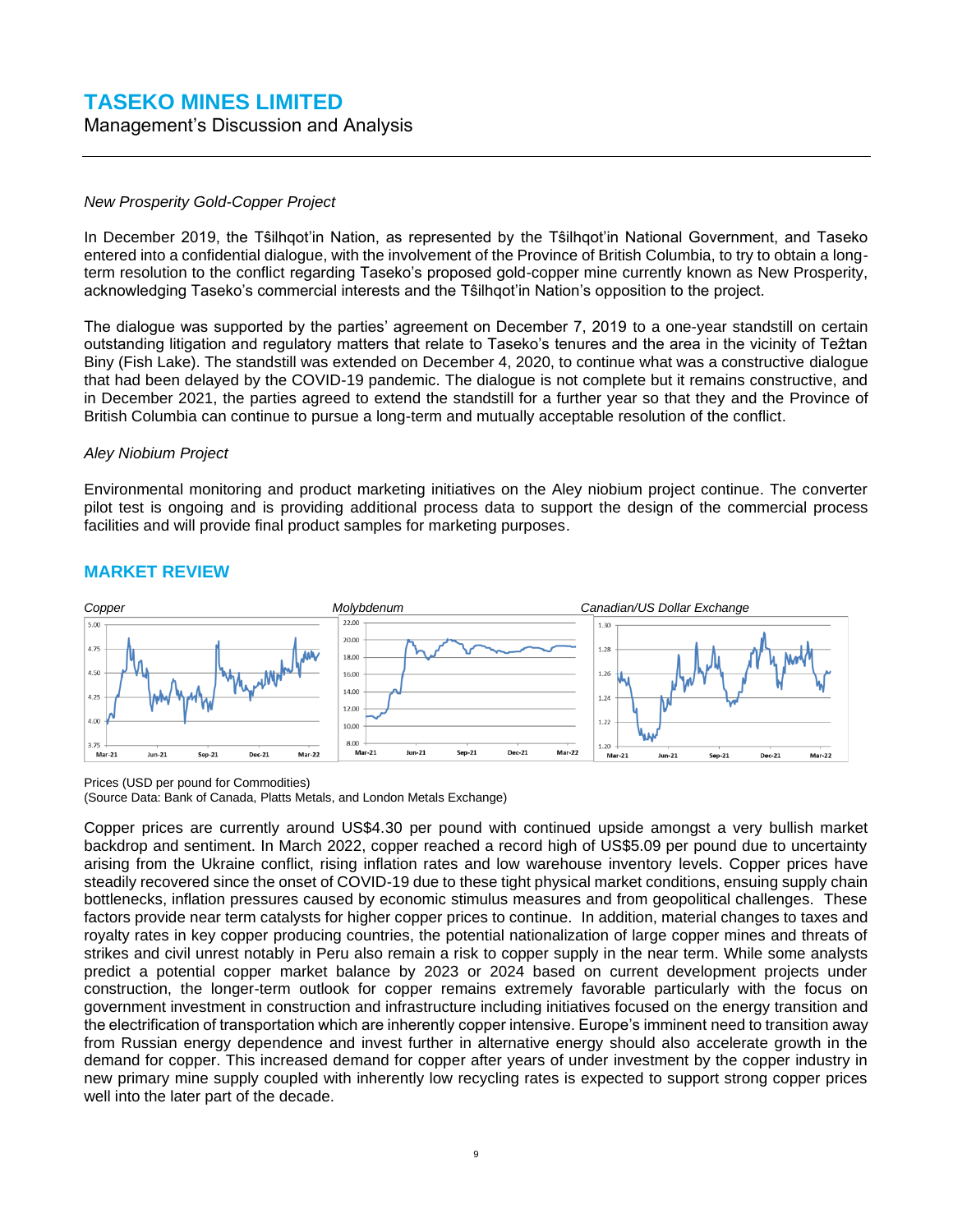Management's Discussion and Analysis

Approximately 6% of the Company's revenue is made up of molybdenum sales. During 2021, the average molybdenum price was US\$15.94 per pound and reached above US\$20.00 per pound for a period. Molybdenum prices are currently around US\$19.22 per pound with a strong outlook for the remainder of 2022, driven by steel demand from the global recovery, and a boom in the oil and gas sector due to the Ukraine conflict. The Company's sales agreements specify molybdenum pricing based on the published Platts Metals reports.

Approximately 80% of the Gibraltar mine's costs are Canadian dollar denominated and therefore, fluctuations in the Canadian/US dollar exchange rate can have a significant effect on the Company's operating results and unit production costs, which are earned and in some cases reported in US dollars. Overall, the Canadian dollar strengthened throughout the quarter due to rising oil and commodity prices although average exchange rates in the first quarter were similar to the prior quarter.

### <span id="page-22-0"></span>**FINANCIAL PERFORMANCE**

#### *Earnings*

|                                                                |         | Three months ended<br>March 31, |          |
|----------------------------------------------------------------|---------|---------------------------------|----------|
| (Cdn\$ in thousands)                                           | 2022    | 2021                            | Change   |
| Net income (loss)                                              | 5,095   | (11, 217)                       | 16,312   |
| Unrealized foreign exchange (gain) loss                        | (4,398) | 8,798                           | (13,196) |
| Realized foreign exchange gain on settlement of long-term debt | ۰       | (13,000)                        | 13,000   |
| Loss on settlement of long-term debt                           | -       | 5,798                           | (5,798)  |
| Call premium on settlement of long-term debt                   |         | 6.941                           | (6,941)  |
| Unrealized loss on copper put and fuel call options            | 7,486   | 802                             | 6,684    |
| Estimated tax effect of adjustments                            | (2,021) | (3,656)                         | 1,635    |
| Adjusted net income (loss)*                                    | 6,162   | (5,534)                         | 11,696   |

The Company's adjusted net income was \$6.2 million (\$0.02 per share) for the three months ended March 31, 2022, compared to an adjusted net loss of \$5.5 million (\$0.02 loss per share) for the same period in 2021. The increased adjusted net income in the current period was primarily due to higher copper sales volumes, higher average LME copper prices and lower depletion and amortization due to the revised Gibraltar reserve extending estimated economic useful lives. Partially offsetting these impacts was higher site costs due to the rising input costs and a decrease in waste stripping costs being capitalized in the first quarter of 2022 compared to the same prior period.

After inclusion of \$4.4 million in unrealized foreign exchange gains on the outstanding senior secured notes due to the strengthening Canadian dollar and unrealized losses on copper put options of \$7.5 million for copper collars covering the remainder of 2022 and related tax effects, the Company's net income was \$5.1 million (\$0.02 per share) for the three months ended March 31, 2022, compared to a loss of \$11.2 million (\$0.04 loss per share) in the same prior period.

The GAAP net loss in the first quarter of 2021 was positively impacted by a net foreign exchange gain of \$4.2 million arising from the revaluation of the new 2026 Notes due to the weakening US dollar trend in the first quarter of 2021 and settlement of the US\$250 million 8.75% Senior Secured Notes ("2022 Notes"). The \$12.7 million settlement loss recorded upon repayment of the 2022 Notes also increased the GAAP net loss in the first quarter of 2021.

No adjustments are made to adjusted net income (loss) for positive or negative provisional price adjustments in the quarter as these adjustments normalize or reverse throughout the period.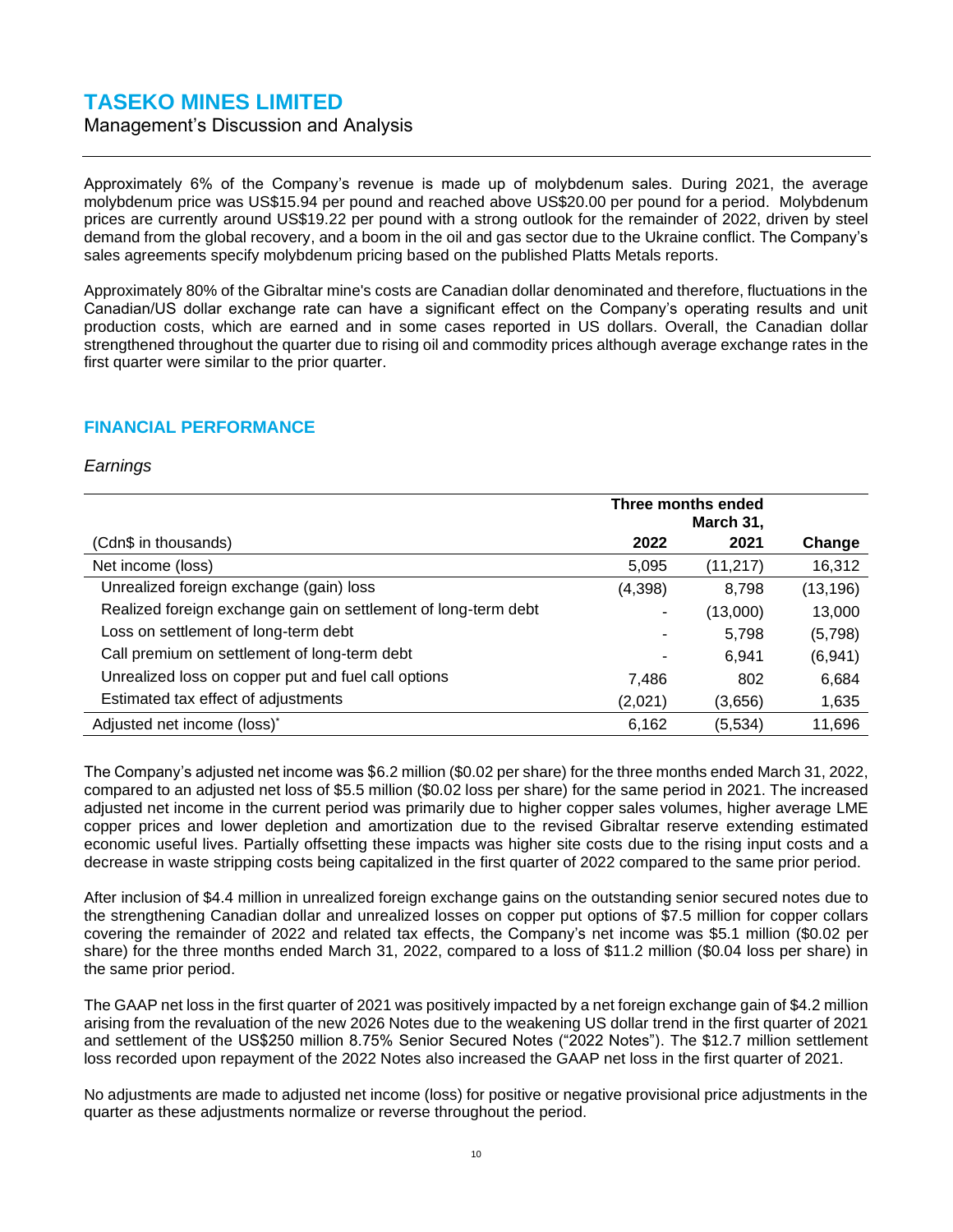Management's Discussion and Analysis

#### *Revenues*

*Cost of sales*

|                                                | Three months ended<br>March 31, |         |         |
|------------------------------------------------|---------------------------------|---------|---------|
| (Cdn\$ in thousands)                           | 2022                            | 2021    | Change  |
| Copper contained in concentrate                | 114,455                         | 78,750  | 35,705  |
| Copper price adjustments on settlement         | 660                             | 3,576   | (2,916) |
| Molybdenum concentrate                         | 4,070                           | 5,686   | (1,616) |
| Molybdenum price adjustments on settlement     | 102                             | 868     | (766)   |
| Silver                                         | 1,519                           | 1,224   | 295     |
| Total gross revenue                            | 120,806                         | 90,104  | 30,702  |
| Less: Treatment and refining costs             | (2, 473)                        | (3,363) | 890     |
| Revenue                                        | 118,333                         | 86,741  | 31,592  |
|                                                |                                 |         |         |
| (thousands of pounds, unless otherwise noted)  |                                 |         |         |
| Sales of copper in concentrate <sup>1</sup>    | 19,780                          | 15,919  | 3,861   |
| Average realized copper price (US\$ per pound) | 4.59                            | 4.09    | 0.50    |
| Average LME copper price (US\$ per pound)      | 4.53                            | 3.86    | 0.67    |
| Average exchange rate (US\$/CAD)               | 1.27                            | 1.27    |         |

<sup>1</sup> This amount includes a net smelter payable deduction of approximately 3.5% to derive net payable pounds of copper sold.

Copper revenues for the three months ended March 31, 2022 increased by \$35.7 million compared to the same period in 2021, with \$22.2 million of the increase due to higher sales volumes of 3.9 million pounds (75% basis) and \$13.5 million of the increase due to higher prevailing LME copper prices by US\$0.67 per pound in the current quarter. Provisional price adjustments were also less of a factor in the first quarter of 2022 compared to 2021 which saw a relatively greater rising copper price environment.

Molybdenum revenues for the three months ended March 31, 2022 decreased by \$1.6 million compared to the same period in 2021 due primarily to lower sales volumes by 242 thousand pounds (75% basis), partially offset by higher average molybdenum prices of US\$19.08 per pound, compared to US\$11.32 per pound for the same prior period.

| COST OF SAIRS                            |                    |         |          |  |  |
|------------------------------------------|--------------------|---------|----------|--|--|
|                                          | Three months ended |         |          |  |  |
|                                          | March 31,          |         |          |  |  |
| (Cdn\$ in thousands)                     | 2022               | 2021    | Change   |  |  |
| Site operating costs                     | 59,859             | 47,156  | 12,703   |  |  |
| <b>Transportation costs</b>              | 5,115              | 3.305   | 1,810    |  |  |
| Changes in inventories of finished goods | 7,577              | (2,259) | 9,836    |  |  |
| Changes in inventories of ore stockpiles | 3,009              | 8.226   | (5,217)  |  |  |
| <b>Production costs</b>                  | 75,560             | 56,428  | 19,132   |  |  |
| Depletion and amortization               | 13,506             | 15,838  | (2, 332) |  |  |
| Cost of sales                            | 89,066             | 72,266  | 16,800   |  |  |
| Site operating costs per ton milled*     | \$11.33            | \$8.73  | \$2.60   |  |  |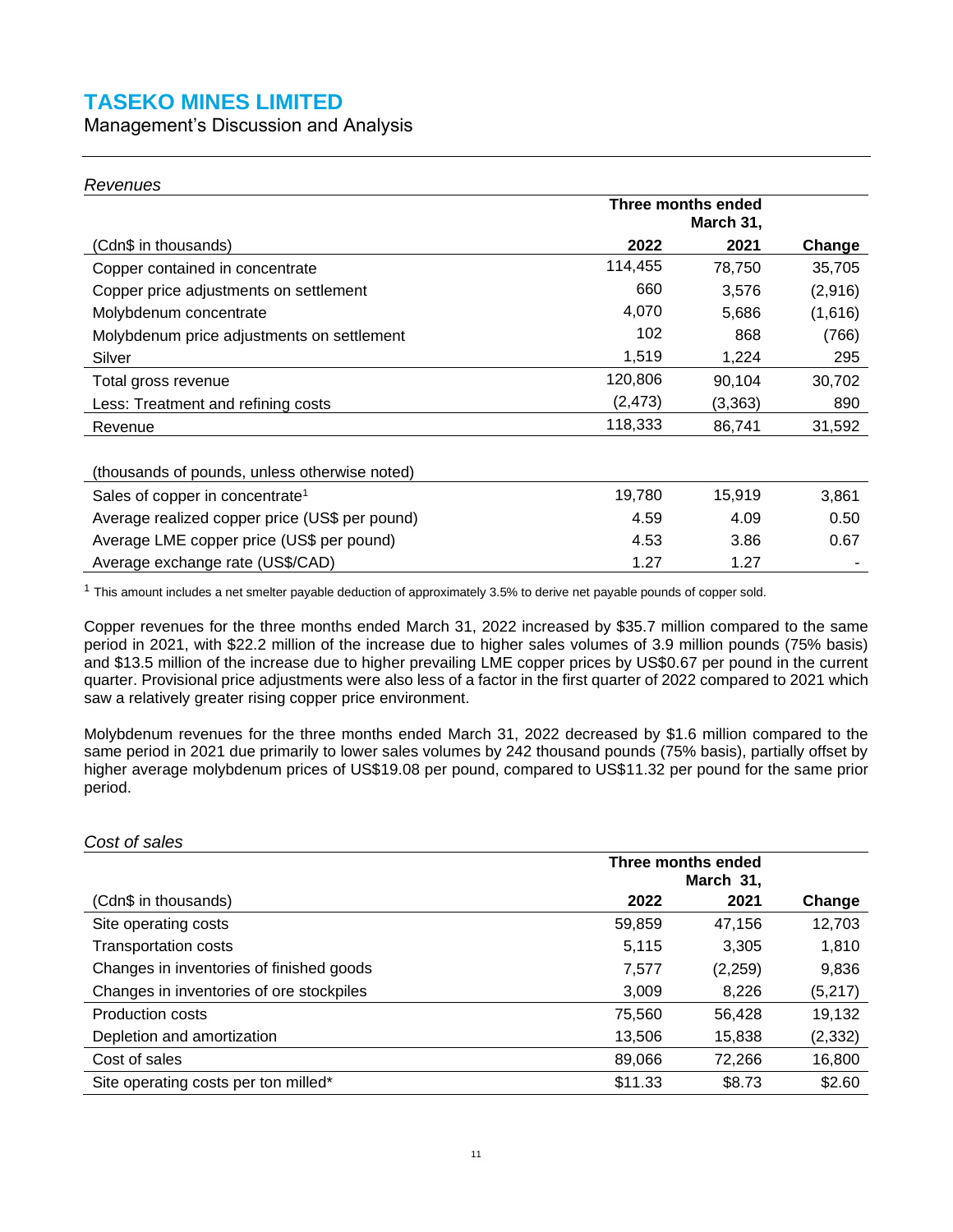#### Management's Discussion and Analysis

Site operating costs for the three months ended March 31, 2022 increased by \$12.7 million compared to the same prior period due to \$4.4 million more in diesel costs and \$1.9 million due to other input price increases including grinding media. There was also \$6.4 million less in mining costs being capitalized in the first quarter (\$15.1 million) compared to the first quarter in 2021 (\$21.5 million).

Cost of sales is also impacted by changes in copper concentrate inventories and ore stockpiles. Due to flooding events in southwest BC in the fourth quarter of 2021, there was 6.0 million pounds of additional copper in finished goods at year end that was sold in the first quarter of 2022, which resulted in an increase in production costs of \$7.6 million for Taseko's 75% share. In addition, the ore stockpile decreased by 1.4 million tons during the first quarter of 2022, which resulted in an increase in production costs of \$3.0 million.

Depletion and amortization for the three months ended March 31, 2022 decreased by \$2.3 million over the same prior period due to changes in estimates of the remaining mine life and units of production arising from the Gibraltar reserve update which extended the mine life by an additional 7 years. Furthermore, ore tons that were mined from the Pollyanna pit in the first quarter of 2021 had a higher depreciation cost per ton compared to the current ore being mined from the Gibraltar pit.

|                                           | Three months ended |        |         |
|-------------------------------------------|--------------------|--------|---------|
| (Cdn\$ in thousands)                      | 2022               | 2021   | Change  |
| General and administrative                | 2,701              | 5.296  | (2,595) |
| Share-based compensation expense          | 3,080              | 2,790  | 290     |
| Realized loss on derivative instruments   | 2,347              | 1,189  | 1,158   |
| Unrealized loss on derivative instruments | 7.486              | 802    | 6,684   |
| Project evaluation expenditures           | 168                | 312    | (144)   |
| Other income, net                         | (337)              | (352)  | 15      |
|                                           | 15.445             | 10.037 | 5.408   |

#### *Other operating (income) expenses*

General and administrative expenses have decreased in the three months ended March 31, 2022, compared to the same prior period, primarily due to the accrual in 2021 for employment and consulting services related to retiring executives as part of the Company's succession plan.

Share-based compensation expense is comprised of amortization of share options and performance share units and the expense on deferred share units. Share-based compensation expense increased for the three months ended March 31, 2022, compared to the same period in 2021, primarily due to the higher amortized costs related to share option and performance share units. The increase is partially offset by lower expense on the revaluation of the liability for deferred share units resulting from the change in the Company's share price during the period. More information is set out in Note 14 of the Financial Statements.

For the three months ended March 31, 2022, the Company realized a loss on derivative instruments of \$2.3 million for premiums paid for copper collars covering current first quarter production that settled out-of-the-money during the period. The realized loss of \$1.2 million in the first quarter of 2021 relates primarily to copper put options covering the first quarter production that settled out of-the-money.

For the three months ended March 31, 2022, the net unrealized loss on derivative instruments of \$7.5 million relates to the fair value adjustments on the outstanding copper collars covering the remainder of 2022. The net unrealized loss of \$0.8 million in the first quarter of 2021 relates to the fair value adjustments on outstanding copper put and fuel call options.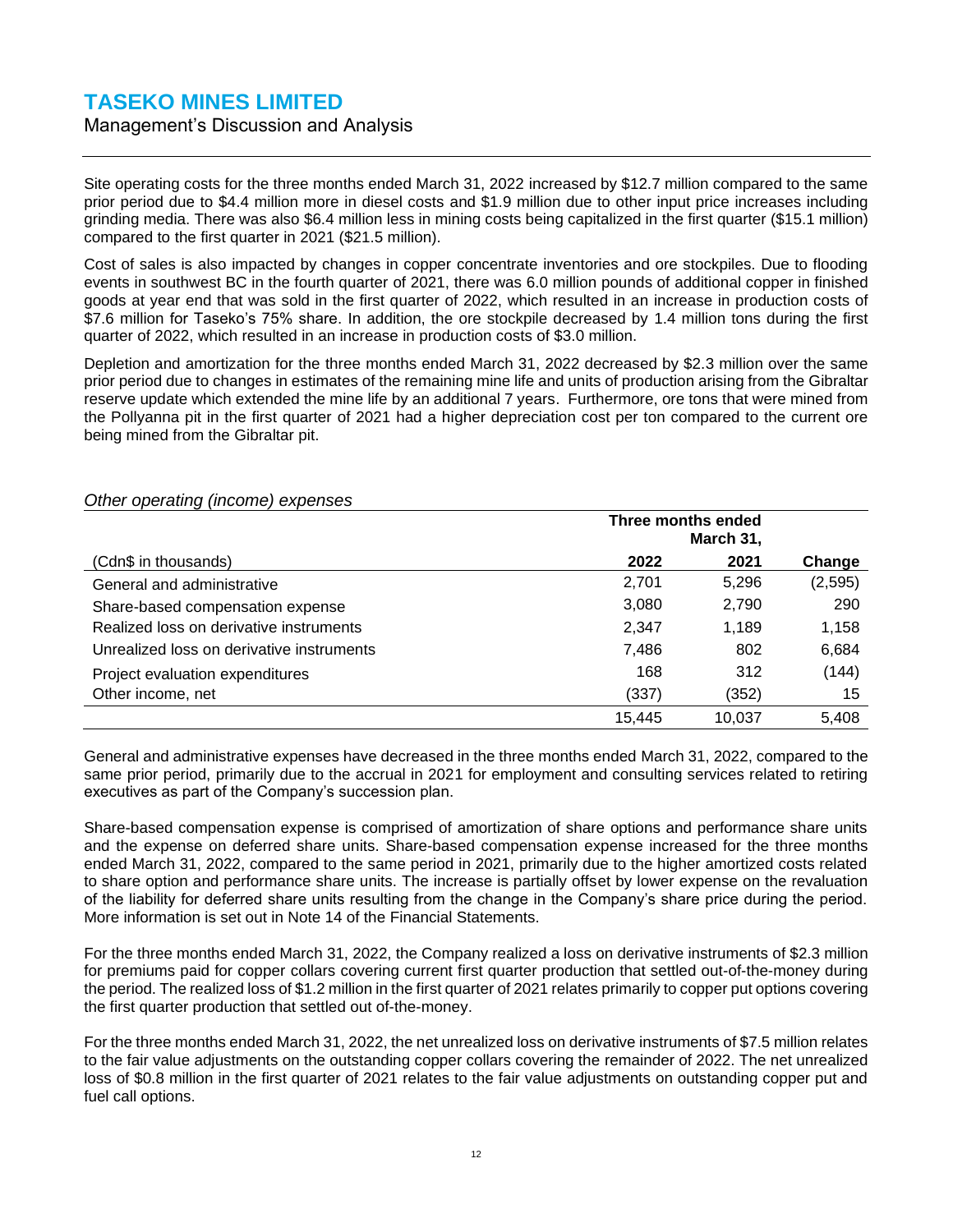Management's Discussion and Analysis

Project evaluation expenditures represent costs associated with the New Prosperity project.

#### *Finance expenses and income*

|                                      | Three months ended |        |          |
|--------------------------------------|--------------------|--------|----------|
| (Cdn\$ in thousands)                 | 2022               | 2021   | Change   |
| Interest expense                     | 10,690             | 9,746  | 944      |
| Finance expense - deferred revenue   | 1,373              | 1,368  | 5        |
| Accretion on PER                     | 92                 | 105    | (13)     |
| Finance income                       | (166)              | (75)   | (91)     |
| Loss on settlement of long-term debt |                    | 5,798  | (5,798)  |
|                                      | 11,989             | 16,942 | (4, 953) |

Interest expense for the three months ended March 31, 2022 increased from the prior year period due to higher overall interest accrued on the new senior secured notes issued in February 2021.

As part of the senior secured notes refinancing completed in February 2021, the Company redeemed its US\$250 million senior secured notes on March 3, 2021, which resulted in an accounting loss of \$5.8 million, comprised of the write-off of deferred financing costs of \$4.0 million and additional interest costs paid over the call period of \$1.8 million. The Company also paid a one-time redemption call premium of \$6.9 million on the settlement of the 2022 Notes which is disclosed separately from finance expense.

Finance expense on deferred revenue adjustments represents the implicit financing component of the upfront deposit from the silver sales streaming arrangement with Osisko Gold Royalties Ltd. ("Osisko").

#### *Income tax*

|                                        | Three months ended<br>March 31, |          |        |  |
|----------------------------------------|---------------------------------|----------|--------|--|
| (Cdn\$ in thousands)                   | 2022                            | 2021     | Change |  |
| Current income tax expense             | 519                             | 131      | 388    |  |
| Deferred income tax (recovery) expense | 669                             | (4, 433) | 5,102  |  |
| Income tax (recovery) expense          | 1,188                           | (4, 302) | 5,490  |  |
| Effective tax rate                     | 18.9%                           | 27.7%    | (8.8)% |  |
| Canadian statutory rate                | 27.0%                           | 27.0%    |        |  |
| B.C. Mineral tax rate                  | 9.5%                            | 9.5%     |        |  |

The overall income tax expense for the three months ended March 31, 2022 was due to deferred income tax expense recognized on income for accounting purposes. The effective tax rate for the current first quarter is lower than the combined B.C. mineral and income tax rate of 36.5% due to the non-taxability of unrealized foreign exchange gains on revaluation of the senior secured notes and as certain expenses such as finance charges and general and administration costs are not deductible for BC mineral tax purposes.

As foreign exchange revaluations on the senior secured notes are not recognized for tax purposes until realized, and in the case of capital losses, when they are applied, the effective tax rate may be significantly higher or lower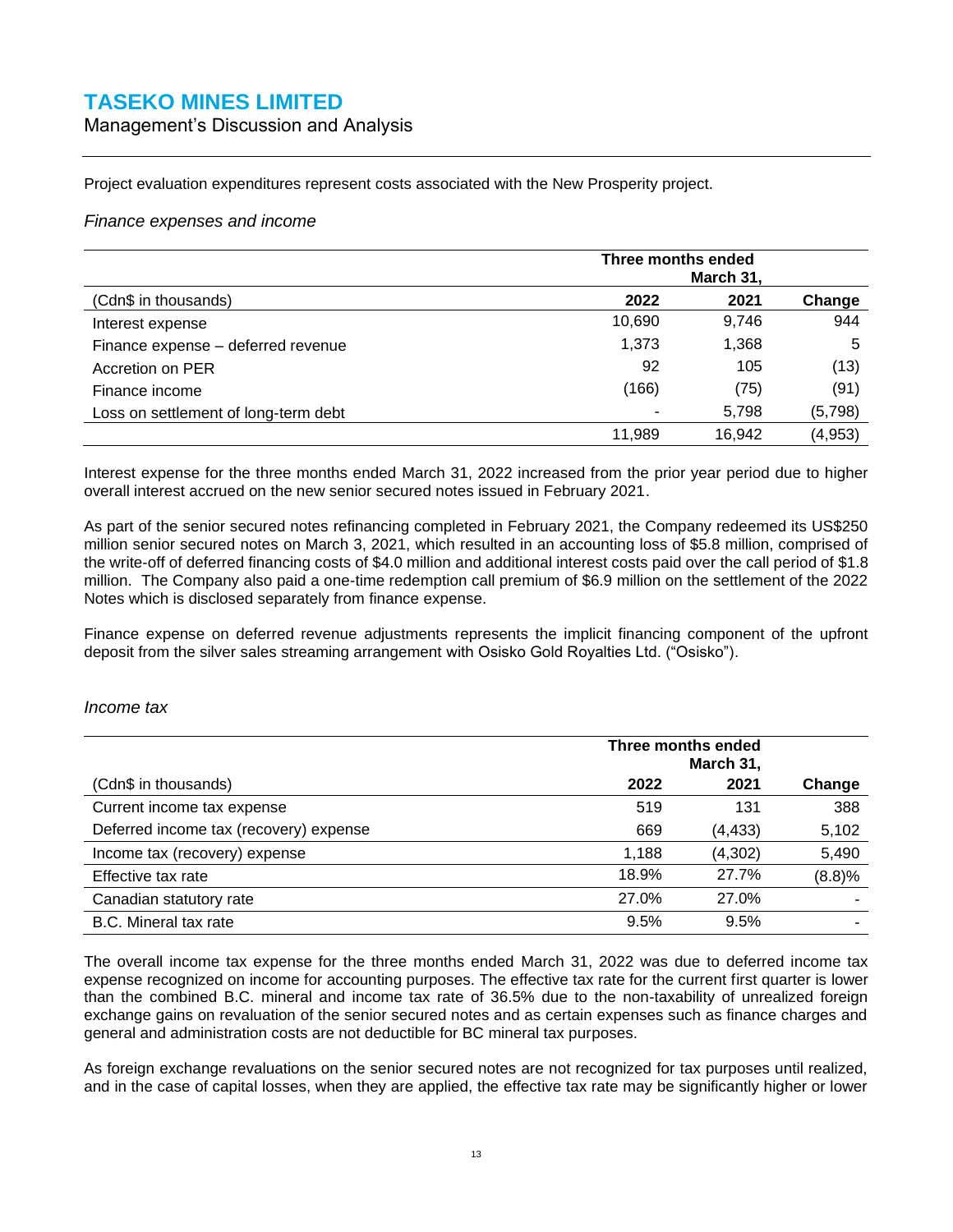Management's Discussion and Analysis

than the statutory rates, as is the case for the three months ended March 31, 2021 and 2022, relative to net income (loss) for those periods.

<span id="page-26-0"></span>Current income taxes represents an estimate of B.C. mineral taxes payable for the first quarter.

### **FINANCIAL CONDITION REVIEW**

*Balance sheet review*

|                                            | At March 31, | At December 31, |           |
|--------------------------------------------|--------------|-----------------|-----------|
| (Cdn\$ in thousands)                       | 2022         | 2021            | Change    |
| Cash and equivalents                       | 212,727      | 236,767         | (24, 040) |
| Other current assets                       | 81,355       | 100,460         | (19, 105) |
| Property, plant and equipment              | 869,547      | 837,839         | 31,708    |
| Other assets                               | 8,036        | 8,129           | (93)      |
| <b>Total assets</b>                        | 1,171,665    | 1,183,195       | (11, 530) |
| <b>Current liabilities</b>                 | 79,541       | 85,172          | (5,631)   |
| Debt:                                      |              |                 |           |
| Senior secured notes                       | 490,616      | 497,388         | (6, 772)  |
| Equipment related financings               | 29,669       | 34,361          | (4,692)   |
| Deferred revenue                           | 48,126       | 45,356          | 2,770     |
| Other liabilities                          | 161,881      | 162,400         | (519)     |
| <b>Total liabilities</b>                   | 809,833      | 824,677         | (14, 844) |
| <b>Equity</b>                              | 361,832      | 358,518         | 3,314     |
| Net debt (debt minus cash and equivalents) | 307,558      | 294,982         | 12,576    |
| Total common shares outstanding (millions) | 286.3        | 284.9           | 1.4       |

The Company's asset base is comprised principally of property, plant and equipment, reflecting the capital intensive nature of Gibraltar and the mining business. Other current assets primarily include accounts receivable, inventories (concentrate inventories, ore stockpiles, and supplies), prepaid expenses, and marketable securities. Concentrate inventories, accounts receivable and cash balances fluctuate in relation to transportation and cash settlement schedules.

Property, plant and equipment increased by \$31.7 million in the three months ended March 31, 2022, which includes \$25.2 million for the development costs incurred for Florence Copper and capital expenditures at Gibraltar (both sustaining and capital projects).

Net debt increased by \$12.6 million in the three months ended March 31, 2022, primarily due to investment of cash in the development of Florence Copper, ongoing debt repayment and the effect of a strengthening Canadian dollar against US dollar net borrowings.

Deferred revenue relates to the advance payments received from Osisko for the sale of Taseko's share of future silver production from Gibraltar.

As at May 3, 2022, there were 286,326,919 common shares and 9,609,166 stock options outstanding. More information on these instruments and the terms of their exercise is set out in Note 14 of the Financial Statements.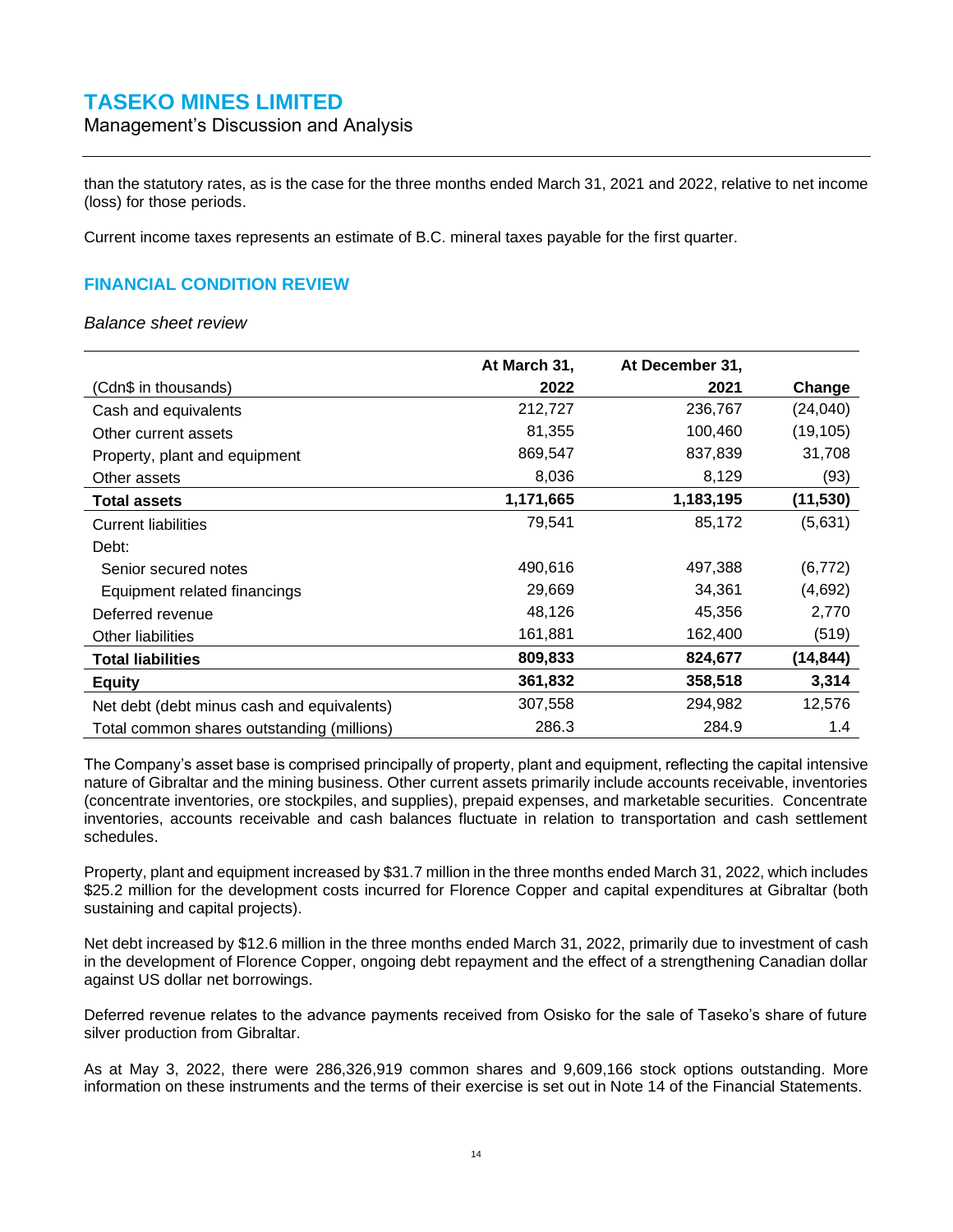Management's Discussion and Analysis

#### *Liquidity, cash flow and capital resources*

At March 31, 2022, the Company had cash and equivalents of \$212.7 million (December 31, 2021 - \$236.8 million).

Cash flow provided by operations during the three months ended March 31, 2022 was \$51.8 million compared to cash flow used by operations of \$3.3 million for the same prior period due higher copper prices and sales volumes and partially offset by lower capitalized stripping in the first quarter of 2022. Cash flow provided by operations in the current period was positively impacted by the sale of excess inventory whereas in the first quarter of 2021, \$23.8 million in accounts receivable for shipments made in the quarter were paid in the following quarter.

Cash used for investing activities during the three months ended March 31, 2022 was \$47.9 million compared to cash used for investing activities of \$44.0 million for the same prior period. Investing cash flows in the first quarter includes \$22.3 million for capital expenditures at Gibraltar (which includes \$15.1 million for capitalized stripping costs, \$3.6 million for sustaining capital, and \$3.6 million for capital projects), \$21.0 million of cash expenditures for Florence Copper and \$4.3 million for the purchase of copper collars covering production for the second half of 2022.

Net cash used for financing activities for the three months ended March 31, 2022 was \$25.1 million comprised of principal repayments for equipment loans and leases of \$5.0 million, interest paid of \$18.7 million and \$1.9 million to settle performance share units that vested in January 2022. Net cash provided by financing activities for the three months ended March 31, 2021 was \$160.7 million and included the net proceeds from the issuance of the US\$400 million 7% senior secured notes ("2026 Notes") due in February 2026.

#### *Liquidity outlook*

The Company has approximately \$273 million of available liquidity at March 31, 2022, including a cash balance of \$213 million and an undrawn US\$50 million revolving credit facility.

With a minimum US\$4.00 per pound floor price for more than 90% of its expected copper production in 2022 as a result of copper collars in place, continued strong operating margins and cash flows are expected from Gibraltar in 2022. Florence Copper has an estimated capital cost (including reclamation bonding and working capital) of approximately US\$230 million based on the published 2017 NI 43-101 technical report. The Company does not have any significant capital plans for its other development projects over the next 12 months. At current copper prices, the Company expects to be able to fund construction of the commercial facility at Florence Copper and planned expenditures at its other development projects from its existing sources of liquidity and cashflows from Gibraltar.

If copper prices decrease or Florence construction costs increase or if plans for other development projects materially change, the Company may require additional external funding. The Company could raise additional capital if needed through equity financings or asset sales, including royalties, sales of project interests, or joint ventures or additional credit facilities, including additional notes offerings. The Company evaluates these financing alternatives based on a number of factors including the prevailing metal prices and projected operating cash flow from Gibraltar, relative valuation, liquidity requirements, covenant restrictions and other factors, in order to optimize the Company's cost of capital and maximize shareholder value.

Future changes in copper and molybdenum market prices could also impact the timing and amount of cash available for future investment in the Company's development projects, debt obligations, and other uses of capital. To mitigate commodity price risks in the short-term, copper price options are entered into for a substantial portion of Taseko's share of Gibraltar copper production and the Company has a long track record of doing so (see "Hedging Strategy").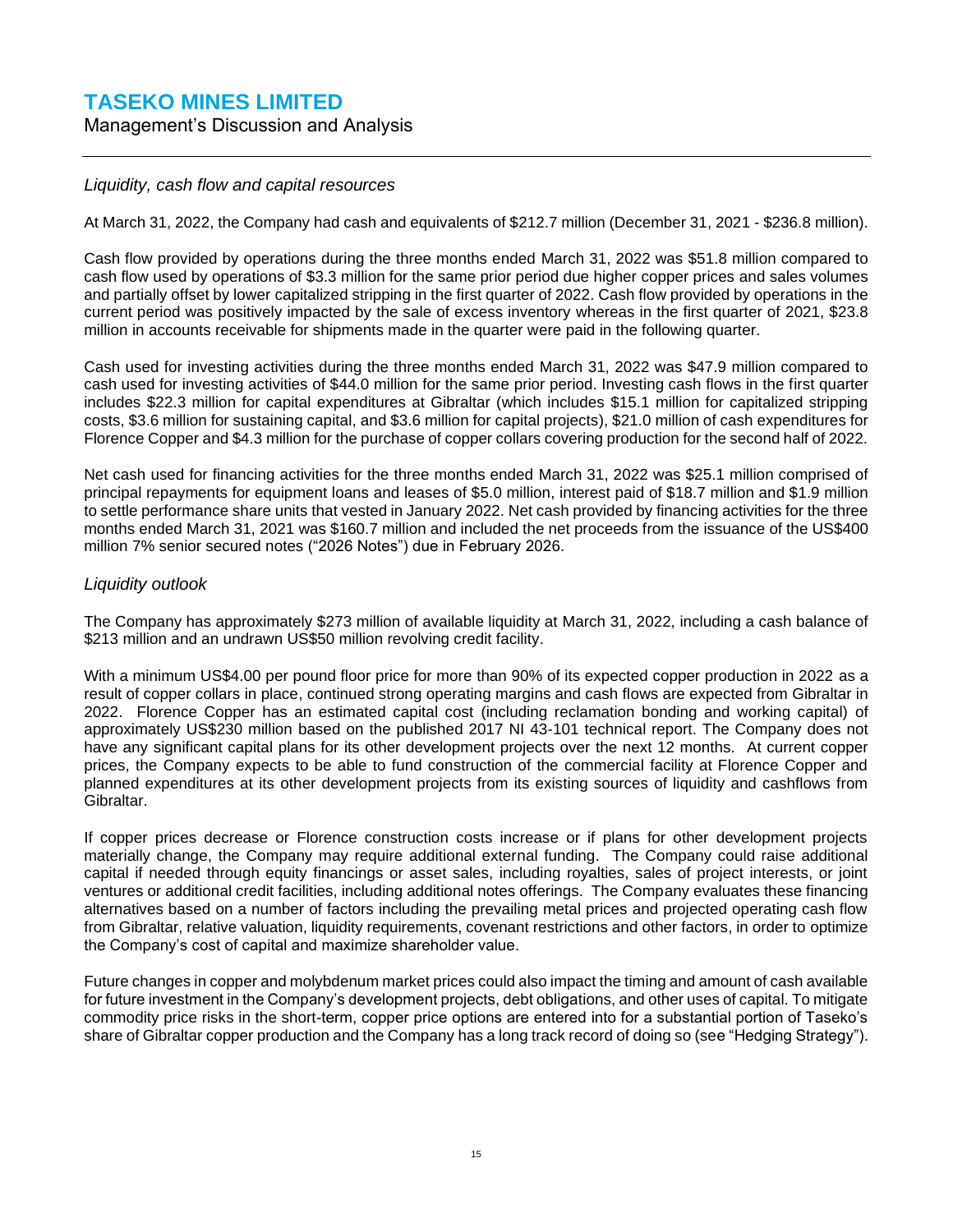Management's Discussion and Analysis

### *Hedging strategy*

The Company's hedging strategy is to secure a minimum price for a significant portion of copper production using put options that are either purchased outright or partially funded by the sale of call options that are significantly out of the money. The amount and duration of the hedge position is based on an assessment of business-specific risk elements combined with the copper pricing outlook. Copper price and quantity exposure are reviewed regularly to ensure that adequate revenue protection is in place. Hedge positions are typically extended by adding incremental quarters at established put strike prices to provide the necessary price protection. The Company's hedging strategy is designed to mitigate short-term declines in copper price.

Considerations on the cost of the hedging program include an assessment of Gibraltar's estimated production costs, anticipated copper prices and the Company's capital requirements during the relevant period. In May 2021, the Company acquired copper collars securing a minimum copper price of US\$4.00 and a ceiling copper price of US\$5.60 per pound for 43 million pounds of copper over the first half of 2022. In the first quarter of 2022, the Company acquired additional copper collars securing a minimum copper price of US\$4.00 and a ceiling copper price of US\$5.40 per pound for 42 million pounds of copper over the second half of 2022.

From time to time, the Company will look at potential hedging opportunities to mitigate the risk of rising input costs, including foreign exchange and fuel prices where such a strategy is cost effective.

|                   | <b>Notional amount</b> | <b>Strike price</b>                   | Term to maturity         | <b>Original cost</b> |
|-------------------|------------------------|---------------------------------------|--------------------------|----------------------|
| At March 31, 2022 |                        |                                       |                          |                      |
| Copper collars    | 21.3 million lbs       | $US$4.00$ per $lb$<br>US\$5.60 per lb | April to June 2022       | \$2.4 million        |
| Copper collars    | 42.0 million lbs       | US\$4.00 per lb<br>US\$5.40 per lb    | July to December<br>2022 | \$4.3 million        |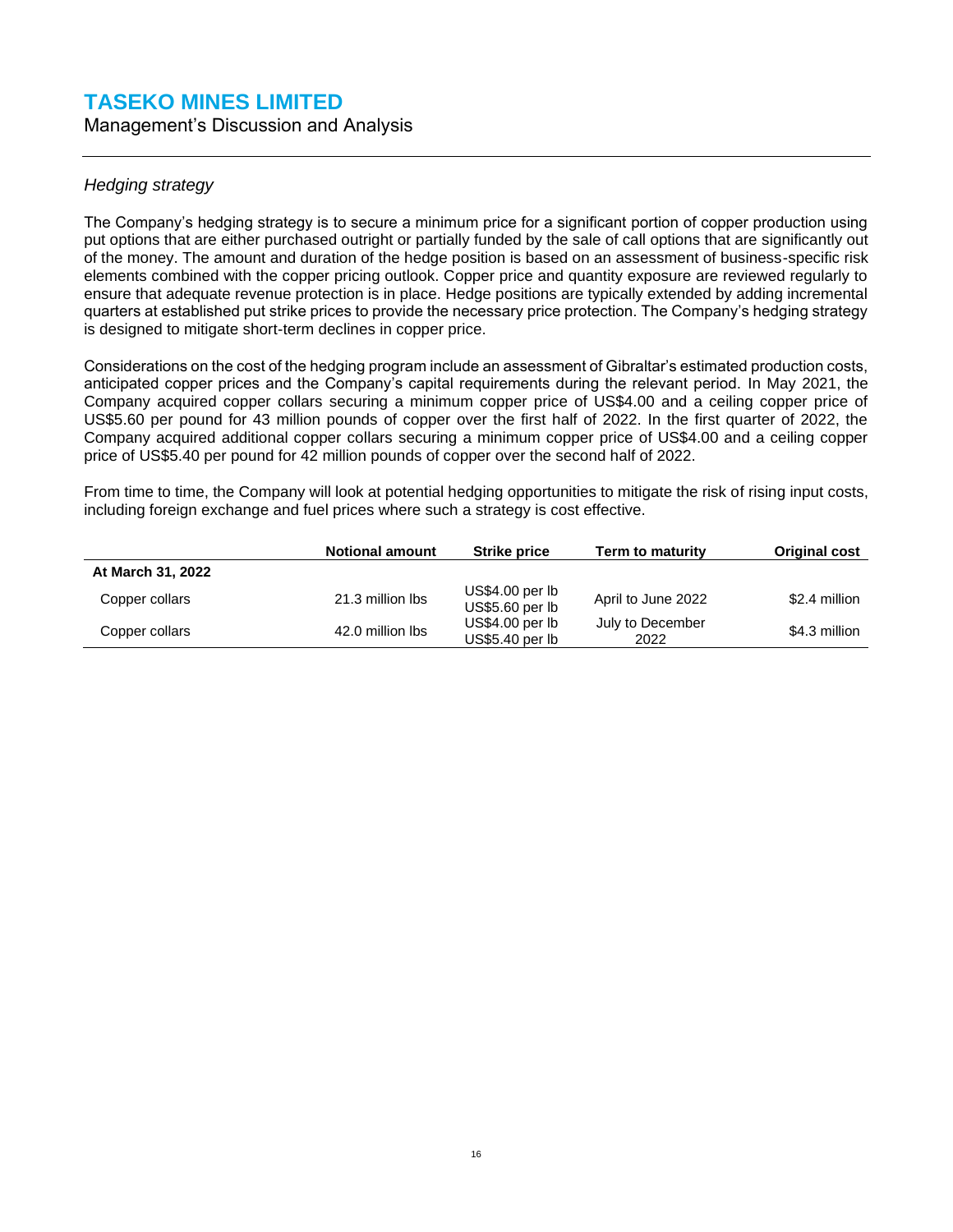Management's Discussion and Analysis

#### *Commitments and contingencies*

#### *Commitments*

|                                              | <b>Payments due</b>      |        |        |                          |                          |                          |         |
|----------------------------------------------|--------------------------|--------|--------|--------------------------|--------------------------|--------------------------|---------|
|                                              | Remainder                |        |        |                          |                          |                          |         |
| (Cdn\$ in thousands)                         | of 2022                  | 2023   | 2024   | 2025                     | 2026                     | <b>Thereafter</b>        | Total   |
| Debt:                                        |                          |        |        |                          |                          |                          |         |
| 2026 Notes 1                                 |                          |        |        |                          | 499,840                  |                          | 499,840 |
| Interest                                     | 17,494                   | 34,989 | 34,989 | 34,989                   | 17,494                   |                          | 139,955 |
| Equipment loans:                             |                          |        |        |                          |                          |                          |         |
| Principal                                    | 4,568                    | 4,660  | 1,375  | $\overline{\phantom{0}}$ | $\overline{\phantom{a}}$ | $\overline{\phantom{a}}$ | 10,603  |
| Interest                                     | 344                      | 197    | 18     | $\overline{\phantom{0}}$ |                          | ٠                        | 559     |
| Lease liabilities:                           |                          |        |        |                          |                          |                          |         |
| Principal                                    | 7,102                    | 2,698  | 1,325  | 1,291                    | 896                      | ۰                        | 13,312  |
| Interest                                     | 408                      | 287    | 182    | 100                      | 24                       | ۰                        | 1,001   |
| Lease related obligation:                    |                          |        |        |                          |                          |                          |         |
| Rental payment                               | 1,970                    | 5,497  |        |                          |                          |                          | 7,467   |
| PER <sup>2</sup>                             | $\overline{\phantom{a}}$ | ٠      |        | $\overline{a}$           | $\overline{\phantom{a}}$ | 85,414                   | 85,414  |
| Capital expenditures                         | 26,834                   | 2,995  | ۰      | $\overline{\phantom{0}}$ | ۰                        |                          | 29,829  |
| Other expenditures                           |                          |        |        |                          |                          |                          |         |
| Transportation related services <sup>3</sup> | 8,461                    | 11,013 | 11,013 | 4,578                    | 823                      | ۰                        | 35,888  |

<sup>1</sup> In February 2021, the Company closed its offering of the 2026 Notes and a portion of the proceeds was used to redeem all of the 2022 Notes.

 $2$  Provision for environmental rehabilitation amounts presented in the table represents the present value of estimated costs of legal and constructive obligations required to retire an asset, including decommissioning and other site restoration activities, primarily for the Gibraltar mine and Florence Copper. As at March 31, 2022, the Company has provided surety bonds totaling \$59.4 million for its 75% share of Gibraltar's reclamation security. For Florence Copper, the Company has provided to the federal and state regulator surety bonds totaling \$12.3 million for reclamation security.

<sup>3</sup> Transportation related services commitments include ocean freight and port handling services, which are both cancellable upon certain operating circumstances.

The Company has made capital expenditure commitments relating to equipment for the Florence Copper project totaling \$27.9 million at March 31, 2022.

The Company has guaranteed 100% of certain equipment loans and leases entered into by Gibraltar in which it holds a 75% interest. As a result, the Company has guaranteed the joint venture partner's 25% share of this debt which amounted to \$8.8 million as at March 31, 2022.

The Company has also indemnified 100% of a surety bond issued by the Gibraltar joint venture to the Province of British Columbia. As a result, the Company has indemnified the joint venture partner's 25% share of this obligation, which amounted to \$7.3 million as at March 31, 2022.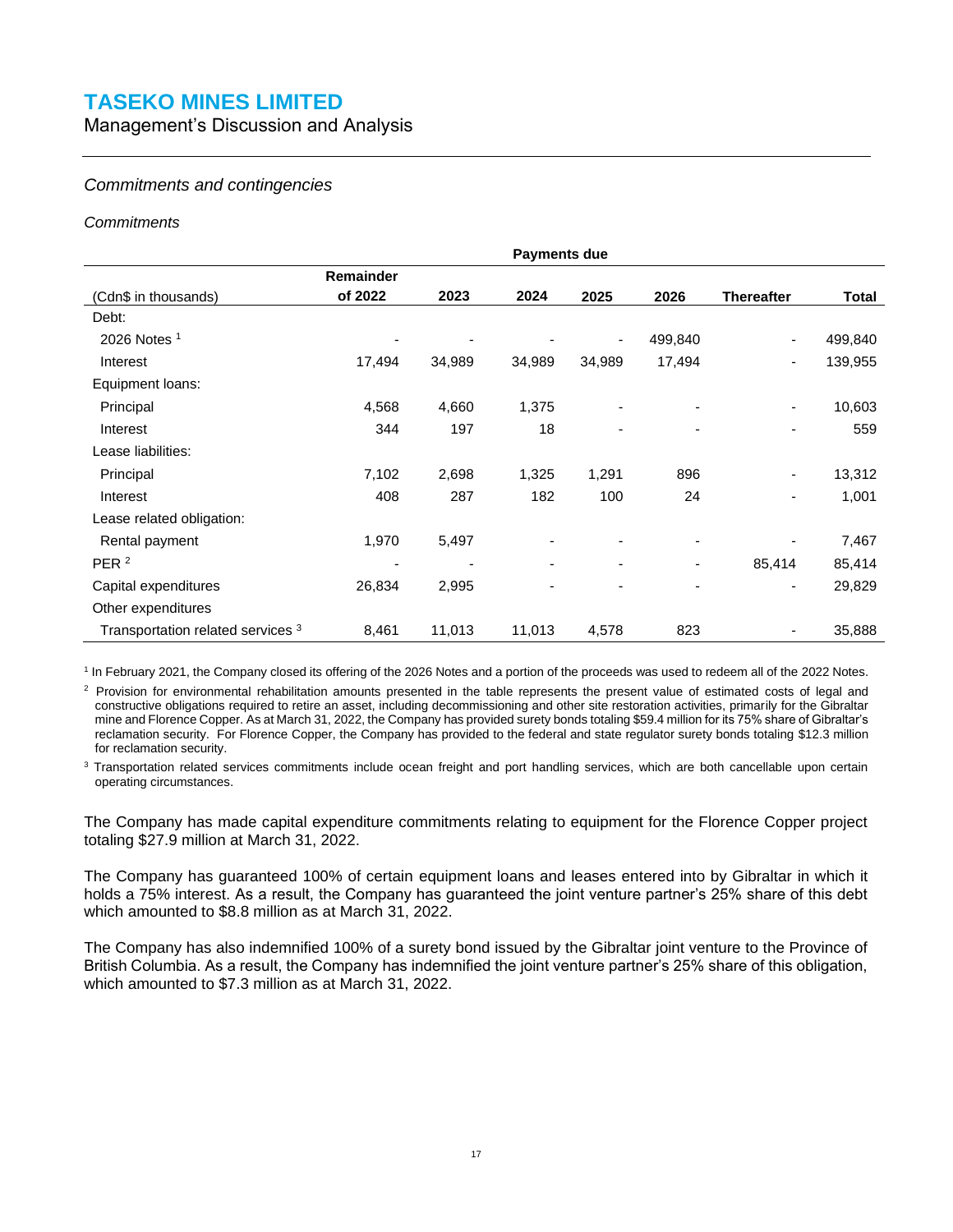Management's Discussion and Analysis

<span id="page-30-0"></span>

|                                                   | 2022           | 2021           |                |         |                |          | 2020                     |                |
|---------------------------------------------------|----------------|----------------|----------------|---------|----------------|----------|--------------------------|----------------|
| (Cdn\$ in thousands,<br>except per share amounts) | Q <sub>1</sub> | Q <sub>4</sub> | Q <sub>3</sub> | Q2      | Q <sub>1</sub> | Q4       | Q <sub>3</sub>           | Q <sub>2</sub> |
| Revenues                                          | 118,333        | 102,972        | 132,563        | 111,002 | 86,741         | 87,398   | 87,780                   | 106,005        |
| Net income (loss)                                 | 5,095          | 11.762         | 22,485         | 13,442  | (11,217)       | 5,694    | 987                      | 18,745         |
| <b>Basic EPS</b>                                  | 0.02           | 0.04           | 0.08           | 0.05    | (0.04)         | 0.02     | $\overline{\phantom{0}}$ | 0.08           |
| Adjusted net income (loss) *                      | 6,162          | 13,312         | 27,020         | 9,948   | (5,534)        | (7, 473) | (5,754)                  | 8,335          |
| Adjusted basic EPS *                              | 0.02           | 0.05           | 0.10           | 0.04    | (0.02)         | (0.03)   | (0.02)                   | 0.03           |
| Adiusted EBITDA *                                 | 38,139         | 52,988         | 76,291         | 47,732  | 23,722         | 20,478   | 31,545                   | 50,860         |

| (US\$ per pound, except where indicated) |      |      |      |      |      |      |      |      |
|------------------------------------------|------|------|------|------|------|------|------|------|
| Realized copper price                    | 4.59 | 4.37 | 4.26 | 4.48 | 4.09 | 3.69 | 3.15 | 2.70 |
| Total operating costs *                  | 3.13 | 1.94 | 1.57 | 2.02 | 2.23 | 2.82 | 2.00 | 1.34 |
| Copper sales (million pounds)            | 20.5 | .7.9 | 24.3 | 20.0 | 16.5 | 18.8 | 21.4 | 29.5 |
|                                          |      |      |      |      |      |      |      |      |

Financial results for the last eight quarters reflect: volatile copper and molybdenum prices and foreign exchange rates that impact realized sale prices; and variability in the quarterly sales volumes due to copper grades and timing of shipments which impacts revenue recognition.

### <span id="page-30-1"></span>**CRITICAL ACCOUNTING POLICIES AND ESTIMATES**

The Company's significant accounting policies are presented in Note 2.4 of the 2021 annual consolidated financial statements. The preparation of the financial statements in conformity with IFRS requires management to make judgments, estimates and assumptions that affect the application of accounting policies and the reported amounts of assets, liabilities, income and expenses. Actual results may differ from these estimates. Estimates and underlying assumptions are reviewed on an ongoing basis. Revisions to accounting estimates are recognized in the period in which the estimates are revised and in any future periods affected.

In the process of applying the Company's accounting policies, significant areas where judgment is required include the determination of a joint arrangement, determining the timing of transfer of control of inventory for revenue recognition, provisions for environmental rehabilitation, reserve and resource estimation, functional currency, determination of the accounting treatment of the advance payment under the silver purchase and sale agreement reported as deferred revenue, determination of business or asset acquisition treatment, and recovery of other deferred tax assets.

Significant areas of estimation include reserve and resource estimation; asset valuations and the measurement of impairment charges or reversals; valuation of inventories; plant and equipment lives; tax provisions; provisions for environmental rehabilitation; valuation of financial instruments and derivatives; capitalized stripping costs and share-based compensation. Key estimates and assumptions made by management with respect to these areas have been disclosed in the notes to these consolidated financial statements as appropriate.

The accuracy of reserve and resource estimates is a function of the quantity and quality of available data and the assumptions made and judgment used in the engineering and geological interpretation, and may be subject to revision based on various factors. Changes in reserve and resource estimates may impact the carrying value of property, plant and equipment; the calculation of depreciation expense; the capitalization of stripping costs incurred during production; and the timing of cash flows related to the provision for environmental rehabilitation.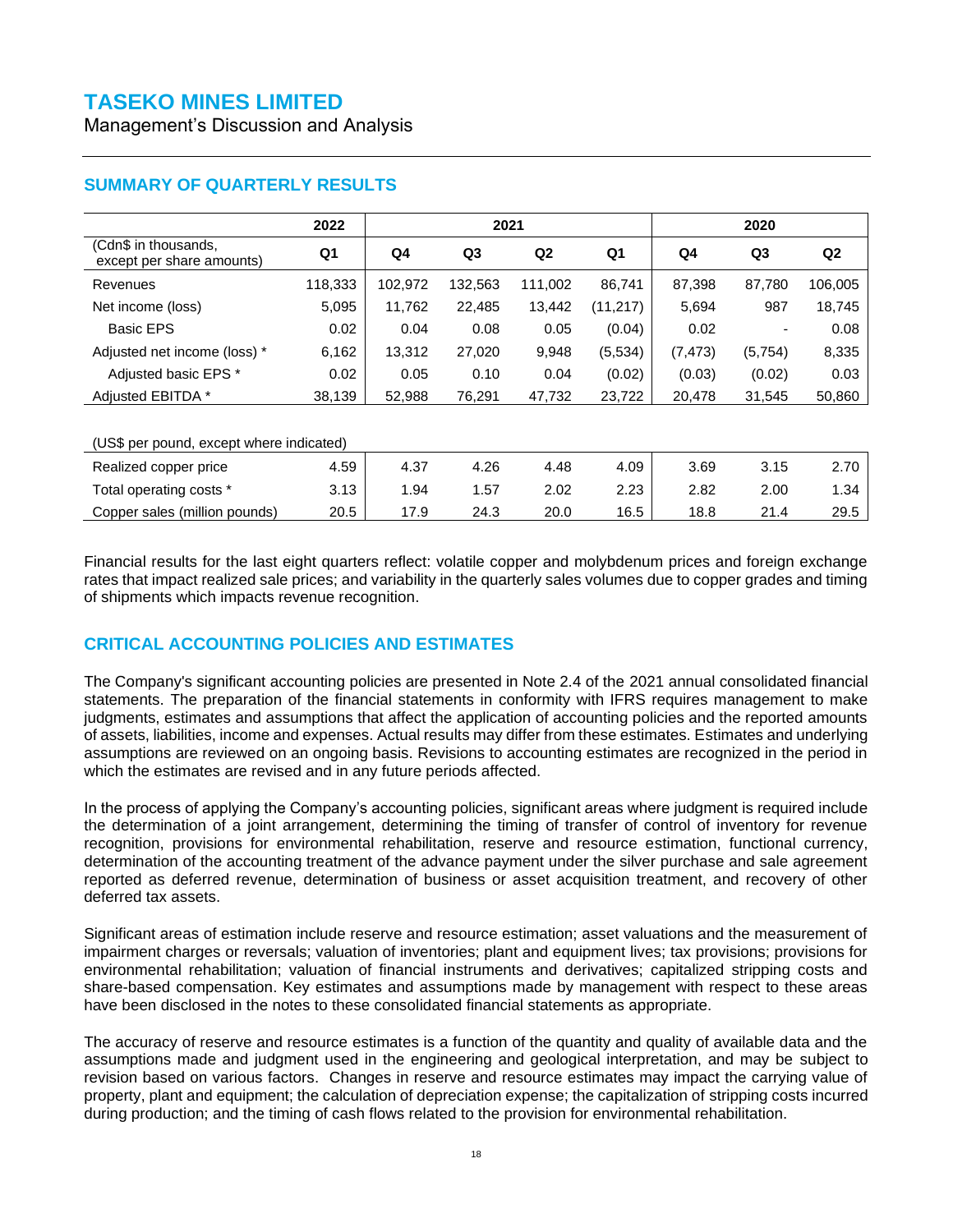Management's Discussion and Analysis

Changes in forecast prices of commodities, exchange rates, production costs and recovery rates may change the economic status of reserves and resources. Forecast prices of commodities, exchange rates, production costs and recovery rates, and discount rates assumptions, either individually or collectively, may impact the carrying value of derivative financial instruments, inventories, property, plant and equipment, and intangibles, as well as the measurement of impairment charges or reversals.

There were no changes in accounting policies during the three months ended March 31, 2022.

### <span id="page-31-0"></span>**INTERNAL AND DISCLOSURE CONTROLS OVER FINANCIAL REPORTING**

The Company's management is responsible for establishing and maintaining adequate internal control over financial reporting and disclosure controls and procedures.

The Company's internal control system over financial reporting is designed to provide reasonable assurance to management and the Board of Directors regarding the preparation and fair presentation of published financial statements. Internal control over financial reporting includes those policies and procedures that:

- (1) pertain to the maintenance of records that in reasonable detail accurately and fairly reflect the transactions and dispositions of the assets of the Company;
- (2) provide reasonable assurance that transactions are recorded as necessary to permit preparation of financial statements in accordance with IFRS, and that receipts and expenditures of the Company are being made only in accordance with authorizations of management and directors of the Company; and
- (3) provide reasonable assurance regarding prevention or timely detection of unauthorized acquisition, use or disposition of the Company's assets that could have a material effect on the financial statements.

The Company's internal control system over disclosure controls and procedures is designed to provide reasonable assurance that material information relating to the Company is made known to management and disclosed to others and information required to be disclosed by the Company in its annual filings, interim filings or other reports filed or submitted by us under securities legislation is recorded, processed, summarized and reported within the time periods specified in the securities legislation.

All internal control systems, no matter how well designed, have inherent limitations. Therefore, even those systems determined effective can provide only reasonable assurance with respect to financial reporting and disclosure.

There have been no changes in our internal controls over financial reporting and disclosure controls and procedures during the period ended March 31, 2022 that have materially affected, or are reasonably likely to materially affect, internal control over financial reporting and disclosure.

#### <span id="page-31-1"></span>**KEY MANAGEMENT PERSONNEL**

Key management personnel include the members of the Board of Directors and executive officers of the Company.

The Company contributes to a post-employment defined contribution pension plan on the behalf of certain key management personnel. This retirement compensation arrangement ("RCA Trust") was established to provide benefits to certain executive officers on or after retirement in recognition of their long service. Upon retirement, the participant is entitled to the distribution of the accumulated value of the contributions under the RCA Trust. Obligations for contributions to the defined contribution pension plan are recognized as compensation expense in the periods during which services are rendered by the executive officers.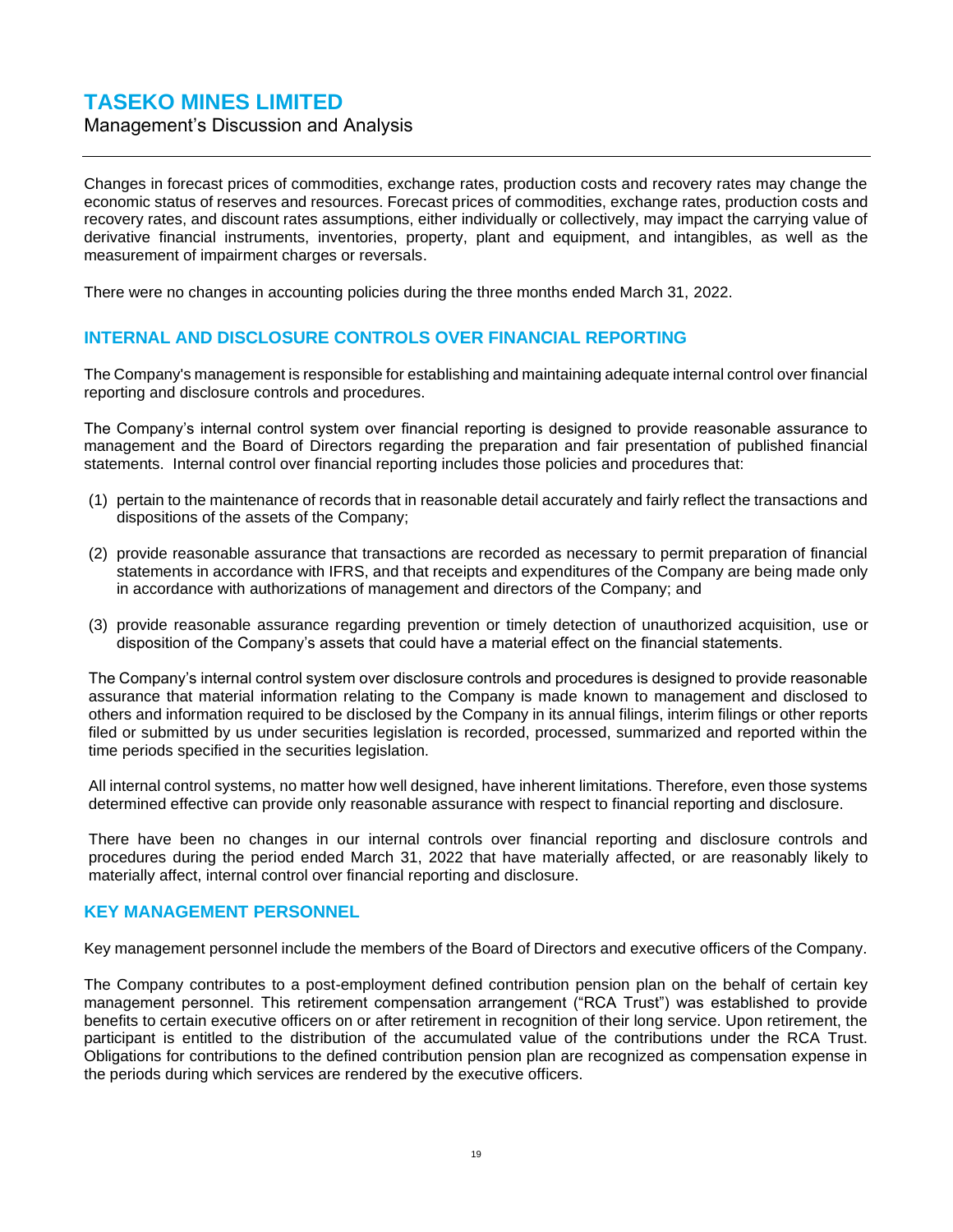Management's Discussion and Analysis

Certain executive officers are entitled to termination and change in control benefits. In the event of termination without cause, other than a change in control, these executive officers are entitled to an amount ranging from 12-month to 18-months' salary. In the event of a change in control, if a termination without cause or a resignation occurs within 12 months following the change of control, these executive officers are entitled to receive, among other things, an amount ranging from 12-months' to 24-months' salary and accrued bonus, and all stock options held by these individuals will fully vest.

Executive officers and directors also participate in the Company's share option program (refer to Note 14 of the Financial Statements).

Compensation for key management personnel (including all members of the Board of Directors and executive officers) is as follows:

|                                  | Three months ended March 31, |       |  |
|----------------------------------|------------------------------|-------|--|
| (Cdn\$ in thousands)             | 2022                         | 2021  |  |
| Salaries and benefits            | 4.872                        | 3,554 |  |
| Post-employment benefits         | 178                          | 599   |  |
| Share-based compensation expense | 2.618                        | 2,537 |  |
|                                  | 7,668                        | 6,690 |  |

### <span id="page-32-0"></span>**NON-GAAP PERFORMANCE MEASURES**

This document includes certain non-GAAP performance measures that do not have a standardized meaning prescribed by IFRS. These measures may differ from those used by, and may not be comparable to such measures as reported by, other issuers. The Company believes that these measures are commonly used by certain investors, in conjunction with conventional IFRS measures, to enhance their understanding of the Company's performance. These measures have been derived from the Company's financial statements and applied on a consistent basis. The following tables below provide a reconciliation of these non-GAAP measures to the most directly comparable IFRS measure.

#### *Total operating costs and site operating costs, net of by-product credits*

Total costs of sales include all costs absorbed into inventory, as well as transportation costs and insurance recoverable. Site operating costs are calculated by removing net changes in inventory, depletion and amortization, insurance recoverable, and transportation costs from cost of sales. Site operating costs, net of by-product credits is calculated by subtracting by-product credits from the site operating costs. Site operating costs, net of by-product credits per pound are calculated by dividing the aggregate of the applicable costs by copper pounds produced. Total operating costs per pound is the sum of site operating costs, net of by-product credits and off-property costs divided by the copper pounds produced. By-product credits are calculated based on actual sales of molybdenum (net of treatment costs) and silver during the period divided by the total pounds of copper produced during the period. These measures are calculated on a consistent basis for the periods presented.

| (Cdn\$ in thousands, unless otherwise indicated) -<br>75% basis | 2022<br>Q1 | 2021<br>Q4 | 2021<br>Q3 | 2021<br>Q2 | 2021<br>Q1 |
|-----------------------------------------------------------------|------------|------------|------------|------------|------------|
| Cost of sales                                                   | 89.066     | 57.258     | 65.893     | 74.056     | 72,266     |
| Less:                                                           |            |            |            |            |            |
| Depletion and amortization                                      | (13.506)   | (16.202)   | (17,011)   | (17.536)   | (15, 838)  |
| Net change in inventories of finished goods                     | (7,577)    | 13.497     | 762        | (4,723)    | 2,259      |
| Net change in inventories of ore stockpiles                     | (3,009)    | 4,804      | 6.291      | 2.259      | (8, 226)   |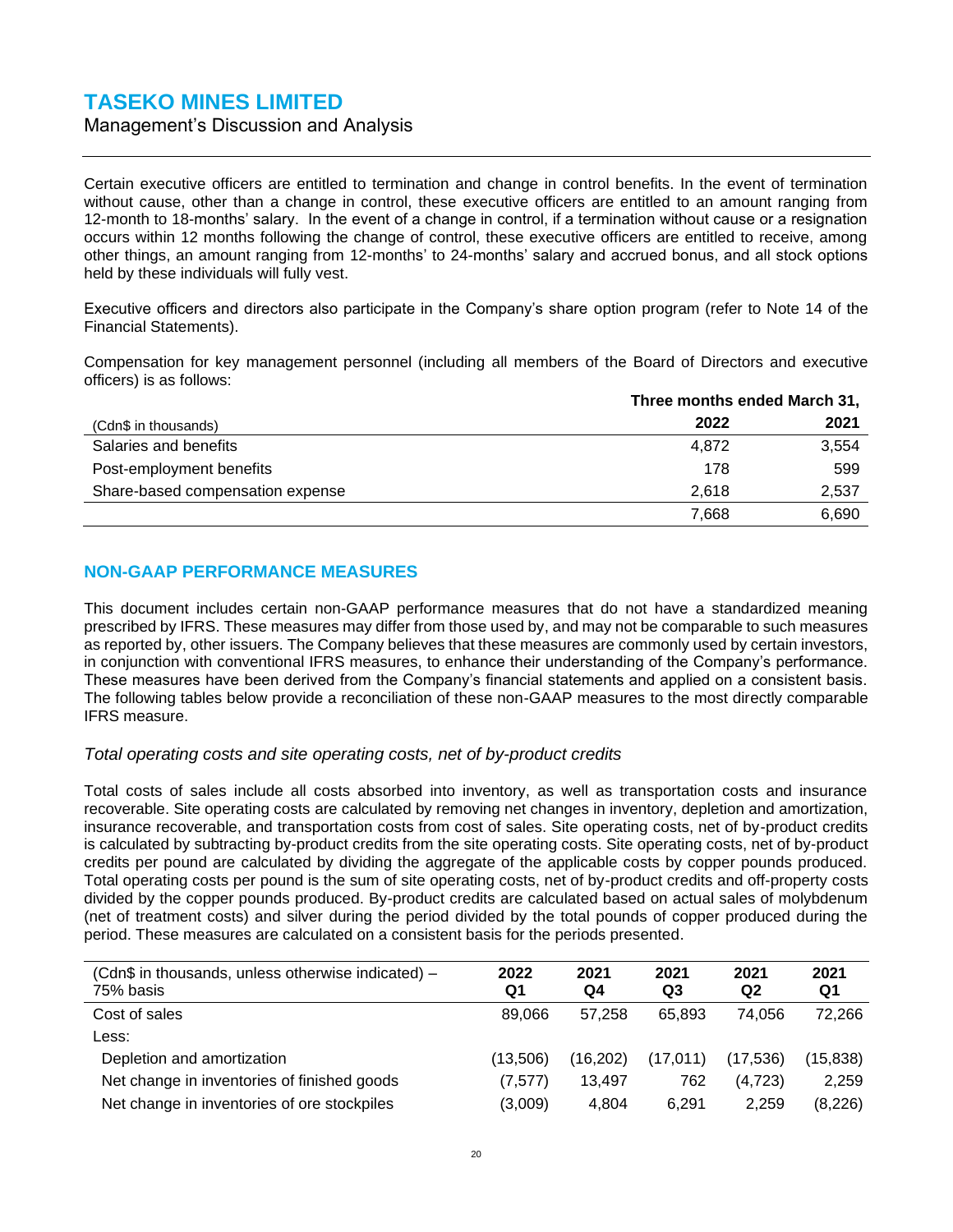Management's Discussion and Analysis

| Transportation costs                               | (5, 115) | (4, 436) | (5,801) | (4,303)  | (3,305) |
|----------------------------------------------------|----------|----------|---------|----------|---------|
| Site operating costs                               | 59,859   | 54,921   | 50,134  | 49,753   | 47,156  |
| Less by-product credits:                           |          |          |         |          |         |
| Molybdenum, net of treatment costs                 | (3,831)  | (7, 755) | (8,574) | (6, 138) | (5,604) |
| Silver, excluding amortization of deferred revenue | 202      | (330)    | 300     | 64       | (238)   |
| Site operating costs, net of by-product credits    | 56,230   | 46,836   | 41,860  | 43,679   | 41,314  |
| Total copper produced (thousand pounds)            | 16,024   | 21,590   | 25,891  | 20,082   | 16,684  |
| Total costs per pound produced                     | 3.51     | 2.17     | 1.62    | 2.18     | 2.48    |
| Average exchange rate for the period (CAD/USD)     | 1.27     | 1.26     | 1.26    | 1.23     | 1.27    |
| Site operating costs, net of by-product credits    |          |          |         |          |         |
| (US\$ per pound)                                   | 2.77     | 1.72     | 1.28    | 1.77     | 1.96    |
| Site operating costs, net of by-product credits    | 56,230   | 46,836   | 41,860  | 43,679   | 41,314  |
| Add off-property costs:                            |          |          |         |          |         |
| Treatment and refining costs                       | 2,133    | 1,480    | 3,643   | 1,879    | 2,414   |
| Transportation costs                               | 5,115    | 4,436    | 5,801   | 4,303    | 3,305   |
| Total operating costs                              | 63,478   | 52,752   | 51,304  | 49,861   | 47,033  |
| Total operating costs (C1) (US\$ per pound)        | 3.13     | 1.94     | 1.57    | 2.02     | 2.23    |

### *Total Site Costs*

Total site costs is comprised of the site operating costs charged to cost of sales as well as mining costs capitalized to property, plant and equipment in the period. This measure is intended to capture Taseko's share of the total site operating costs incurred in the quarter at the Gibraltar mine calculated on a consistent basis for the periods presented.

| (Cdn\$ in thousands, unless otherwise indicated) –<br>75% basis | 2022<br>Q1 | 2021<br>Q4 | 2021<br>Q3 | 2021<br>Q2 | 2021<br>Q1 |
|-----------------------------------------------------------------|------------|------------|------------|------------|------------|
| Site operating costs                                            | 59.859     | 54.921     | 50.134     | 49.753     | 47,156     |
| Add:                                                            |            |            |            |            |            |
| Capitalized stripping costs                                     | 15.142     | 12.737     | 10.882     | 14.794     | 21.452     |
| <b>Total site costs</b>                                         | 75.001     | 67.658     | 61.016     | 64.547     | 68,608     |

#### *Adjusted net income (loss)*

Adjusted net income (loss) removes the effect of the following transactions from net income as reported under IFRS:

- Unrealized foreign currency gains/losses;
- Unrealized gain/loss on derivatives; and
- Loss on settlement of long-term debt and call premium, including realized foreign exchange gains.

Management believes these transactions do not reflect the underlying operating performance of our core mining business and are not necessarily indicative of future operating results. Furthermore, unrealized gains/losses on derivative instruments, changes in the fair value of financial instruments, and unrealized foreign currency gains/losses are not necessarily reflective of the underlying operating results for the reporting periods presented.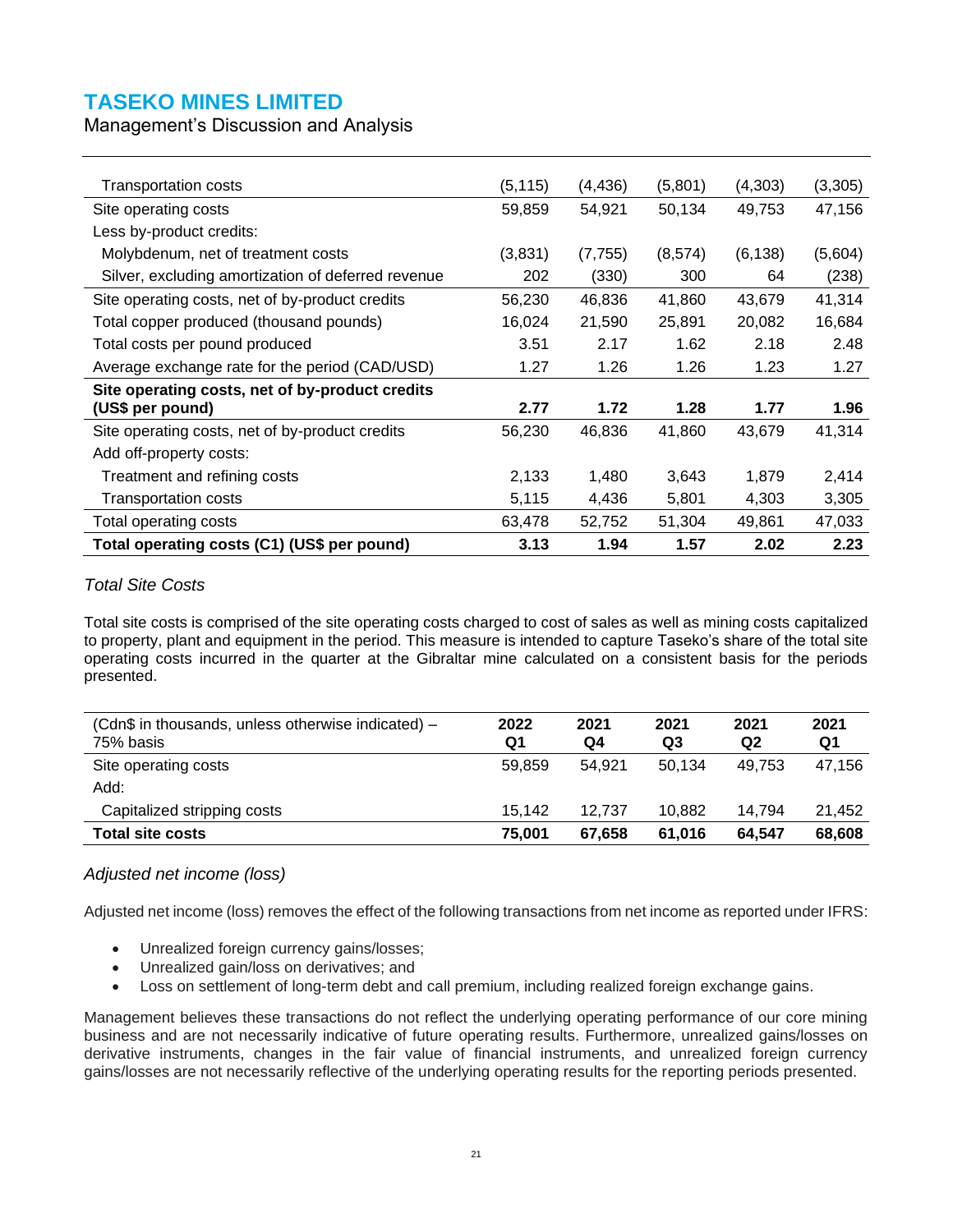Management's Discussion and Analysis

| (Cdn\$ in thousands, except per share amounts)                 | 2022<br>Q1 | 2021<br>Q4 | 2021<br>Q <sub>3</sub> | 2021<br>Q <sub>2</sub> |
|----------------------------------------------------------------|------------|------------|------------------------|------------------------|
| <b>Net income</b>                                              | 5,095      | 11,762     | 22,485                 | 13,442                 |
| Unrealized foreign exchange (gain) loss                        | (4,398)    | (1, 817)   | 9,511                  | (3,764)                |
| Unrealized (gain) loss on derivatives                          | 7,486      | 4,612      | (6, 817)               | 370                    |
| Estimated tax effect of adjustments                            | (2,021)    | (1, 245)   | 1,841                  | (100)                  |
| <b>Adjusted net income</b>                                     | 6,162      | 13,312     | 27,020                 | 9,948                  |
| <b>Adjusted EPS</b>                                            | 0.02       | 0.05       | 0.10                   | 0.04                   |
|                                                                |            |            |                        |                        |
| (Cdn\$ in thousands, except per share amounts)                 | 2021<br>Q1 | 2020<br>Q4 | 2020<br>Q3             | 2020<br>Q2             |
| Net income (loss)                                              | (11, 217)  | 5,694      | 987                    | 18,745                 |
| Unrealized foreign exchange (gain) loss                        | 8,798      | (13, 595)  | (7, 512)               | (12, 985)              |
| Realized foreign exchange gain on settlement of long-term debt | (13,000)   |            |                        |                        |
| Loss on settlement of long-term debt                           | 5,798      |            |                        |                        |
| Call premium on settlement of long-term debt                   | 6,941      |            |                        |                        |
| Unrealized loss on derivatives                                 | 802        | 586        | 1,056                  | 3,528                  |
| Estimated tax effect of adjustments                            | (3,656)    | (158)      | (285)                  | (953)                  |
| Adjusted net income (loss)                                     | (5, 534)   | (7, 473)   | (5,754)                | 8,335                  |
| <b>Adjusted EPS</b>                                            | (0.02)     | (0.03)     | (0.02)                 | 0.03                   |

#### *Adjusted EBITDA*

Adjusted EBITDA is presented as a supplemental measure of the Company's performance and ability to service debt. Adjusted EBITDA is frequently used by securities analysts, investors and other interested parties in the evaluation of companies in the industry, many of which present Adjusted EBITDA when reporting their results. Issuers of "high yield" securities also present Adjusted EBITDA because investors, analysts and rating agencies consider it useful in measuring the ability of those issuers to meet debt service obligations.

Adjusted EBITDA represents net income before interest, income taxes, and depreciation and also eliminates the impact of a number of items that are not considered indicative of ongoing operating performance. Certain items of expense are added and certain items of income are deducted from net income that are not likely to recur or are not indicative of the Company's underlying operating results for the reporting periods presented or for future operating performance and consist of:

- Unrealized foreign exchange gains/losses;
- Unrealized gain/loss on derivatives;
- Loss on settlement of long-term debt (included in finance expenses) and call premium;
- Realized foreign exchange gains on settlement of long-term debt; and
- Amortization of share-based compensation expense.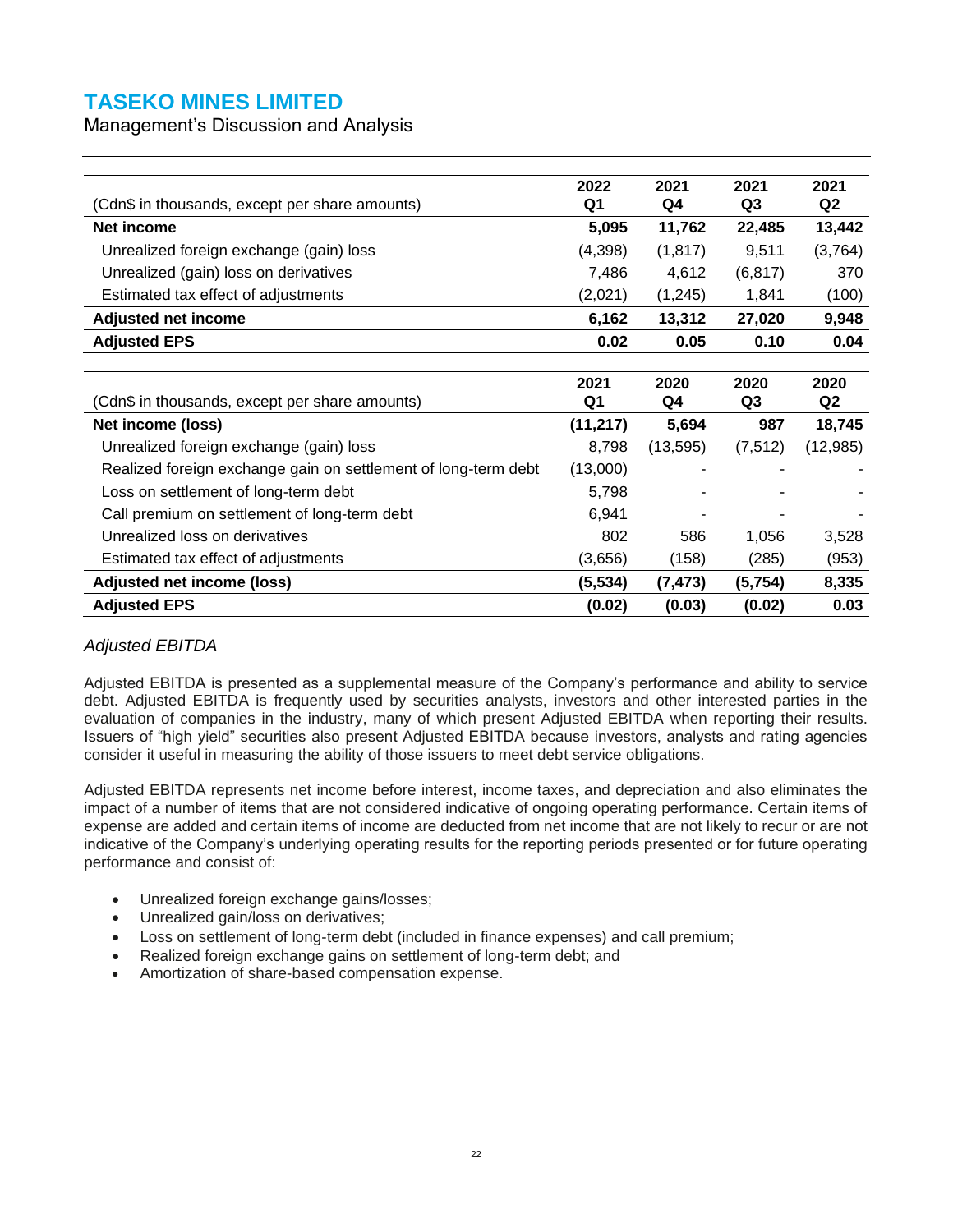Management's Discussion and Analysis

|                                                                | 2022       | 2021                   | 2021                   | 2021                   |
|----------------------------------------------------------------|------------|------------------------|------------------------|------------------------|
| (Cdn\$ in thousands)                                           | Q1         | Q4                     | Q <sub>3</sub>         | Q <sub>2</sub>         |
| <b>Net income</b>                                              | 5,095      | 11,762                 | 22,485                 | 13,442                 |
| Add:                                                           |            |                        |                        |                        |
| Depletion and amortization                                     | 13,506     | 16,202                 | 17,011                 | 17,536                 |
| Finance expense                                                | 12,155     | 12,072                 | 11,875                 | 11,649                 |
| Finance income                                                 | (166)      | (218)                  | (201)                  | (184)                  |
| Income tax expense                                             | 1,188      | 9,300                  | 22,310                 | 7,033                  |
| Unrealized foreign exchange (gain) loss                        | (4,398)    | (1, 817)               | 9,511                  | (3,764)                |
| Unrealized (gain) loss on derivatives                          | 7,486      | 4,612                  | (6, 817)               | 370                    |
| Amortization of share-based compensation expense               | 3,273      | 1,075                  | 117                    | 1,650                  |
| <b>Adjusted EBITDA</b>                                         | 38,139     | 52,988                 | 76,291                 | 47,732                 |
|                                                                |            |                        |                        |                        |
| (Cdn\$ in thousands)                                           | 2021<br>Q1 | 2020<br>Q <sub>4</sub> | 2020<br>Q <sub>3</sub> | 2020<br>Q <sub>2</sub> |
| Net income (loss)                                              | (11, 217)  | 5,694                  | 987                    | 18,745                 |
| Add:                                                           |            |                        |                        |                        |
| Depletion and amortization                                     | 15,838     | 18,747                 | 23,894                 | 25,512                 |
| Finance expense (includes loss on settlement of long-term debt |            |                        |                        |                        |
| and call premium)                                              | 23,958     | 10,575                 | 11,203                 | 10,461                 |
| Finance income                                                 | (75)       | (47)                   | (4)                    | (48)                   |
| Income tax (recovery) expense                                  | (4,302)    | (2,724)                | (580)                  | 4,326                  |
| Unrealized foreign exchange (gain) loss                        | 8,798      | (13, 595)              | (7, 512)               | (12,985)               |
| Realized foreign exchange gain on settlement of long-term debt | (13,000)   |                        |                        |                        |
| Unrealized loss on derivatives                                 | 802        | 586                    | 1,056                  | 3,528                  |
|                                                                |            |                        |                        |                        |
| Amortization of share-based compensation expense               | 2,920      | 1,242                  | 2,501                  | 1,321                  |

#### *Earnings from mining operations before depletion and amortization*

Earnings from mining operations before depletion and amortization is earnings from mining operations with depletion and amortization added back. The Company discloses this measure, which has been derived from our financial statements and applied on a consistent basis, to provide assistance in understanding the results of the Company's operations and financial position and it is meant to provide further information about the financial results to investors.

|                                                      | Three months ended March 31, |        |  |  |
|------------------------------------------------------|------------------------------|--------|--|--|
| (Cdn\$ in thousands)                                 | 2022                         | 2021   |  |  |
| <b>Earnings from mining operations</b>               | 29,267                       | 14,475 |  |  |
| Add:                                                 |                              |        |  |  |
| Depletion and amortization                           | 13.506                       | 15,838 |  |  |
| Earnings from mining operations before depletion and |                              |        |  |  |
| amortization                                         | 42,773                       | 30,313 |  |  |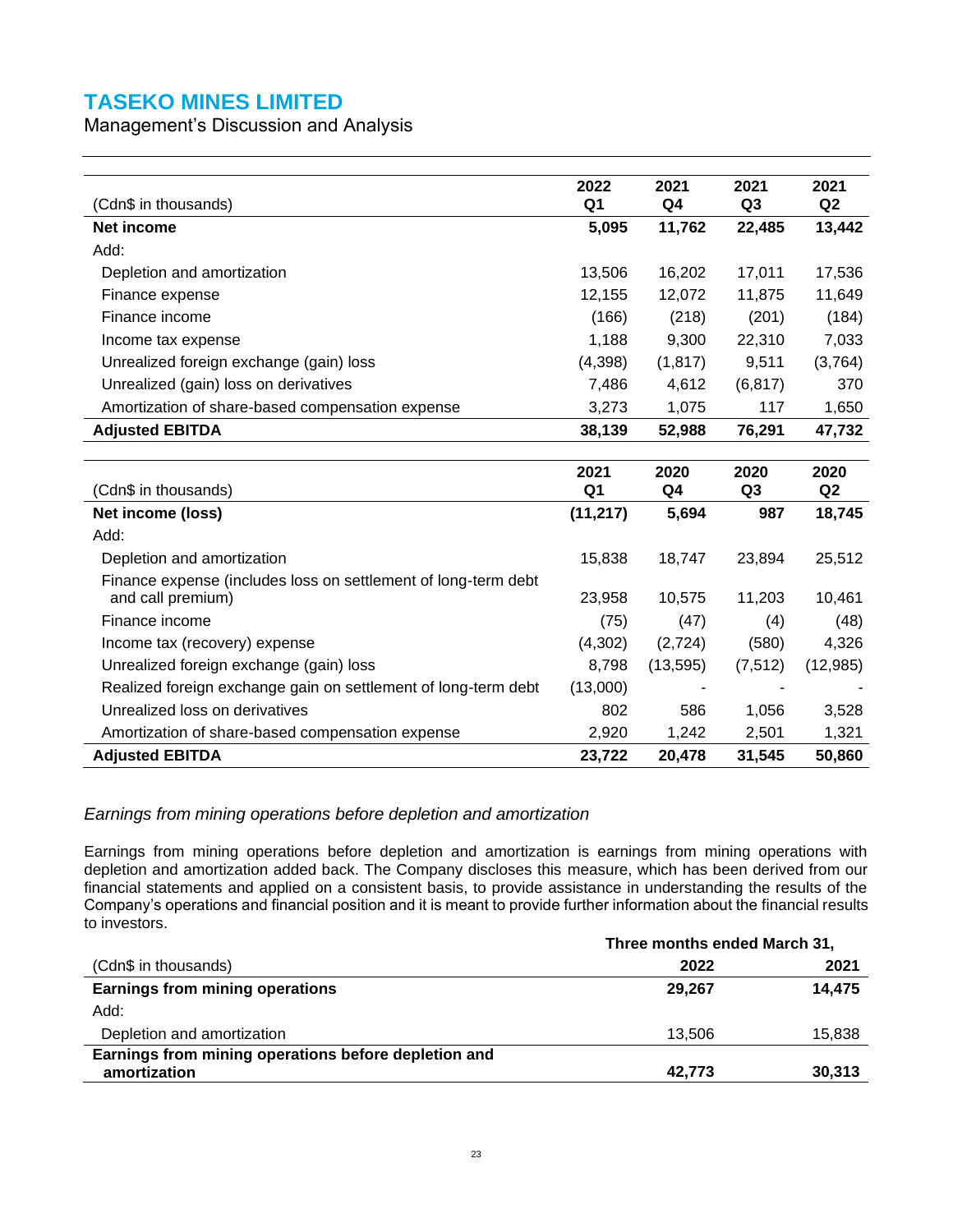Management's Discussion and Analysis

*Site operating costs per ton milled*

| (Cdn\$ in thousands, except per ton milled amounts) | 2022<br>Q1 | 2021<br>Q4 | 2021<br>Q3 | 2021<br>Q <sub>2</sub> | 2021<br>Q1 |
|-----------------------------------------------------|------------|------------|------------|------------------------|------------|
| Site operating costs (included in cost of sales)    | 59.859     | 54.921     | 50.134     | 49.753                 | 47,156     |
| Tons milled (thousands) (75% basis)                 | 5.285      | 5.523      | 5.576      | 5.429                  | 5.402      |
| Site operating costs per ton milled                 | \$11.33    | \$9.94     | \$8.99     | \$9.16                 | \$8.73     |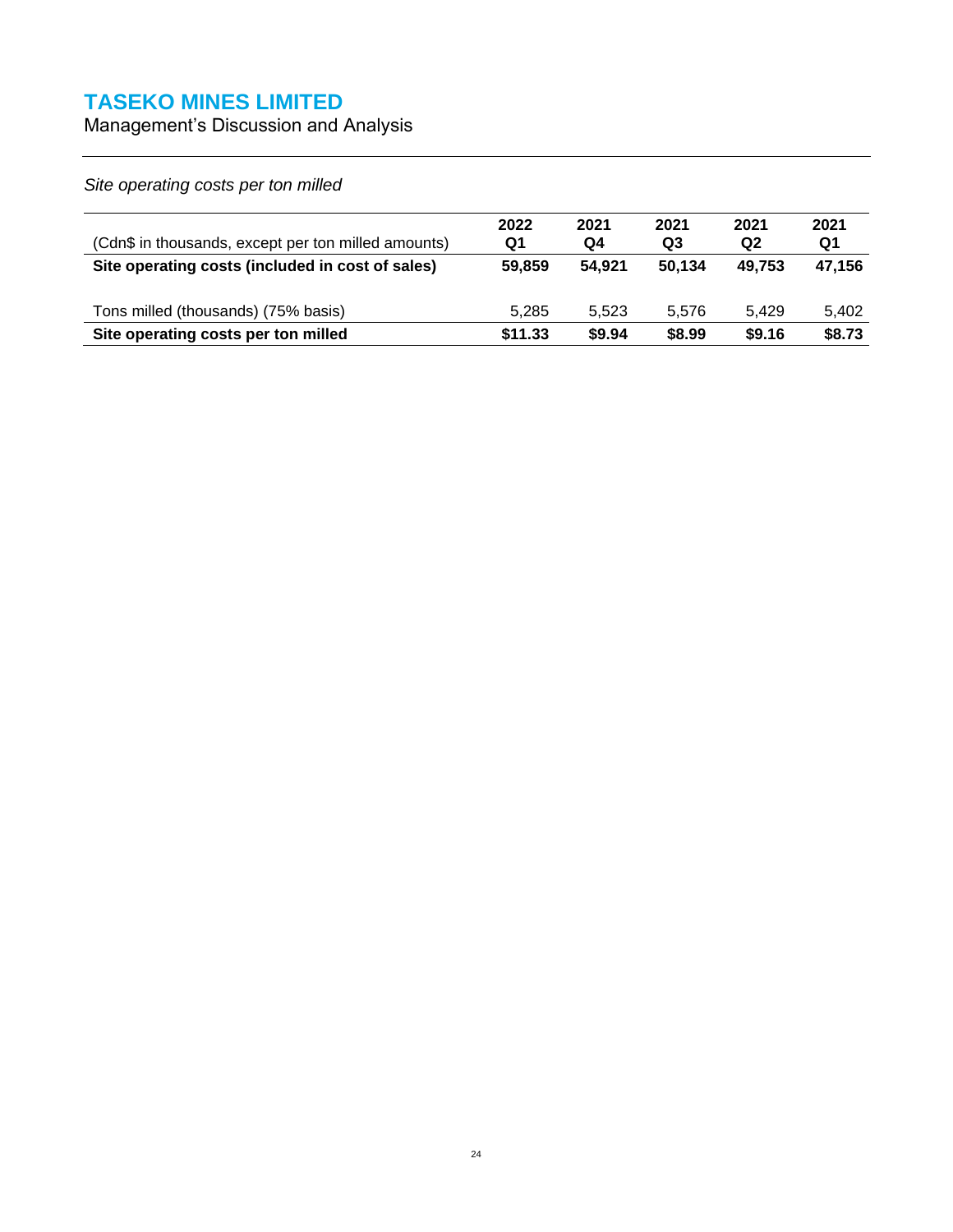

Condensed Consolidated Interim Financial Statements March 31, 2022 (Unaudited)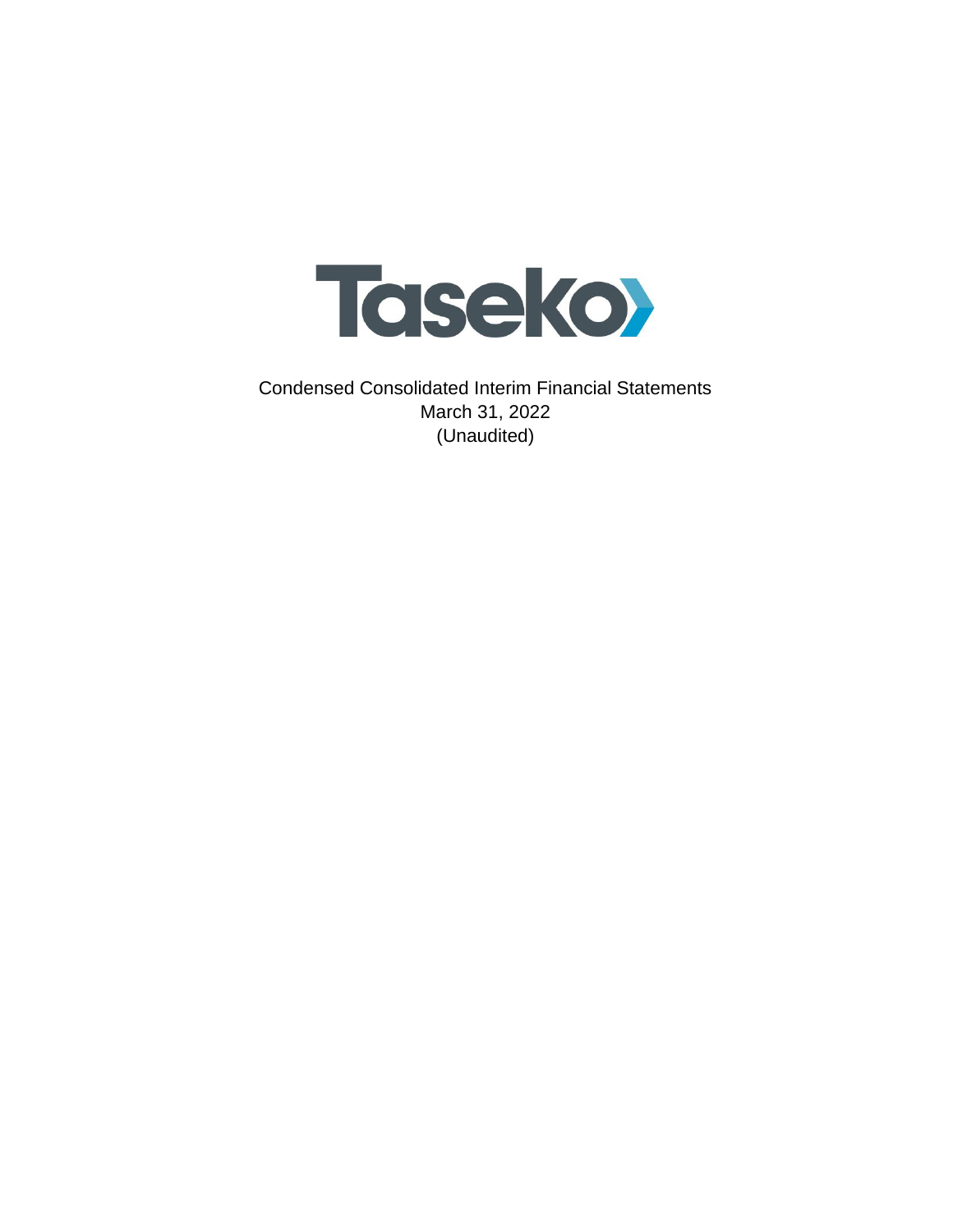Condensed Consolidated Balance Sheets

(Cdn\$ in thousands)

(Unaudited)

|                                                    | Note | March 31,<br>2022 | December 31,<br>2021 |
|----------------------------------------------------|------|-------------------|----------------------|
|                                                    |      |                   |                      |
| <b>ASSETS</b>                                      |      |                   |                      |
| <b>Current assets</b>                              |      |                   |                      |
| Cash and equivalents                               |      | 212,727           | 236,767              |
| Accounts receivable                                |      | 6,759             | 9,604                |
| Inventories                                        | 8    | 69,060            | 79,871               |
| Other financial assets                             | 9    | 2,812             | 7,014                |
| Prepaids                                           |      | 2,724             | 3,971                |
|                                                    |      | 294,082           | 337,227              |
| Property, plant and equipment                      | 10   | 869,547           | 837,839              |
| Other financial assets                             | 9    | 2,884             | 2,902                |
| Goodwill                                           |      | 5,152             | 5,227                |
|                                                    |      | 1,171,665         | 1,183,195            |
| <b>LIABILITIES</b>                                 |      |                   |                      |
| <b>Current liabilities</b>                         |      |                   |                      |
| Accounts payable and other liabilities             |      | 68,363            | 55,660               |
| Current portion of long-term debt                  | 11   | 16,502            | 18,305               |
| Current portion of deferred revenue                | 12   | 5,026             | 13,441               |
| Interest payable on senior secured notes           |      | 4,374             | 13,312               |
| Current income tax payable                         |      | 1,778             | 2,759                |
|                                                    |      | 96,043            | 103,477              |
| Long-term debt                                     | 11   | 503,783           | 513,444              |
| Provision for environmental rehabilitation ("PER") |      | 85,414            | 87,571               |
| Deferred and other tax liabilities                 |      | 70,828            | 70,186               |
| Deferred revenue                                   | 12   | 48,126            | 45,356               |
| Other financial liabilities                        | 13   | 5,639             | 4,643                |
|                                                    |      | 809,833           | 824,677              |
|                                                    |      |                   |                      |
| <b>EQUITY</b><br>Share capital                     | 14   | 479,630           | 476,599              |
| Contributed surplus                                |      | 53,256            | 55,403               |
| Accumulated other comprehensive income ("AOCI")    |      | 3,984             | 6,649                |
| <b>Deficit</b>                                     |      | (175, 038)        | (180, 133)           |
|                                                    |      | 361,832           | 358,518              |
|                                                    |      | 1,171,665         | 1,183,195            |

Commitments and contingencies 16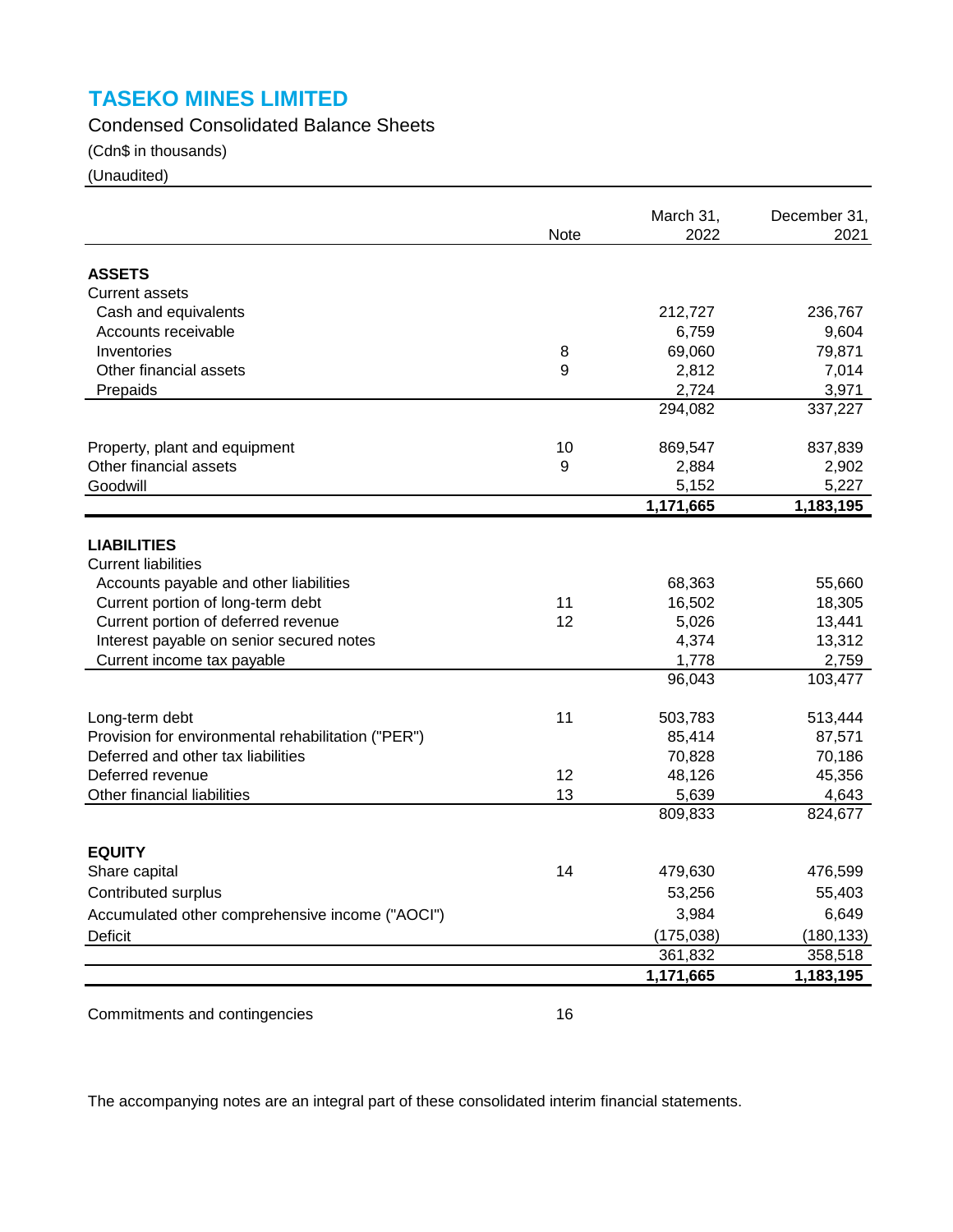# Condensed Consolidated Statements of Comprehensive Income (Loss)

(Cdn\$ in thousands, except share and per share amounts)

(Unaudited)

|                                                                          |                 | Three months ended March 31, |           |  |
|--------------------------------------------------------------------------|-----------------|------------------------------|-----------|--|
|                                                                          | Note            | 2022                         | 2021      |  |
|                                                                          |                 |                              |           |  |
| Revenues                                                                 | 3               | 118,333                      | 86,741    |  |
| Cost of sales                                                            |                 |                              |           |  |
| Production costs                                                         | 4               | (75, 560)                    | (56, 428) |  |
| Depletion and amortization                                               | 4               | (13,506)                     | (15, 838) |  |
| Earnings from mining operations                                          |                 | 29,267                       | 14,475    |  |
| General and administrative                                               |                 | (2,701)                      | (5,296)   |  |
| Share-based compensation expense                                         | 14 <sub>b</sub> | (3,080)                      | (2,790)   |  |
| Project evaluation expense                                               |                 | (168)                        | (312)     |  |
| Loss on derivatives                                                      | 5               | (9,833)                      | (1,991)   |  |
| Other income                                                             |                 | 337                          | 352       |  |
| Income before financing costs and income taxes                           |                 | 13,822                       | 4,438     |  |
| Finance expenses, net                                                    | 6               | (11,989)                     | (16, 942) |  |
| Call premium on settlement of debt                                       | 6               |                              | (6,941)   |  |
| Foreign exchange gain                                                    |                 | 4,450                        | 3,926     |  |
| Income (loss) before income taxes                                        |                 | 6,283                        | (15, 519) |  |
|                                                                          |                 |                              |           |  |
| Income tax (expense) recovery                                            | $\overline{7}$  | (1, 188)                     | 4,302     |  |
| Net income (loss)                                                        |                 | 5,095                        | (11, 217) |  |
|                                                                          |                 |                              |           |  |
| Other comprehensive income (loss):                                       |                 |                              |           |  |
| Items that will remain permanently in other comprehensive income (loss): |                 |                              |           |  |
| Gain (loss) on financial assets                                          |                 | 912                          | (211)     |  |
| Items that may in the future be reclassified to profit (loss):           |                 |                              |           |  |
| Foreign currency translation reserve                                     |                 | (3, 577)                     | (2,398)   |  |
| <b>Total other comprehensive loss</b>                                    |                 | (2,665)                      | (2,609)   |  |
|                                                                          |                 |                              |           |  |
| <b>Total comprehensive income (loss)</b>                                 |                 | 2,430                        | (13, 826) |  |
|                                                                          |                 |                              |           |  |
| Earnings (loss) per share                                                |                 |                              |           |  |
| <b>Basic</b>                                                             | 15              | 0.02                         | (0.04)    |  |
| <b>Diluted</b>                                                           | 15              | 0.02                         | (0.04)    |  |
| Weighted average shares outstanding (thousands)                          |                 |                              |           |  |
| <b>Basic</b>                                                             | 15              | 285,768                      | 282,854   |  |
| <b>Diluted</b>                                                           | 15              | 289,500                      | 282,854   |  |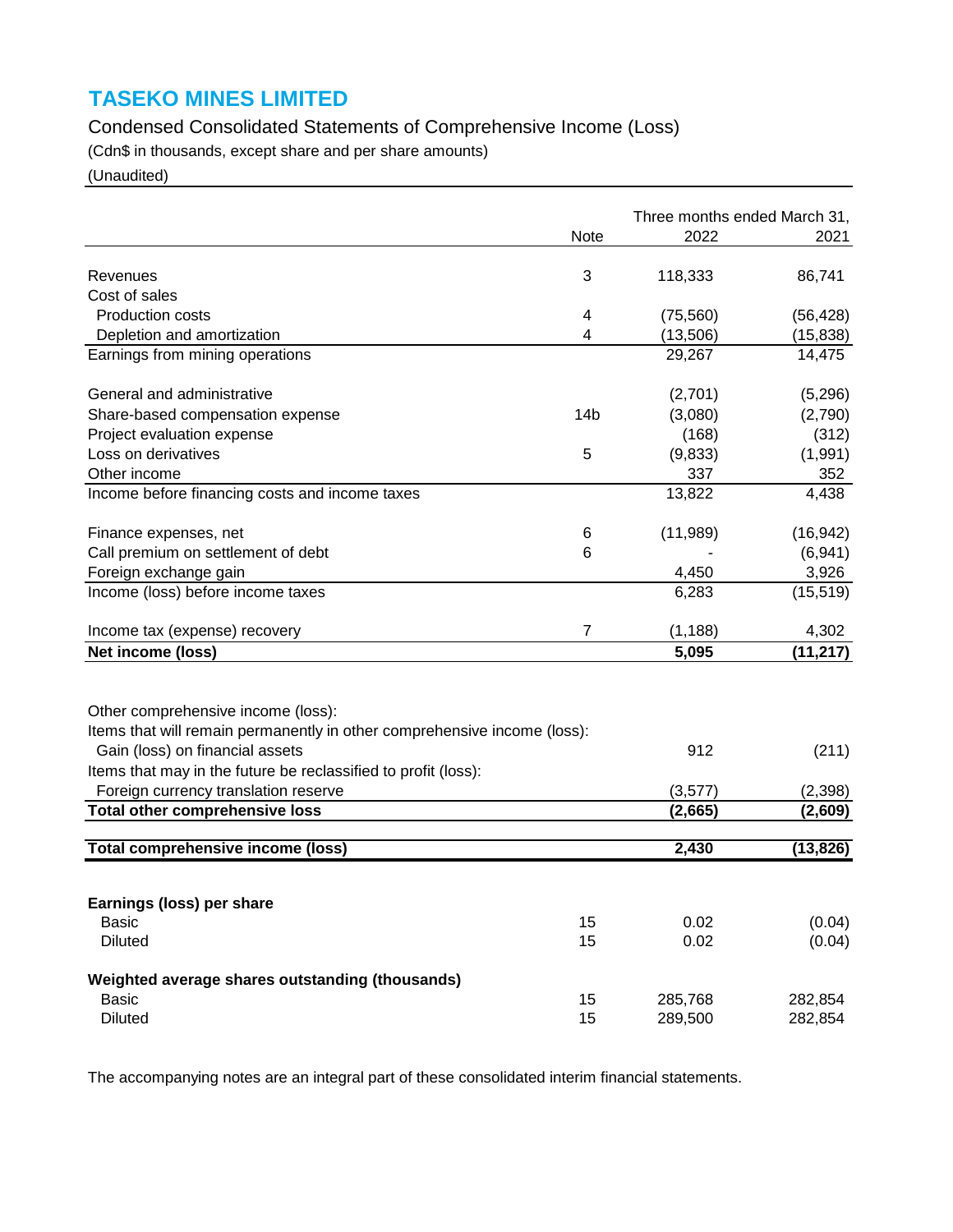Condensed Consolidated Statements of Cash Flows

(Cdn\$ in thousands)

(Unaudited)

|                                                                                   |                 |                     | Three months ended March 31, |  |  |
|-----------------------------------------------------------------------------------|-----------------|---------------------|------------------------------|--|--|
|                                                                                   | Note            | 2022                | 2021                         |  |  |
| <b>Operating activities</b>                                                       |                 |                     |                              |  |  |
| Net income (loss)                                                                 |                 | 5,095               | (11, 217)                    |  |  |
| Adjustments for:                                                                  |                 |                     |                              |  |  |
| Depletion and amortization                                                        |                 | 13,506              | 15,838                       |  |  |
|                                                                                   |                 |                     |                              |  |  |
| Income tax expense (recovery)                                                     | 7               | 1,188               | (4,302)                      |  |  |
| Finance expenses, net                                                             | 6               | 11,989              | 16,942                       |  |  |
| Share-based compensation expense                                                  | 14 <sub>b</sub> | 3,273               | 2,920                        |  |  |
| Loss on derivatives                                                               | 5               | 9,833               | 1,991                        |  |  |
| Unrealized foreign exchange gain                                                  |                 | (4,398)             | (4,202)                      |  |  |
| Amortization of deferred revenue                                                  |                 | (1,721)             | (987)                        |  |  |
| Call premium on settlement of debt                                                | 6               |                     | 6,941                        |  |  |
| Other operating activities                                                        |                 | (577)               |                              |  |  |
| Net change in working capital:                                                    |                 |                     |                              |  |  |
| Change in accounts receivable                                                     | 17              | 2,862               | (23, 844)                    |  |  |
| Change in other working capital items                                             | 17              | 10,703              | (3, 363)                     |  |  |
| Cash provided by (used) for operating activities                                  |                 | 51,753              | (3,283)                      |  |  |
| <b>Investing activities</b>                                                       |                 |                     |                              |  |  |
| Gibraltar capitalized stripping costs                                             | 10              | (15, 142)           | (21, 452)                    |  |  |
| Gibraltar sustaining capital expenditures                                         | 10              | (3,572)             | (2,537)                      |  |  |
| Gibraltar capital projects                                                        | 10              | (3,590)             | (2, 473)                     |  |  |
| Florence Copper development costs                                                 | 10              | (20, 958)           | (6, 351)                     |  |  |
| Other project development costs                                                   | 10              | (41)                | (523)                        |  |  |
| Purchase of copper price options                                                  | 5               | (4, 295)            | (11, 143)                    |  |  |
| Other investing activities                                                        |                 | (258)               | 478                          |  |  |
| Cash used for investing activities                                                |                 | (47, 856)           | (44,001)                     |  |  |
|                                                                                   |                 |                     |                              |  |  |
| <b>Financing activities</b><br>Net proceeds from issuance of senior secured notes |                 |                     | 496,098                      |  |  |
| Repayment of senior secured notes                                                 |                 |                     | (317, 225)                   |  |  |
|                                                                                   |                 |                     | (8,714)                      |  |  |
| Redemption cost on settlement of senior secured notes                             |                 |                     | (5, 183)                     |  |  |
| Interest paid<br>Repayment of equipment loans and leases                          |                 | (18, 678)           | (4, 777)                     |  |  |
|                                                                                   |                 | (5,049)<br>(1, 927) |                              |  |  |
| Settlement of performance share units<br>Proceeds from exercise of stock options  |                 | 534                 |                              |  |  |
| Cash provided by (used for) financing activities                                  |                 | (25, 120)           | 494<br>160,693               |  |  |
|                                                                                   |                 |                     |                              |  |  |
| Effect of exchange rate changes on cash and equivalents                           |                 | (2, 817)            | (1,501)                      |  |  |
| (Decrease) increase in cash and equivalents                                       |                 | (24, 040)           | 111,908                      |  |  |
| Cash and equivalents, beginning of period                                         |                 | 236,767             | 85,110                       |  |  |
| Cash and equivalents, end of period                                               |                 | 212,727             | 197,018                      |  |  |

Supplementary cash flow disclosures 17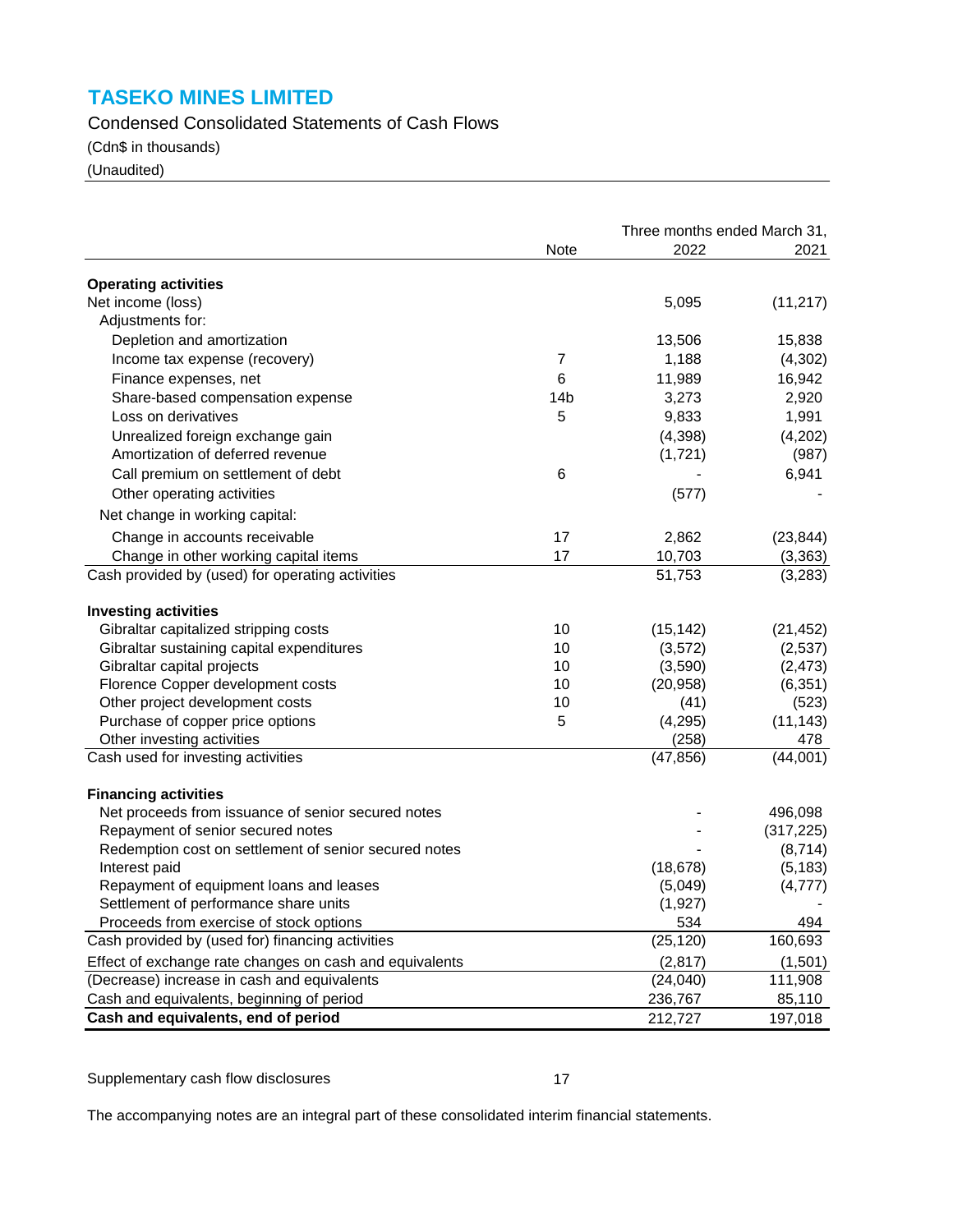Consolidated Statements of Changes in Equity

(Cdn\$ in thousands)

(Unaudited)

|                                       | Share<br>capital | Contributed<br>surplus | <b>AOCI</b> | Deficit    | Total     |
|---------------------------------------|------------------|------------------------|-------------|------------|-----------|
|                                       |                  |                        |             |            |           |
| Balance at January 1, 2021            | 472,870          | 53,433                 | 7,674       | (216, 605) | 317,372   |
| Share-based compensation              | ٠                | 1,454                  |             |            | 1,454     |
| Exercise of options                   | 841              | (347)                  |             |            | 494       |
| Total comprehensive loss              |                  |                        | (2,609)     | (11, 217)  | (13, 826) |
| Balance at March 31, 2021             | 473,711          | 54,540                 | 5,065       | (227, 822) | 305,494   |
|                                       |                  |                        |             |            |           |
| Balance at January 1, 2022            | 476,599          | 55,403                 | 6,649       | (180, 133) | 358,518   |
| Share-based compensation              |                  | 2,277                  |             |            | 2,277     |
| Exercise of options                   | 814              | (280)                  |             |            | 534       |
| Settlement of performance share units | 2,217            | (4, 144)               | ۰           |            | (1,927)   |
| Total comprehensive income (loss)     |                  | ٠                      | (2,665)     | 5,095      | 2,430     |
| Balance at March 31, 2022             | 479,630          | 53,256                 | 3,984       | (175, 038) | 361,832   |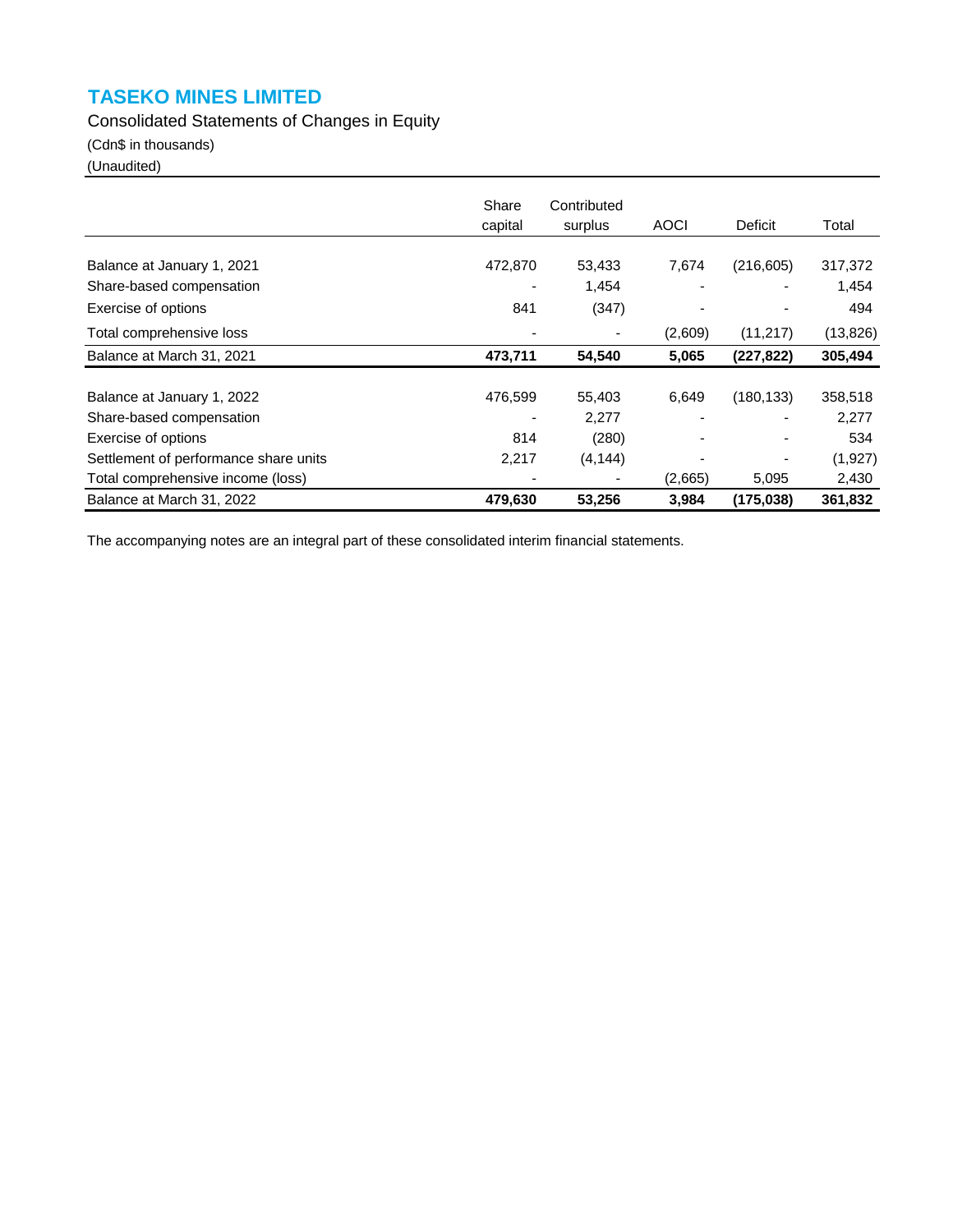### **TASEKO MINES LIMITED** Notes to Condensed Consolidated Interim Financial Statements (Cdn\$ in thousands - Unaudited)

### **1. REPORTING ENTITY**

Taseko Mines Limited (the "Company" or "Taseko") is a corporation governed by the *British Columbia Business Corporations Act.* These unaudited condensed consolidated interim financial statements of the Company as at and for the three month period ended March 31, 2022 comprise the Company, its subsidiaries and its 75% interest in the Gibraltar joint venture. The Company is principally engaged in the production and sale of metals, as well as related activities including mine permitting and development, within the province of British Columbia, Canada and the State of Arizona, USA. Seasonality does not have a significant impact on the Company's operations.

### **2. SIGNIFICANT ACCOUNTING POLICIES**

#### *(a) Statement of compliance*

These condensed consolidated interim financial statements have been prepared in accordance with IAS 34, *Interim Financial Reporting* and follow the same accounting policies and methods of application as the Company's most recent annual financial statements. These condensed consolidated interim financial statements do not include all of the information required for full consolidated annual financial statements and should be read in conjunction with the consolidated financial statements of the Company as at and for the year ended December 31, 2021, prepared in accordance with International Financial Reporting Standards ("IFRS") as issued by the International Accounting Standards Board ("IASB").

These condensed consolidated interim financial statements were authorized for issue by the Company's Audit and Risk Committee on May 3, 2022.

#### *(b) Use of judgments and estimates*

In preparing these condensed consolidated interim financial statements, management has made judgments, estimates and assumptions that affect the application of accounting policies and the reported amounts of assets and liabilities, income and expense. Actual results may differ from these estimates.

The significant judgments made by management in applying the Company's accounting policies and the key sources of estimation uncertainty were the same as those applied to the consolidated financial statements as at and for the year ended December 31, 2021.

The Company continues to evaluate the potential impacts of the coronavirus ("COVID-19") on all aspects of its business. The Company also continues to act to ensure the health and safety of our employees, contractors and the communities in which we operate is paramount and in accordance with public safety direction from governments and public health authorities. The duration and magnitude of COVID-19's effects on the economy, movement of goods and services across international borders, the copper market, and on the Company's financial and operational performance remains uncertain at this time.

Should the duration, spread or intensity of the COVID-19 pandemic deteriorate in the future, there could be a potentially material and negative impact on the Company's operating plan, its cash flows, and the valuation of its long-lived assets, potential future decreases in revenue from the sale of its products and the profitability of its ongoing operations. As of the date of these statements, there has not been any direct impact on the Company's operations as a result of COVID-19.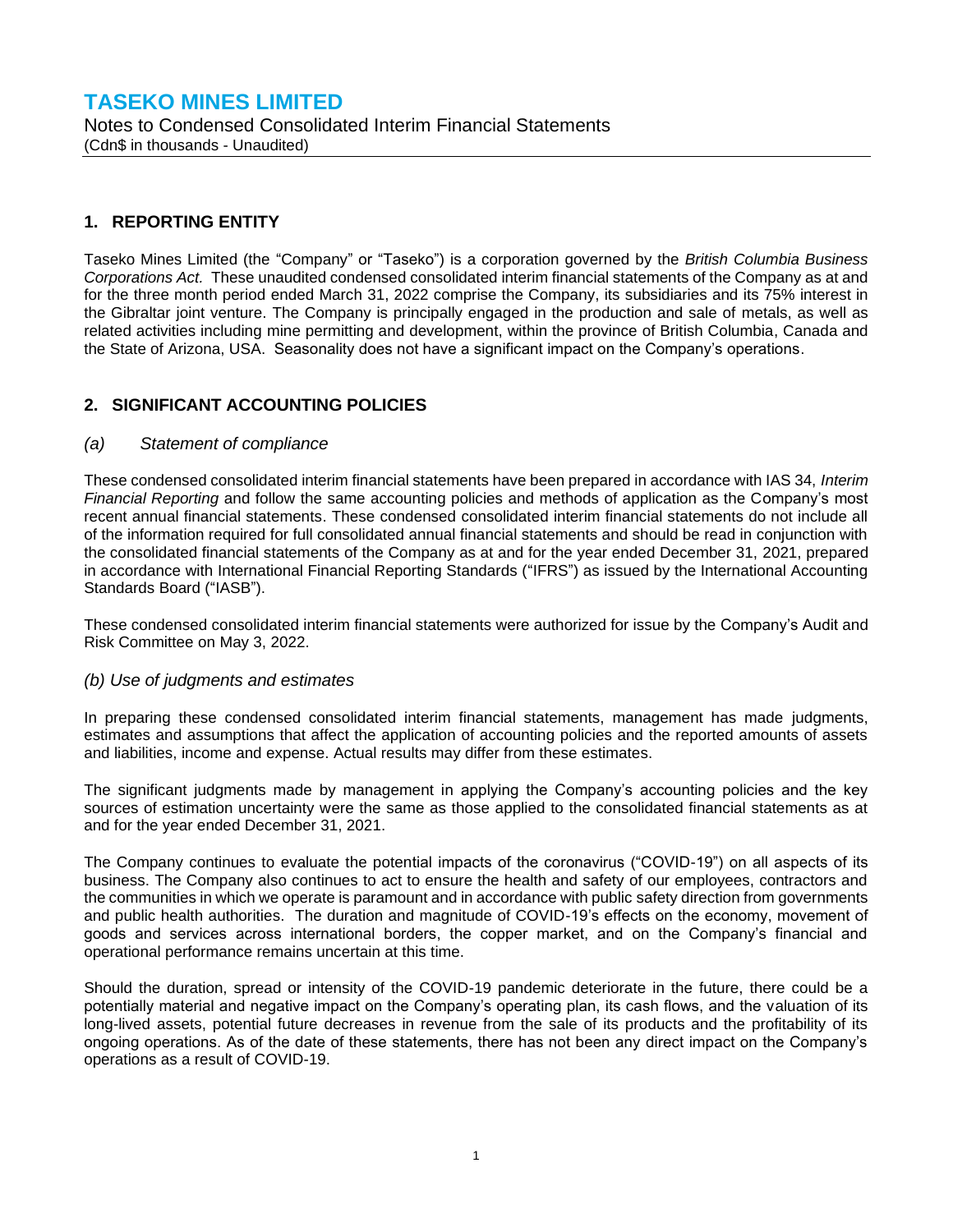#### Notes to Condensed Consolidated Interim Financial Statements (Cdn\$ in thousands - Unaudited)

#### *(c) New Accounting Policies*

Several new accounting standards, amendments to existing standards and interpretations have been published by the IASB. None of these standards or amendments to existing standards have been adopted early by the Company. Management anticipates that all relevant pronouncements will be adopted for the first period beginning on or after the effective date of the new standard.

New standards, amendments and pronouncements that became effective for the period covered by these statements have not been disclosed as they did not have a material impact on the Company's unaudited condensed consolidated interim financial statements.

### **3. REVENUE**

|                                            | Three months ended<br>March 31, |         |
|--------------------------------------------|---------------------------------|---------|
|                                            | 2022                            | 2021    |
| Copper contained in concentrate            | 114,455                         | 78,750  |
| Copper price adjustments on settlement     | 660                             | 3,576   |
| Molybdenum concentrate                     | 4,070                           | 5,686   |
| Molybdenum price adjustments on settlement | 102                             | 868     |
| Silver (Note 12)                           | 1,519                           | 1,224   |
| Total gross revenue                        | 120,806                         | 90,104  |
| Less: Treatment and refining costs         | (2, 473)                        | (3,363) |
| Revenue                                    | 118,333                         | 86,741  |

### **4. COST OF SALES**

|                                          | Three months ended<br>March 31, |          |
|------------------------------------------|---------------------------------|----------|
|                                          | 2022                            | 2021     |
| Site operating costs                     | 59,859                          | 47,156   |
| <b>Transportation costs</b>              | 5,115                           | 3,305    |
| Changes in inventories of finished goods | 7,577                           | (2, 259) |
| Changes in inventories of ore stockpiles | 3,009                           | 8,226    |
| <b>Production costs</b>                  | 75,560                          | 56,428   |
| Depletion and amortization               | 13,506                          | 15,838   |
| Cost of sales                            | 89.066                          | 72,266   |

Site operating costs include personnel costs, non-capitalized waste stripping costs, repair and maintenance costs, consumables, operating supplies and external services.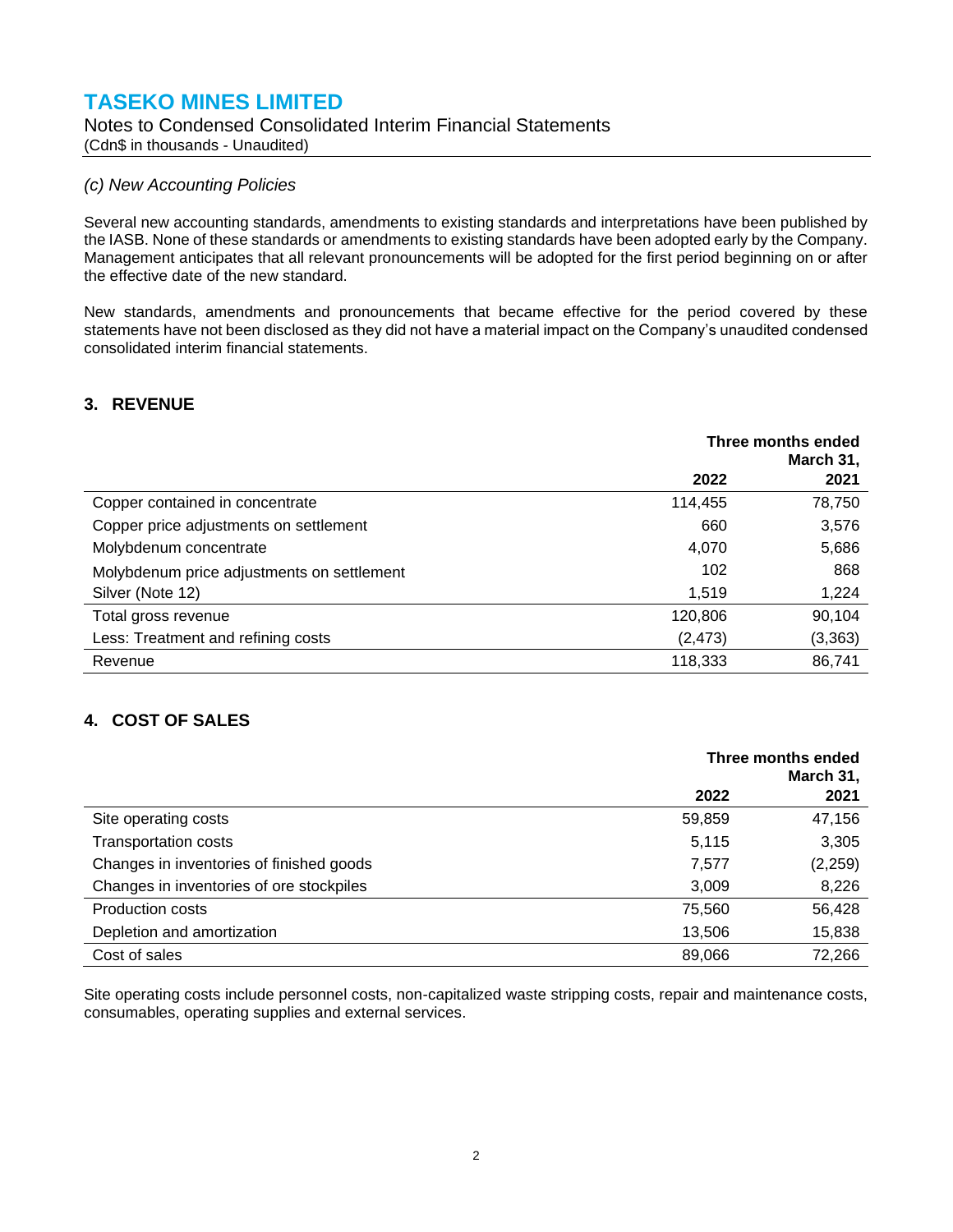Notes to Condensed Consolidated Interim Financial Statements (Cdn\$ in thousands - Unaudited)

### **5. DERIVATIVE INSTRUMENTS**

During the three month period ended March 31, 2022, the Company purchased copper collar contracts for 42 million pounds of copper with maturity dates ranging from July 2022 through to December 2022, with a minimum copper strike price of US\$4.00 per pound and a ceiling price of US\$5.40 per pound, at a total cost of \$4,295.

The Company recognized a net realized loss of \$2,347 on copper collar contracts for 21.4 million pounds with a minimum strike price of US\$4.00 per pound and a celing price of US\$5.60 per pound, that expired out-of-the-money during the three month period.

|                                                   | Three months ended<br>March 31, |       |
|---------------------------------------------------|---------------------------------|-------|
|                                                   | 2022                            | 2021  |
| Net realized loss on settled copper options       | 2,347                           | 1,659 |
| Net unrealized loss on outstanding copper options | 7.461                           | 771   |
| Realized gain on fuel call options                |                                 | (470) |
| Other                                             | 25                              | 31    |
|                                                   | 9,833                           | 1,991 |

Details of the outstanding copper price option contracts at March 31, 2022 are summarized in the following table:

|                         | Quantity         | <b>Strike price</b>                | <b>Period</b>       | Cost  | <b>Fair value</b> |
|-------------------------|------------------|------------------------------------|---------------------|-------|-------------------|
| Copper collar contracts | 21.3 million lbs | US\$4.00/per lb<br>US\$5.60/per lb | Q <sub>2</sub> 2022 | 2.346 | 14                |
| Copper collar contracts | 42.3 million lbs | US\$4.00/per lb<br>US\$5.40/per lb | H <sub>2</sub> 2022 | 4.295 | (1,622)           |

### **6. FINANCE EXPENSES**

|                                                 | Three months ended<br>March 31, |        |
|-------------------------------------------------|---------------------------------|--------|
|                                                 | 2022                            | 2021   |
| Interest expense                                | 10,182                          | 9,174  |
| Amortization of financing fees                  | 508                             | 572    |
| Finance expense – deferred revenue (Note 12)    | 1,373                           | 1,368  |
| Accretion on PER                                | 92                              | 105    |
| Finance income                                  | (166)                           | (75)   |
| Loss on settlement of long-term debt (Note 11a) |                                 | 5,798  |
|                                                 | 11.989                          | 16,942 |

For the three month period ended March 31, 2022, interest expense includes \$324 (2021 - \$489) from lease liabilities and lease related obligations.

As part of the senior secured notes refinancing completed in February of 2021, the Company redeemed its US\$250 million senior secured notes on March 3, 2021, which resulted in an accounting loss of \$5,798, comprised of the write-off of deferred financing costs of \$4,025 and additional interest costs paid over the call period of \$1,773.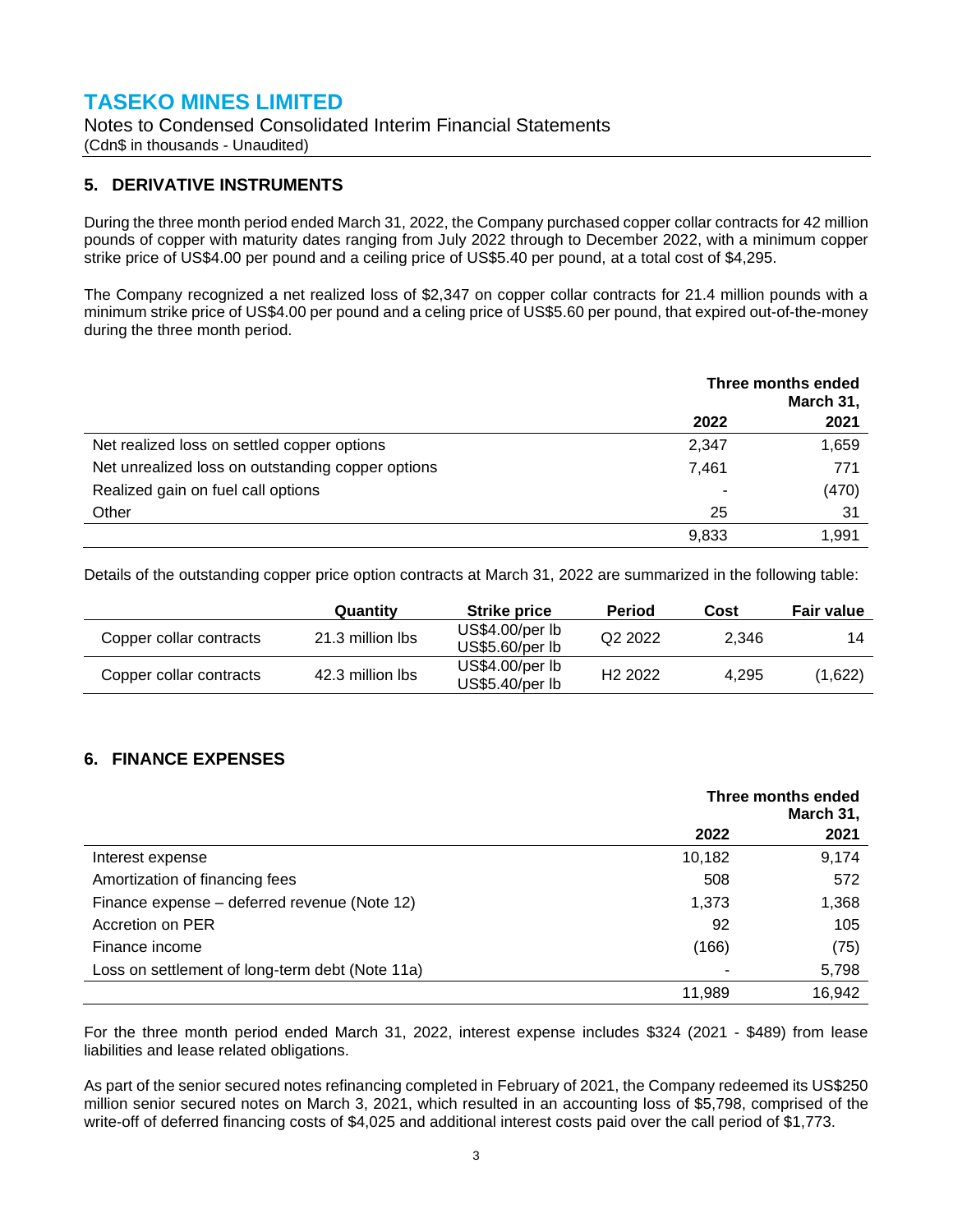Notes to Condensed Consolidated Interim Financial Statements (Cdn\$ in thousands - Unaudited)

The Company also also paid a one-time redemption call premium of \$6,941 on the settlement of the 2022 Notes, which is not included in net financing expenses shown above.

### **7. INCOME TAX**

|                                        | Three months ended<br>March 31, |         |
|----------------------------------------|---------------------------------|---------|
|                                        | 2022                            | 2021    |
| Current income tax expense             | 519                             | 131     |
| Deferred income tax expense (recovery) | 669                             | (4,433) |
|                                        | 1,188                           | (4,302) |

#### **8. INVENTORIES**

|                                 | March 31, | December 31, |
|---------------------------------|-----------|--------------|
|                                 | 2022      | 2021         |
| Ore stockpiles                  | 26.219    | 31,845       |
| Copper contained in concentrate | 12,083    | 19,831       |
| Molybdenum concentrate          | 481       | 310          |
| Materials and supplies          | 30.277    | 27,885       |
|                                 | 69,060    | 79,871       |

### **9. OTHER FINANCIAL ASSETS**

|                                 | March 31, | December 31, |
|---------------------------------|-----------|--------------|
|                                 | 2022      | 2021         |
| Current:                        |           |              |
| Marketable securities           | 4,022     | 3,110        |
| Copper price options (Note 5)   | (1,608)   | 3,904        |
| Fuel call options (Note 5)      | 398       |              |
|                                 | 2,812     | 7,014        |
| Long-term:                      |           |              |
| Investment in private companies | 1,200     | 1,200        |
| <b>Reclamation deposits</b>     | 434       | 434          |
| Restricted cash                 | 1,250     | 1,268        |
|                                 | 2,884     | 2,902        |

The Company holds strategic investments in publicly-traded and privately owned mineral exploration and development companies, including marketable securities and subscription receipts. Marketable securities and the investment in privately owned companies are accounted for at fair value through other comprehensive income (FVOCI).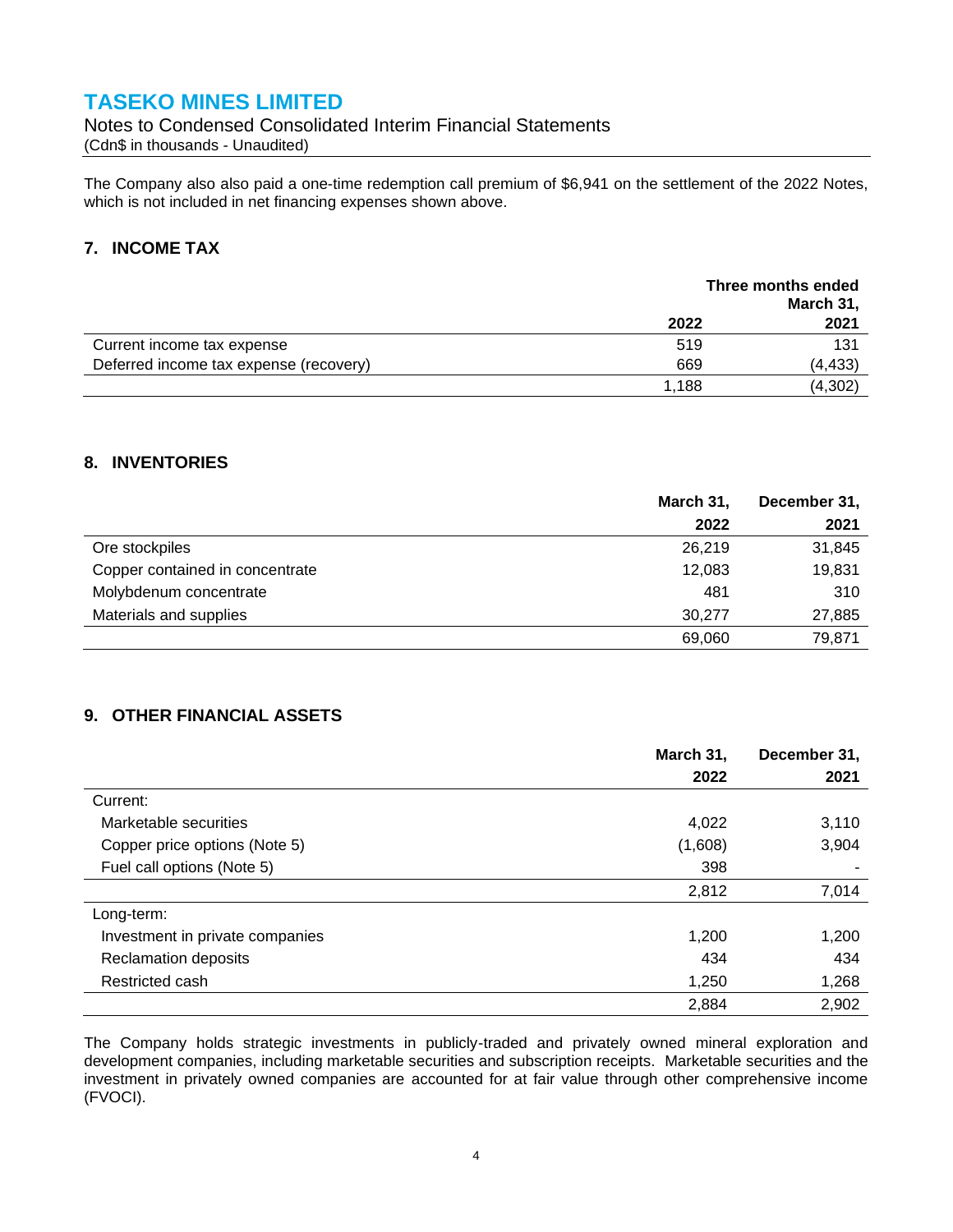Notes to Condensed Consolidated Interim Financial Statements (Cdn\$ in thousands - Unaudited)

### **10. PROPERTY, PLANT & EQUIPMENT**

The following schedule shows the continuity of property, plant and equipment net book value for the three months ended March 31, 2022:

|                                           | Three months<br>ended March 31, |
|-------------------------------------------|---------------------------------|
|                                           | 2022                            |
| Net book value beginning of period        | 837,839                         |
| Additions:                                |                                 |
| Gibraltar capitalized stripping costs     | 17,270                          |
| Gibraltar sustaining capital expenditures | 3,572                           |
| Gibraltar capital projects                | 3,841                           |
| Florence Copper development costs         | 25,159                          |
| Yellowhead development costs              | 200                             |
| Aley development costs                    | 130                             |
| Other items:                              |                                 |
| Right of use assets                       | 122                             |
| Rehabilitation costs asset                | (1,589)                         |
| Foreign exchange translation and other    | (3,861)                         |
| Depletion and amortization                | (13, 136)                       |
| Net book value at March 31, 2022          | 869,547                         |

| Net book value                                 | <b>Gibraltar</b><br><b>Mines</b><br>(75%) | <b>Florence</b><br>Copper | Yellowhead     | Alev           | <b>Other</b>   | Total     |
|------------------------------------------------|-------------------------------------------|---------------------------|----------------|----------------|----------------|-----------|
| At December 31, 2021                           | 539,641                                   | 260,934                   | 21,252         | 14.316         | 1,696          | 837,839   |
| Net additions<br>Changes in rehabilitation     | 24,805                                    | 25,159                    | 200            | 130            | (289)          | 50,005    |
| cost asset                                     | (1,589)                                   | -                         | $\blacksquare$ | $\blacksquare$ | ۰              | (1,589)   |
| Depletion and amortization<br>Foreign exchange | (13,019)                                  | (23)                      | ٠              | $\blacksquare$ | (94)           | (13, 136) |
| translation                                    | ٠                                         | (3,572)                   | ۰.             | $\blacksquare$ | $\blacksquare$ | (3,572)   |
| At March 31, 2022                              | 549.838                                   | 282.498                   | 21.452         | 14.446         | 1.313          | 869.547   |

For the three month period ended March 31, 2022, the Company capitalized development costs of \$25,152 for the Florence Copper project. Since its acquisition of Florence Copper in November 2014, the Company has incurred and capitalized a total of \$186.7 million in project development and other costs.

Non-cash additions to property, plant and equipment of Gibraltar include \$2,127 of depreciation on mining assets related to capitalized stripping.

Since January 1, 2020 development costs for Yellowhead of \$5,213 have been capitalized as mineral property, plant and equipment.

Depreciation related to the right of use assets for the three month period ended March 31, 2022 was \$1,057 (2021: \$941).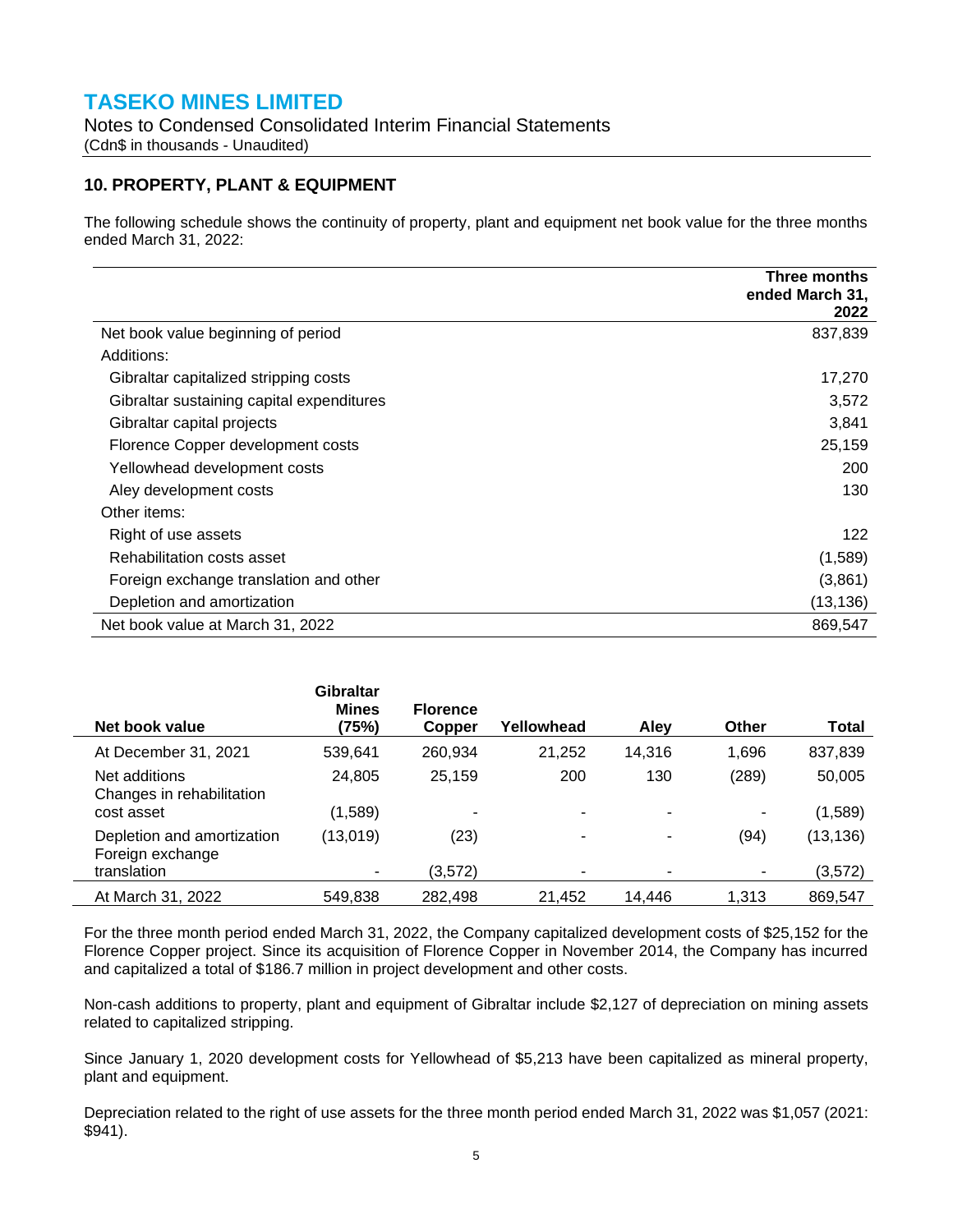Notes to Condensed Consolidated Interim Financial Statements (Cdn\$ in thousands - Unaudited)

### **11. DEBT**

|                               | March 31, | December 31, |
|-------------------------------|-----------|--------------|
|                               | 2022      | 2021         |
| Current:                      |           |              |
| Lease liabilities (d)         | 8,426     | 9,625        |
| Secured equipment loans (e)   | 5,895     | 6,539        |
| Lease related obligations (f) | 2,181     | 2,141        |
|                               | 16,502    | 18,305       |
| Long-term:                    |           |              |
| Senior secured notes (a)      | 490,616   | 497,388      |
| Other financing fees (b)      | (1,234)   | (1, 352)     |
| Lease liabilities (d)         | 4,963     | 6,067        |
| Secured equipment loans (e)   | 4,683     | 6,025        |
| Lease related obligations (f) | 4,755     | 5,316        |
|                               | 503,783   | 513,444      |
| Total debt                    | 520,285   | 531,749      |

#### *(a) Senior secured notes*

On February 10, 2021, the Company completed an offering of US\$400 million aggregate principal amount of senior secured notes (the "2026 Notes"). The 2026 Notes mature on February 15, 2026 and bear interest at an annual rate of 7.0%, payable semi-annually on February 15 and August 15.

The 2026 Notes are secured by liens on the shares of Taseko's wholly-owned subsidiary, Gibraltar Mines Ltd., and the subsidiary's rights under the joint venture agreement relating to the Gibraltar mine, as well as the shares of Curis Holdings (Canada) Ltd. and Florence Holdings Inc. The 2026 Notes are guaranteed by each of Taseko's existing and future restricted subsidiaries. The 2026 Notes also allow for up to US\$145 million of first lien secured debt to be issued and up to US\$50 million of debt for equipment financing, all subject to the terms of the note indenture. The Company is also subject to certain restrictions on asset sales, issuance of preferred stock, dividends and other restricted payments. However, there are no maintenance covenants with respect to the Company's financial performance.

The Company may redeem some or all of the 2026 Notes at any time on or after February 15, 2023, at redemption prices ranging from 103.5% to 100%, plus accrued and unpaid interest to the date of redemption. Prior to February 15, 2023, all or part of the notes may be redeemed at 100%, plus a make-whole premium, plus accrued and unpaid interest to the date of redemption. Until February 15, 2023, the Company may redeem up to 10% of the aggregate principal amount of the notes, at a redemption price of 103%, plus accrued and unpaid interest to the date of redemption.

### *(b) Revolving Credit Facility*

On October 6, 2021, the Company closed a secured US\$50 million revolving credit facility (the "Facility"). The Facility is secured by first liens against Taseko's rights under the Gibraltar joint venture, as well as, the shares of Gibraltar Mines Ltd., Curis Holdings (Canada) Ltd., and Florence Holdings Inc. The Facility matures on April 3, 2025 and is extendable annually thereafter. The Facility will be available for capital expenditures, working capital and general corporate purposes. Amounts outstanding under the facility bear interest at LIBOR plus an applicable margin and have a standby fee of 1.125%.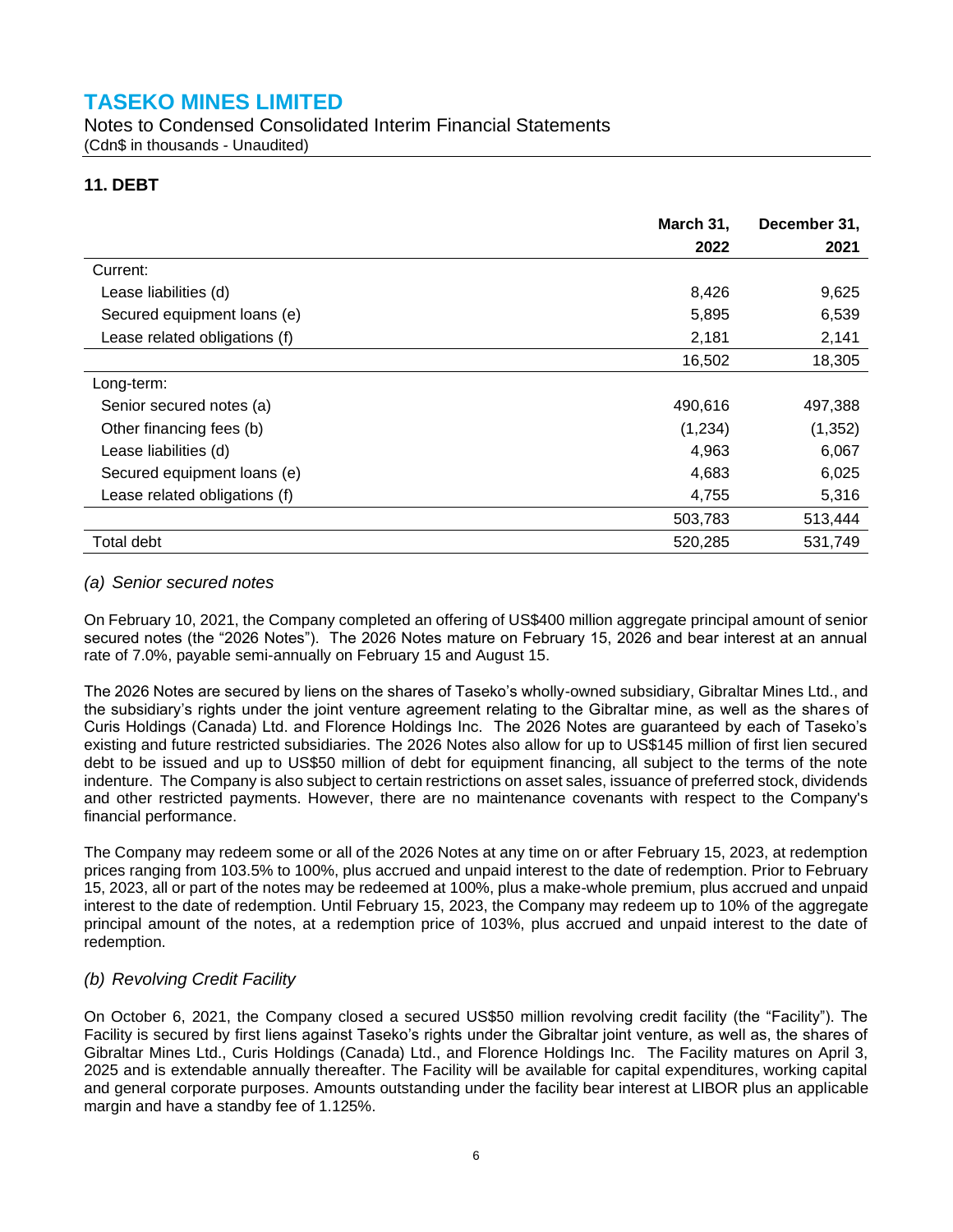Notes to Condensed Consolidated Interim Financial Statements (Cdn\$ in thousands - Unaudited)

The Facility has customary covenants for a revolving credit facility. Financial covenants include a requirement for the Company to maintain a leverage ratio, an interest coverage ratio, a minimum tangible net worth and a minimum liquidity amount as defined under the Facility. The Company was in compliance with these covenants as at March 31, 2022.

#### *(c) Letter of Credit Facilities*

The Gibraltar joint venture has in place a \$15 million credit facility with a Canadian commercial bank for the purpose of providing letters of credit (LC) to key suppliers of the Gibraltar Mine to assist with ongoing trade finance and working capital needs. Any LCs issued under the facility will be guaranteed by Export Development Canada (EDC) under its Account Performance Security Guarantee program. The facility is renewable annually, is unsecured and contains no financial covenants. As at March 31, 2022, a total of \$3.75 million in LCs were issued and outstanding under this LC facility.

On April 8, 2022, the Company subsequently closed a US\$4 million credit facility for the sole purpose of issuing LCs to certain key contractors in conjunction with the development of Florence Copper. Any LCs to be issued under this facility will also be guaranteed by EDC. The facility is renewable annually, is unsecured and contains no financial covenants.

#### *(d) Lease liabilities*

Lease liabilities include the Company's outstanding lease liabilities under IFRS 16*.*

#### *(e) Secured equipment loans*

The equipment loans are secured by some of the existing mobile mining equipment at the Gibraltar mine and commenced between June, 2018 and August of 2019 with monthly repayment terms ranging between 48 and 60 months and with interest rates ranging between 5.2% to 6.4%.

#### *(f) Lease related obligations*

Lease related obligations relate to a lease arising under a sale leaseback transaction on certain items of equipment at the Gibraltar mine. The lease commenced in June 2019 and has a term of 54 months. At the end of the lease term, the Company has an option to renew the term, an option to purchase the equipment at fair market value or option to return the equipment. The lease contains a fixed price early buy-out option exercisable at the end of 48 months.

#### *(g) Debt continuity*

The following schedule shows the continuity of total debt for the first three months of 2022:

| Total debt as at December 31, 2021               | 531,749  |
|--------------------------------------------------|----------|
| Lease additions                                  | 286      |
| Lease liabilities and equipment loans repayments | (5,049)  |
| Unrealized foreign exchange gain                 | (7, 326) |
| Amortization of deferred financing charges       | 625      |
| Total debt as at March 31, 2022                  | 520,285  |
|                                                  |          |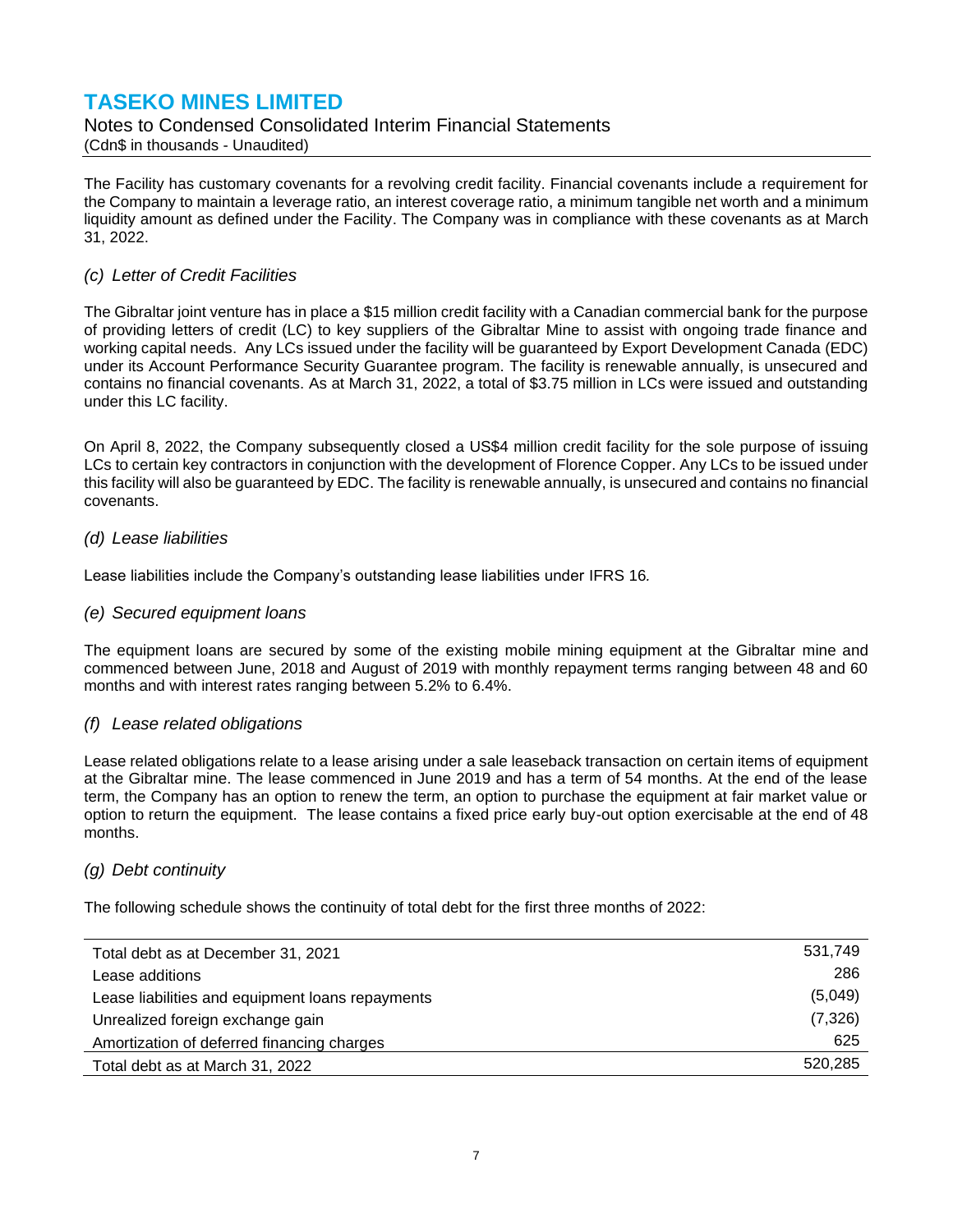Notes to Condensed Consolidated Interim Financial Statements (Cdn\$ in thousands - Unaudited)

### **12. DEFERRED REVENUE**

|                                           | March 31,<br>2022 | December 31,<br>2021 |
|-------------------------------------------|-------------------|----------------------|
| Current:                                  |                   |                      |
| Customer advance payments (a)             |                   | 5,297                |
| Osisko – silver stream agreement (b)      | 5.026             | 8,144                |
| Current portion of deferred revenue       | 5,026             | 13,441               |
| Long-term portion of deferred revenue (b) | 48,126            | 45,356               |
| Total deferred revenue                    | 53,152            | 58,797               |

#### *(a) Customer advance payments*

At December 31, 2021, the Company had received advance payments on 1.3 million pounds (100% basis) of copper concentrate finished goods inventory.

#### *(b) Silver stream purchase and sale agreement*

On March 3, 2017, the Company entered into a silver stream purchase and sale agreement with Osisko Gold Royalties Ltd. ("Osisko"), whereby the Company received an upfront cash deposit payment of US\$33 million for the sale of an equivalent amount of its 75% share of Gibraltar payable silver production until 5.9 million ounces of silver have been delivered to Osisko. After that threshold has been met, 35% of an equivalent amount of Taseko's share of all future payable silver production from Gibraltar will be delivered to Osisko. The Company receives cash payments of US\$2.75 per ounce for all silver deliveries made under the agreement.

On April 24, 2020, Taseko entered into an amendment to its silver stream with Osisko and received \$8,510 in exchange for reducing the delivery price of silver from US\$2.75 per ounce to nil. The amendment is accounted for as a contract modification under IFRS 15 *Revenue from Contracts with Customers*. The funds received are available for general working capital purposes.

The following table summarizes changes in the Osisko deferred revenue:

| Balance at January 1, 2021       | 52,758   |
|----------------------------------|----------|
| Finance expense (Note 6)         | 5,549    |
| Amortization of deferred revenue | (4, 807) |
| Balance at December 31, 2021     | 53,500   |
| Finance expense (Note 6)         | 1,373    |
| Amortization of deferred revenue | (1,721)  |
| Balance at March 31, 2022        | 53,152   |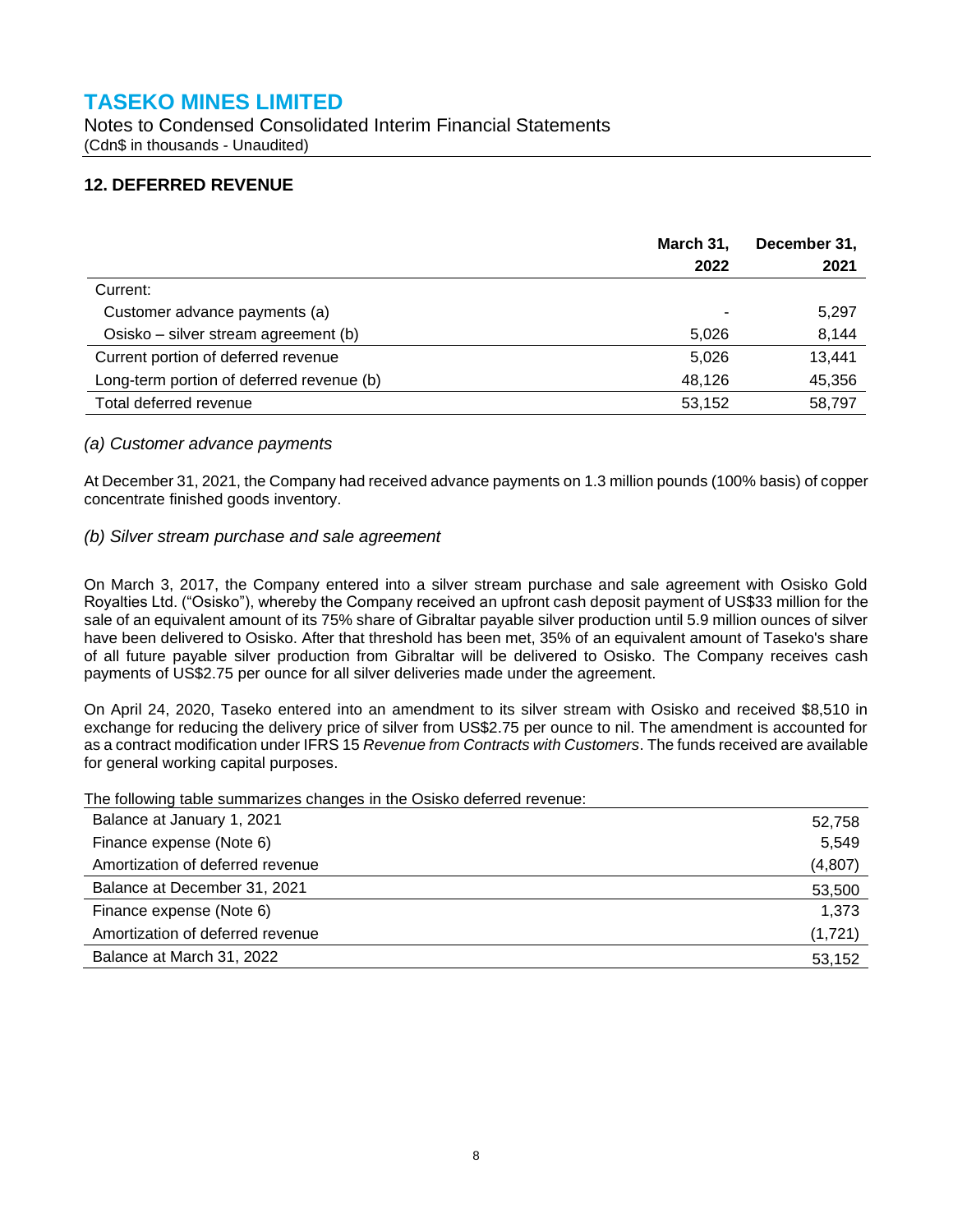Notes to Condensed Consolidated Interim Financial Statements (Cdn\$ in thousands - Unaudited)

### **13. OTHER FINANCIAL LIABILITIES**

|                                 | March 31,<br>2022 | December 31,<br>2021 |
|---------------------------------|-------------------|----------------------|
| Long-term:                      |                   |                      |
| Deferred share units (Note 14b) | 5,639             | 4.643                |

### **14. EQUITY**

#### *(a) Share capital*

|                                              | <b>Common shares</b><br>(thousands) |
|----------------------------------------------|-------------------------------------|
| Common shares outstanding at January 1, 2022 | 284,892                             |
| Common shares issued under PSU plan          | 866                                 |
| Exercise of share options                    | 530                                 |
| Common shares outstanding at March 31, 2022  | 286,288                             |

The Company's authorized share capital consists of an unlimited number of common shares with no par value.

In January 2022, the Company issued 866,028 common shares as part of settlement of the performance share units that vested.

#### *(b) Share-based compensation*

|                                | <b>Options</b><br>(thousands) | Average price |
|--------------------------------|-------------------------------|---------------|
| Outstanding at January 1, 2022 | 8,270                         | 1.33          |
| Granted                        | 2,113                         | 2.58          |
| Exercised                      | (530)                         | 1.01          |
| Cancelled/forfeited            | (21)                          | 1.58          |
| <b>Expired</b>                 | (184)                         | 1.50          |
| Outstanding at March 31, 2022  | 9,648                         | 1.62          |
| Exercisable at March 31, 2022  | 7,385                         | 1.45          |

During the three month period ended March 31, 2022, the Company granted 2,113,000 (2021 – 2,327,000) share options to directors, executives and employees, exercisable at an average exercise price of \$2.58 per common share (2021 - \$1.58 per common share) over a five year period. The total fair value of options granted was \$2,979 (2021 – \$2,024) based on a weighted average grant-date fair value of \$1.41 (2020 – \$0.87) per option.

The fair value of options was measured at the grant date using the Black-Scholes formula. Expected volatility is estimated by considering historic average share price volatility. The inputs used in the Black-Scholes formula are as follows: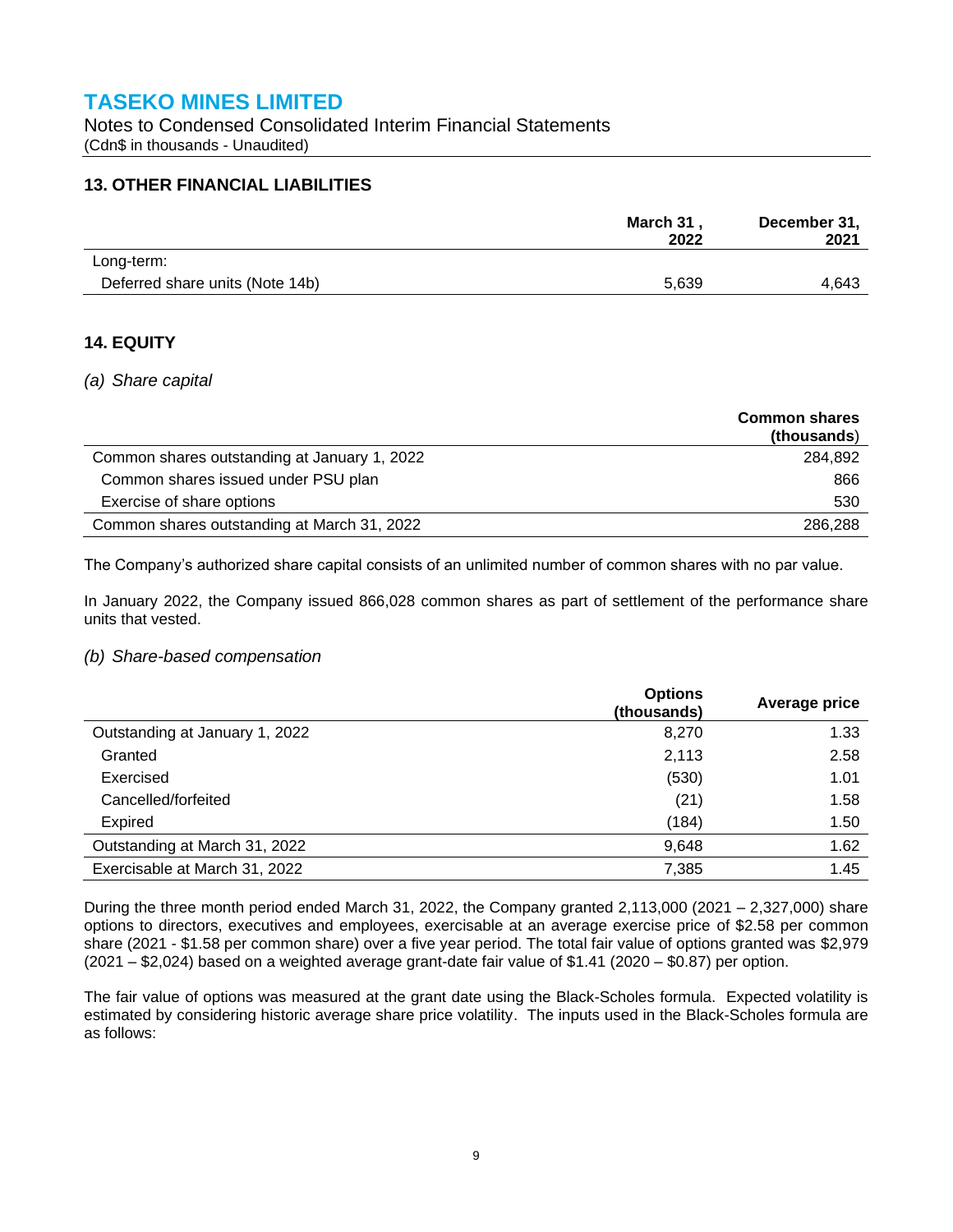Notes to Condensed Consolidated Interim Financial Statements (Cdn\$ in thousands - Unaudited)

|                                        | Three months ended |
|----------------------------------------|--------------------|
|                                        | March 31, 2022     |
| Expected term (years)                  | 5                  |
| Forfeiture rate                        | 0%                 |
| Volatility                             | 64%                |
| Dividend yield                         | 0%                 |
| Risk-free interest rate                | 1.68%              |
| Weighted-average fair value per option | \$1.41             |

The Company has other share-based compensation plans in the form of Deferred Share Units ("DSUs") and Performance Share Units ("PSUs").

|                                | <b>DSUs</b> | <b>PSUs</b> |
|--------------------------------|-------------|-------------|
|                                | (thousands) | (thousands) |
| Outstanding at January 1, 2022 | 1,786       | 2,780       |
| Granted                        | 172         | 595         |
| Settled                        | ۰           | (875)       |
| Outstanding at March 31, 2022  | 1.958       | 2,500       |

During the three month period ended March 31, 2022, 172,000 DSUs were issued to directors (2021 - 198,000) and 595,000 PSUs to senior executives (2021 – 530,000). The fair value of DSUs and PSUs granted was \$2,532 (2021 - \$1,235), with a weighted average fair value at the grant date of \$2.58 per unit for the DSUs (2021 - \$1.58 per unit) and \$3.51 per unit for the PSUs (2021 - \$1.74 per unit).

Share-based compensation expense is comprised as follows:

|                                              | Three months ended March 31, |       |
|----------------------------------------------|------------------------------|-------|
|                                              | 2022                         | 2021  |
| Share options - amortization                 | 1.430                        | 1,186 |
| Performance share units – amortization       | 848                          | 268   |
| Change in fair value of deferred share units | 995                          | 1.466 |
|                                              | 3.273                        | 2.920 |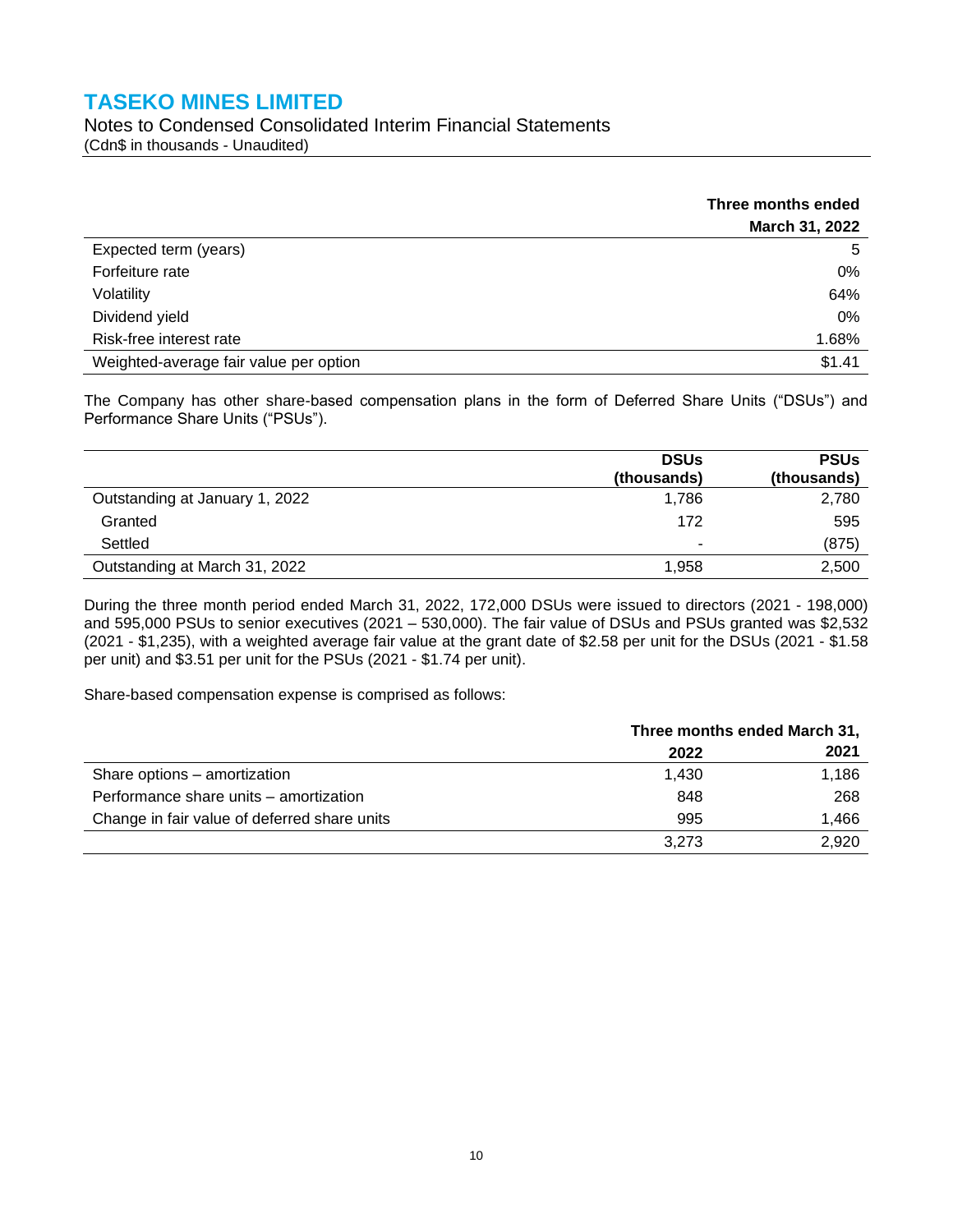### **15. EARNINGS (LOSS) PER SHARE**

*Earnings (loss) per share, calculated on a basic and diluted basis, is as follows:*

|                                                                           | Three months ended March 31, |           |
|---------------------------------------------------------------------------|------------------------------|-----------|
|                                                                           | 2022                         | 2021      |
| Net income (loss) attributable to common shareholders – basic and diluted | 5,095                        | (11, 217) |
| (in thousands of common shares)                                           |                              |           |
| Weighted-average number of common shares                                  | 285,768                      | 282,854   |
| Effect of dilutive securities:                                            |                              |           |
| Stock options                                                             | 3,732                        |           |
| Weighted-average number of diluted common shares                          | 289,500                      | 282,854   |
| Income (loss) per common share                                            |                              |           |
| Basic earnings (loss) per share                                           | 0.02                         | (0.04)    |
| Diluted earnings (loss per share                                          | 0.02                         | (0.04)    |

### **16. COMMITMENTS AND CONTINGENCIES**

#### *(a) Commitments*

The Company is a party to certain contracts relating to service and supply agreements. Future minimum payments under these agreements as at March 31, 2022 are presented in the following table:

| Remainder of 2022        | 8,461  |
|--------------------------|--------|
| 2023                     | 11,013 |
| 2024                     | 11,013 |
| 2025                     | 4,578  |
| 2026                     | 823    |
| 2027 and thereafter      | ٠      |
| <b>Total commitments</b> | 35,888 |

As at March 31, 2022, the Company had commitments to incur capital expenditures of \$27,874 (December 31, 2021 - \$37,943) for Florence Copper and \$1,954 (December 31, 2021 - \$471) for the Gibraltar joint venture.

#### *(b) Contingencies*

The Company has guaranteed 100% of certain capital lease and equipment loans entered into by the Gibraltar joint venture in which it holds a 75% interest. As a result, the Company has guaranteed the joint venture partner's 25% share of this debt which amounted to \$8,778 as at March 31. 2022.

The Company has also indemnified 100% of a surety bond issued by the Gibraltar joint venture to the Province of British Columbia. As a result, the Company has indemnified the joint venture partner's 25% share of this obligation, which amounted to \$7,313 as at March 31, 2022.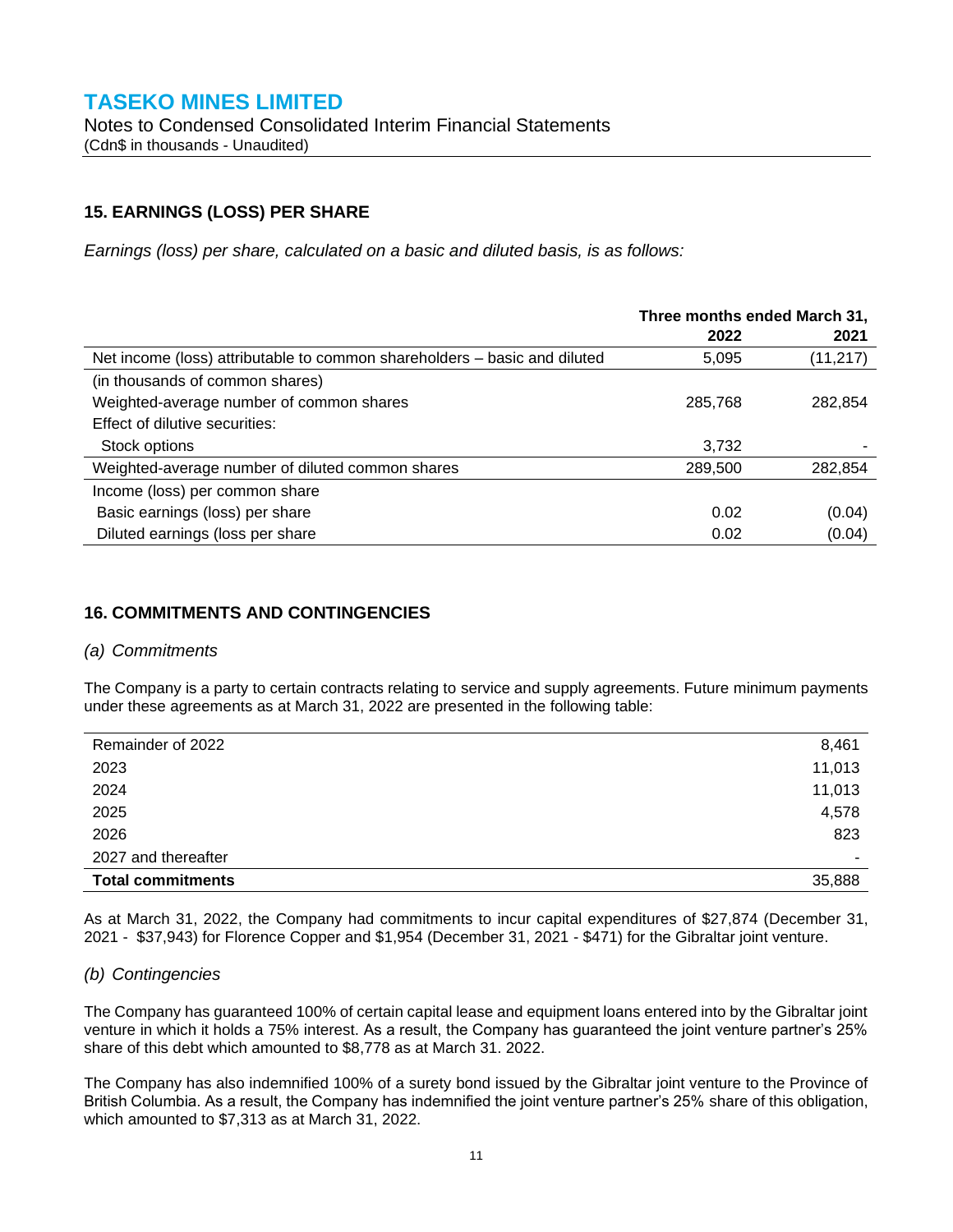Notes to Condensed Consolidated Interim Financial Statements (Cdn\$ in thousands - Unaudited)

### **17. SUPPLEMENTARY CASH FLOW INFORMATION**

|                                                       | For the three months ended<br>March 31, |           |
|-------------------------------------------------------|-----------------------------------------|-----------|
|                                                       | 2022                                    | 2021      |
| Change in non-cash working capital items:             |                                         |           |
| Accounts receivable                                   | 2,862                                   | (23, 844) |
| Change in other working capital items:                |                                         |           |
| Inventories                                           | 8,194                                   | 6,105     |
| Prepaids                                              | 1,028                                   | (382)     |
| Accounts payable and accrued liabilities <sup>1</sup> | 8,341                                   | (7, 275)  |
| Advance payment on product sales                      | (5,297)                                 |           |
| Interest payable                                      | (63)                                    | (11)      |
| Mineral tax payable                                   | (1,500)                                 | (1,800)   |
|                                                       | 10,703                                  | (3, 363)  |
| Non-cash investing and financing activities           |                                         |           |
| Assets acquired under capital lease                   | 164                                     | 1,328     |
| Right-of-use assets                                   | 122                                     | 1,929     |

 $1$ Excludes accounts payable and accrued liability changes on capital expenditures.

### **18. FAIR VALUE MEASUREMENTS**

Fair value is the price that would be received to sell an asset or paid to transfer a liability in an orderly transaction between market participants at the measurement date. The fair value hierarchy establishes three levels to classify the inputs to valuation techniques used to measure fair value, by reference to the reliability of the inputs used to estimate the fair values.

Level 1 – quoted prices (unadjusted) in active markets for identical assets or liabilities;

Level 2 – inputs other than quoted prices included within Level 1 that are observable for the asset or liability, either directly (i.e., as prices) or indirectly (i.e., derived from prices); and

Level 3 – inputs for the asset or liability that are not based on observable market data (unobservable inputs).

The fair values of the senior secured notes are \$515,335 and the carrying value is \$490,616 at March 31, 2022. The fair value of all other financial assets and liabilities approximates their carrying value.

The Company has certain financial assets and liabilities that are measured at fair value on a recurring basis and uses the fair value hierarchy that prioritizes the inputs to valuation techniques used to measure fair value, with Level 1 inputs having the highest priority.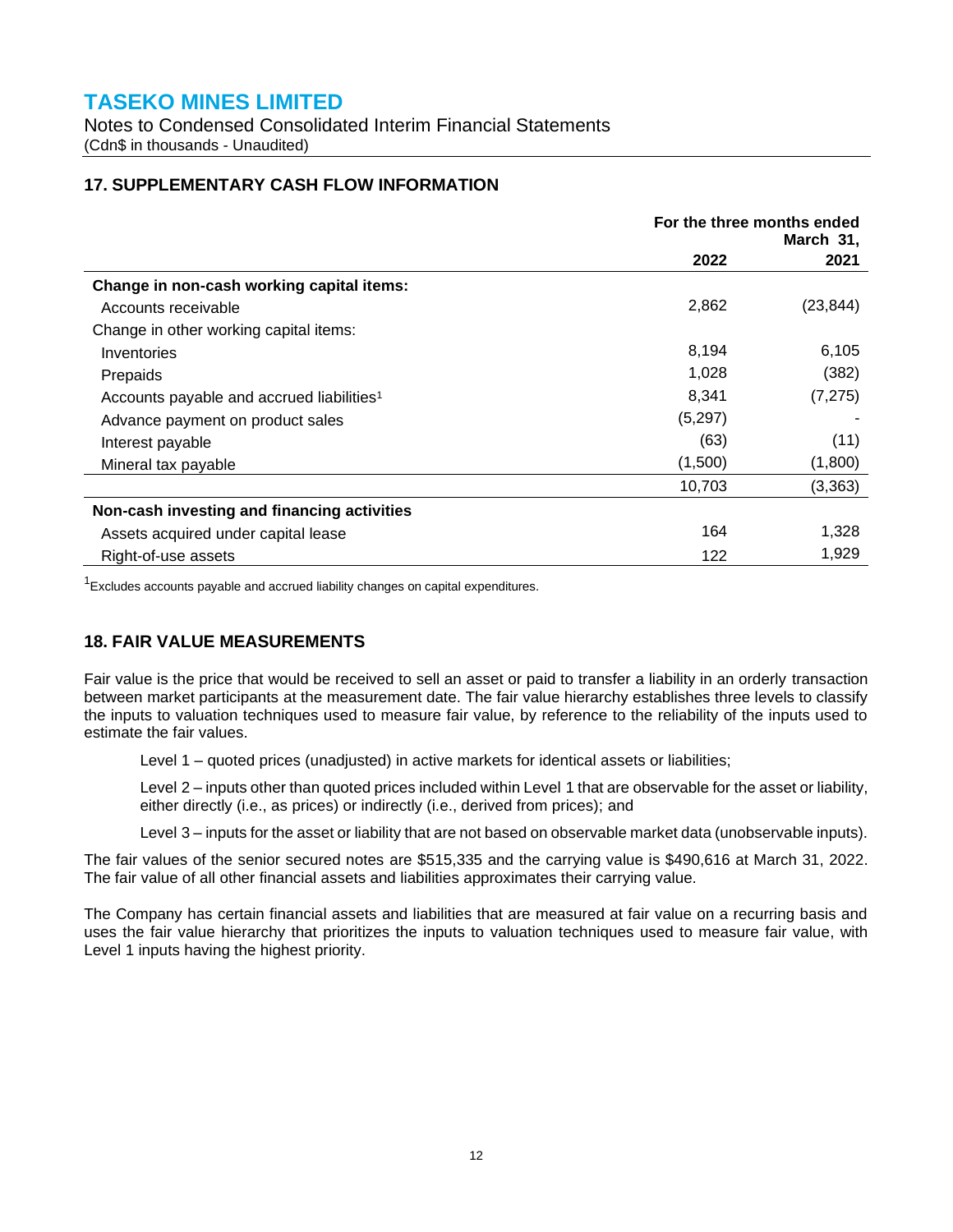### Notes to Condensed Consolidated Interim Financial Statements

(Cdn\$ in thousands - Unaudited)

|                                              | Level 1 | Level 2 | Level 3 | Total   |
|----------------------------------------------|---------|---------|---------|---------|
| March 31, 2022                               |         |         |         |         |
| Financial assets designated as FVPL          |         |         |         |         |
| Derivative asset copper put and call options |         | (1,608) |         | (1,608) |
| Derivative asset fuel put and call options   |         | 398     |         | 398     |
|                                              |         | (1,210) |         | (1,210) |
| Financial assets designated as FVOCI         |         |         |         |         |
| Marketable securities                        | 4,022   |         |         | 4,022   |
| Investment in private companies              |         |         | 1,200   | 1,200   |
| Reclamation deposits                         | 434     |         |         | 434     |
|                                              | 4,456   | ۰       | 1,200   | 5,656   |
| December 31, 2021                            |         |         |         |         |
| Financial assets designated as FVPL          |         |         |         |         |
| Derivative asset copper put and call options |         | 3,904   |         | 3,904   |
|                                              |         | 3,904   |         | 3,904   |
| Financial assets designated as FVOCI         |         |         |         |         |
| Marketable securities                        | 3,110   |         |         | 3,110   |
| Investment in private companies              |         |         | 1,200   | 1,200   |
| Reclamation deposits                         | 434     |         |         | 434     |
|                                              | 3,544   |         | 1,200   | 4,744   |

There have been no transfers between fair value levels during the reporting period. The carrying value of cash and equivalents, accounts receivable, accounts payable and accrued liabilities approximate their fair value as at March 31, 2022.

The fair value of the senior secured notes, a Level 1 instrument, is determined based upon publicly available information.

The Company's metal concentrate sales contracts are subject to provisional pricing with the selling price adjusted at the end of the quotational period. At each reporting date, the Company's settlement receivable on these contracts are marked-to-market based on a quoted forward price for which there exists an active commodity market. At March 31, 2022, the Company had settlement receivables of \$2,015 (at December 31, 2021 - \$4,885).

The investment in private companies, a Level 3 instrument, are valued based on a management estimate. As this is an investment in a private exploration and development company, there are no observable market data inputs. At March 31, 2022 the determination of the estimated fair value of the investment includes comparison to the market capitalization of comparable public companies.

#### *Commodity price risk*

The Company is exposed to the risk of fluctuations in prevailing market commodity prices on the metals it produces. The Company enters into copper put and collar option contracts to reduce the risk of short-term copper price volatility. The amount and duration of the hedge position is based on an assessment of business-specific risk elements combined with the copper pricing outlook. Copper put and collar option contracts are typically extended adding incremental quarters at established put strike prices to provide the necessary price protection.

Provisional pricing mechanisms embedded within the Company's sales arrangements have the character of a commodity derivative and are carried at fair value as part of accounts receivable.